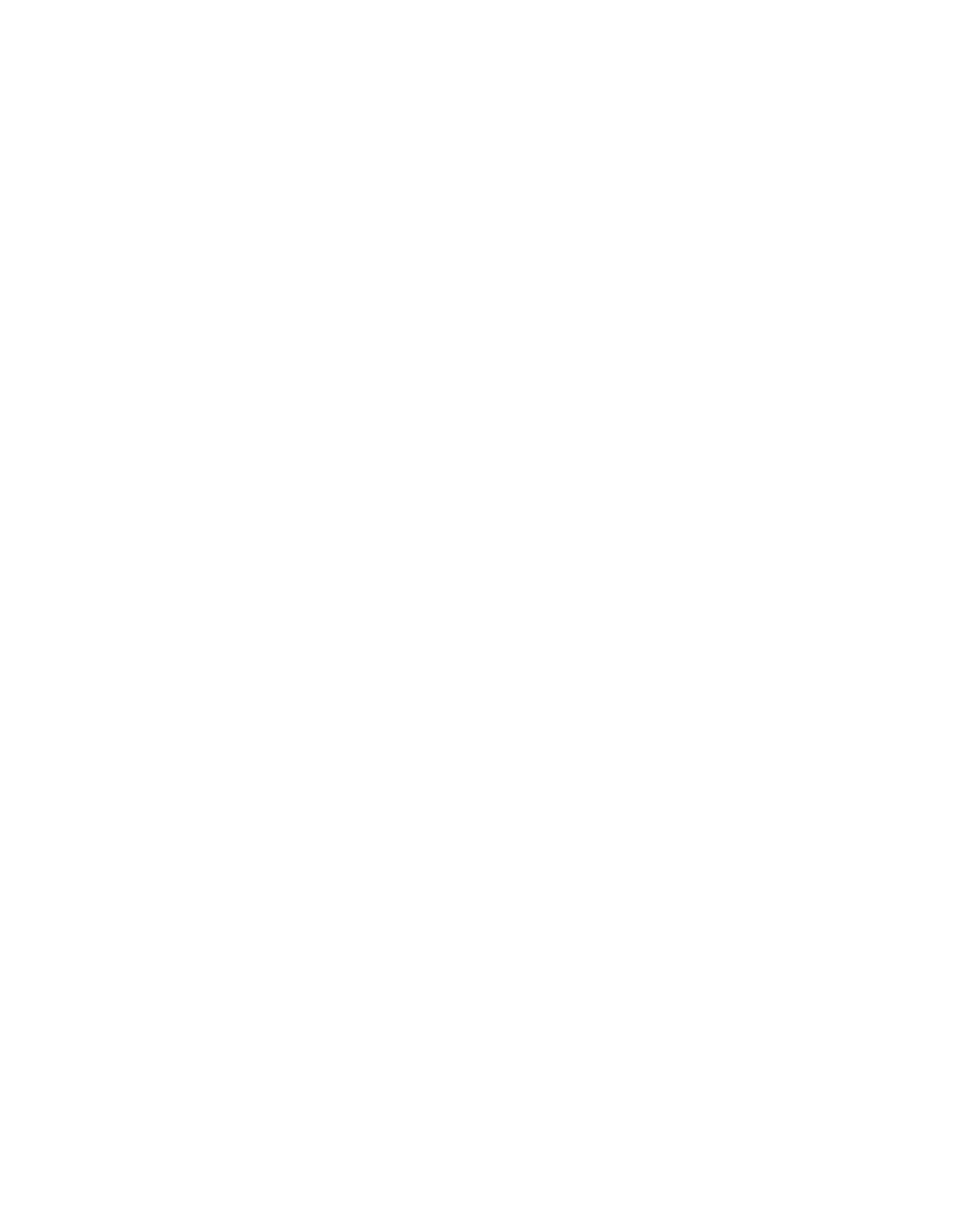## **Table of Contents**

| <b>Section 1:</b><br>101.00 | <b>STRATEGIC PLAN</b>                                                                                                                                                                                                                                                                                            |  |  |
|-----------------------------|------------------------------------------------------------------------------------------------------------------------------------------------------------------------------------------------------------------------------------------------------------------------------------------------------------------|--|--|
| 102.00                      |                                                                                                                                                                                                                                                                                                                  |  |  |
| 103.00                      |                                                                                                                                                                                                                                                                                                                  |  |  |
| <b>Section 2:</b><br>201.00 | <b>DELEGATE ASSEMBLY</b>                                                                                                                                                                                                                                                                                         |  |  |
| 202.00                      | <b>Delegate Assembly Resolutions</b><br>202.01<br>202.02<br>202.03<br>202.04<br>202.05<br>202.06<br>202.07<br>202.08                                                                                                                                                                                             |  |  |
| 203.00                      |                                                                                                                                                                                                                                                                                                                  |  |  |
| 204.00                      |                                                                                                                                                                                                                                                                                                                  |  |  |
| 205.00                      | Delegates to the Delegate Assembly<br>Dues to be paid prior to attendance at the Delegate Assembly 8<br>205.01<br>205.02                                                                                                                                                                                         |  |  |
| Section 3:<br>301.00        | <b>ELECTIONS</b><br><b>Chapter Election Procedures</b><br>301.01<br>301.02<br>301.03<br>301.04<br>301.05<br>301.06<br>301.07<br>301.08<br>Nominations from the Floor<br>301.09<br>301.10<br>301.11<br>301.12<br>301.13<br>301.14<br>301.15<br>301.16<br>301.17<br>301.18<br>301.19<br>301.20<br>301.21<br>301.22 |  |  |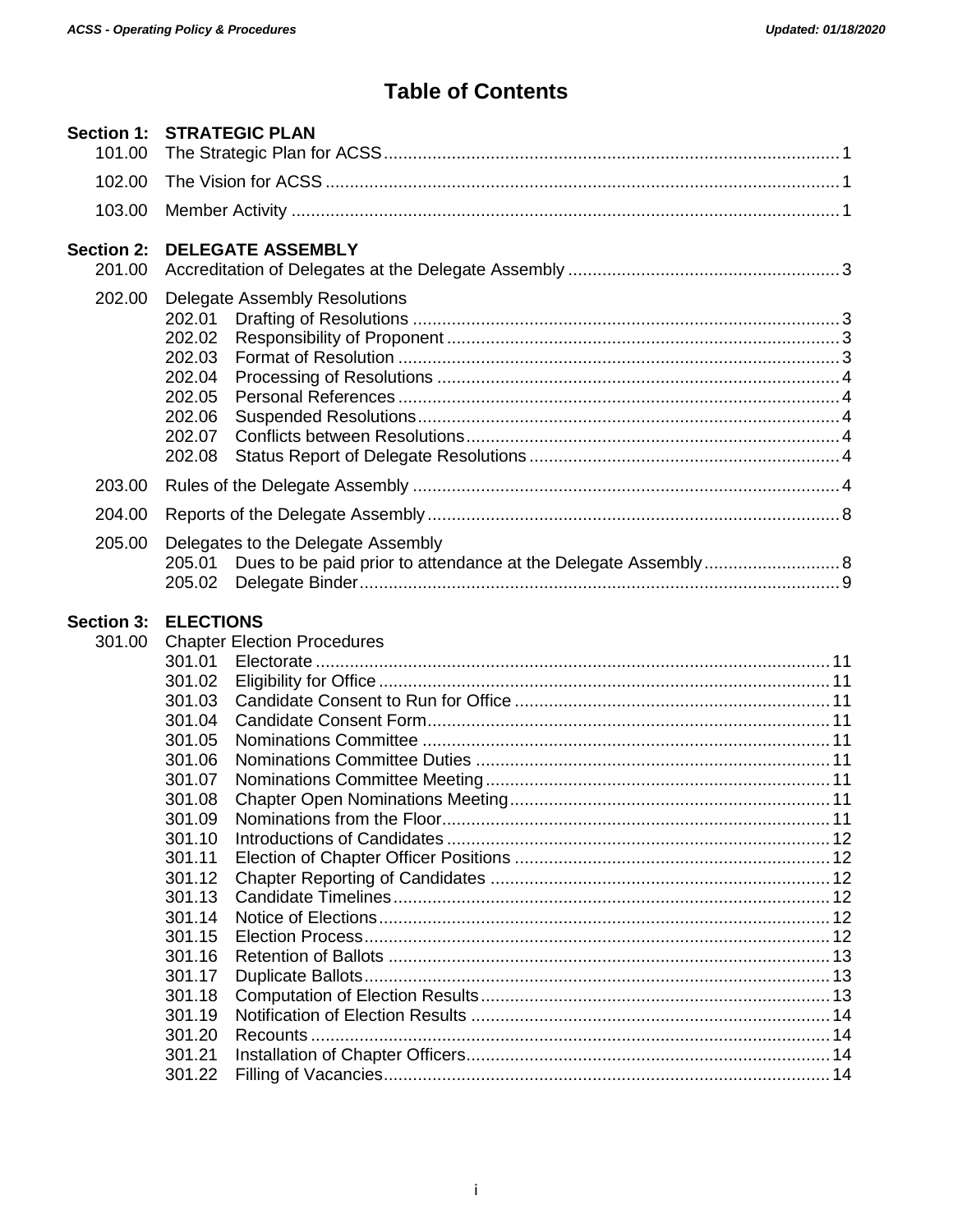| 302.00                      | <b>Election Protest Procedure</b><br>302.01<br>302.02<br>302.03<br>302.04<br>302.05                                                                      |  |
|-----------------------------|----------------------------------------------------------------------------------------------------------------------------------------------------------|--|
| 303.00                      | <b>Election of Delegates</b><br>303.01<br>303.02<br>303.03<br>303.04<br>Dual Role of ACSS Delegates as General Council Delegates  15<br>303.05<br>303.06 |  |
| 304.00                      | <b>Election of Directors</b><br>304.01<br>304.02<br>304.03<br>304.04<br>304.05                                                                           |  |
| 305.00                      | Election of Officers of Corporation<br>305.01<br>305.02<br>305.03<br>305.04<br>305.05                                                                    |  |
| <b>Section 4:</b><br>401.00 | <b>ACSS REPRESENTATION POLICY</b><br>Scope of Representation<br>401.01<br>401.02<br>401.03                                                               |  |
| 402.00                      | <b>Representation Rights and Limitations</b><br>402.01<br>402.03<br>402.04                                                                               |  |
| 403.00                      | <b>Types of Representation</b><br>403.01<br>403.02                                                                                                       |  |
| 404.00                      |                                                                                                                                                          |  |
| 405.00                      |                                                                                                                                                          |  |
|                             |                                                                                                                                                          |  |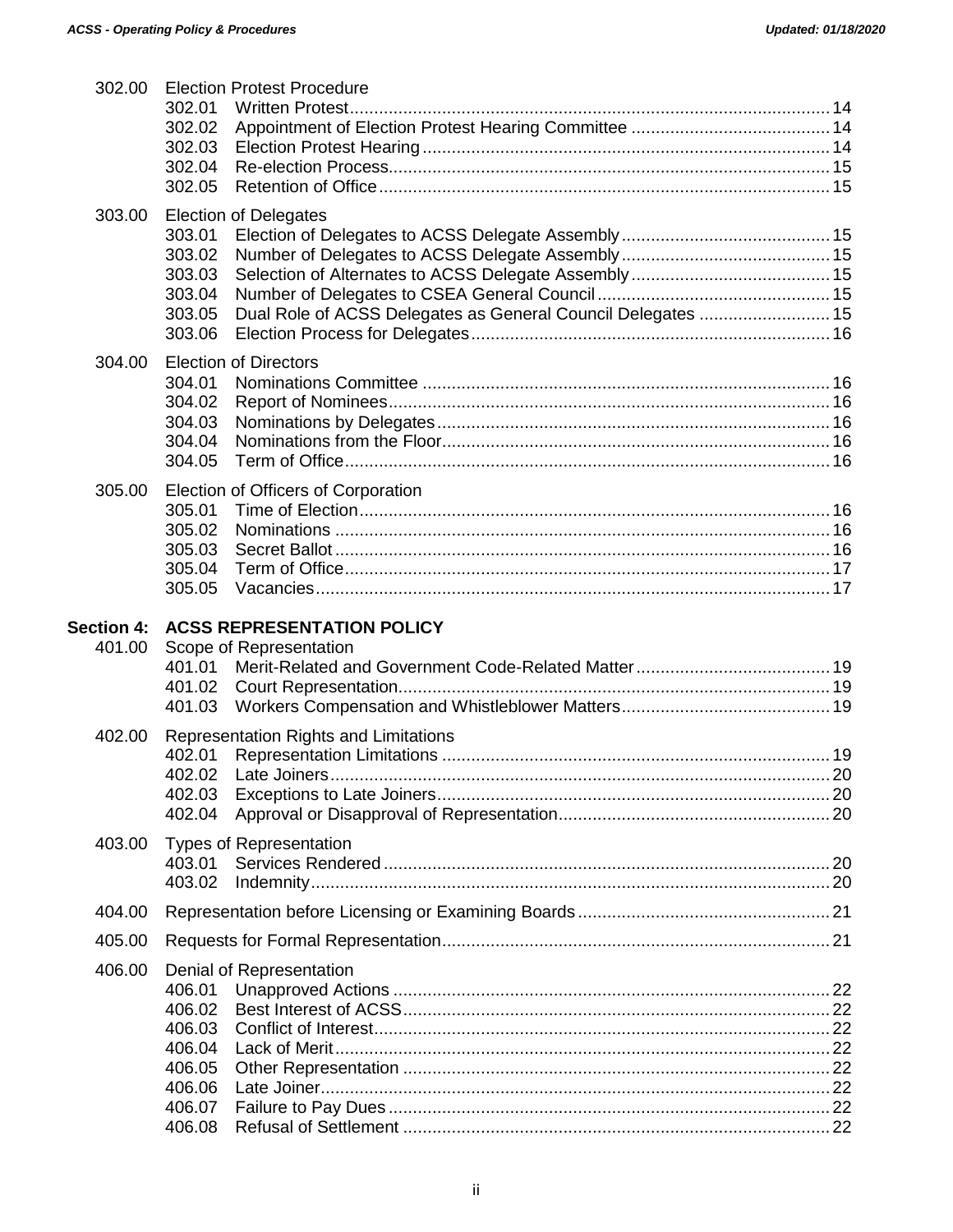|                      | 406.09<br>406.10                                                                                 |                                                                   |  |
|----------------------|--------------------------------------------------------------------------------------------------|-------------------------------------------------------------------|--|
| 407.00               |                                                                                                  |                                                                   |  |
| 408.00               |                                                                                                  |                                                                   |  |
| 409.00               |                                                                                                  |                                                                   |  |
| Section 5:<br>501.00 |                                                                                                  | <b>MEMBER REPRESENTATION APPEALS</b>                              |  |
| 502.00               | 502.01<br>502.02<br>502.03<br>502.04                                                             | Structure (1 <sup>st</sup> Level)                                 |  |
| 503.00               | 503.01<br>503.02<br>503.03<br>503.04<br>503.05                                                   | Structure (2 <sup>nd</sup> Level)                                 |  |
| Section 6:<br>601.00 | 601.01                                                                                           | <b>ASSOCIATION EXPENSES</b><br>Persons Eligible for Reimbursement |  |
| 602.00               | 602.01<br>602.02                                                                                 | Processing of Expense Claims                                      |  |
| 603.00               | 603.01                                                                                           | <b>Limitations on Reimbursements</b>                              |  |
| 604.00               | 604.01<br>604.02                                                                                 | <b>Computation of Expenses</b>                                    |  |
| 605.00               | Entertainment<br>605.01<br>605.02<br>605.03                                                      |                                                                   |  |
| 606.00               | 606.01<br>606.02<br>606.03<br>606.04<br>606.05<br>606.06<br>606.07<br>606.08<br>606.09<br>606.10 | <b>Management Staff</b>                                           |  |
| 607.00               | 607.01                                                                                           | <b>Expenses of ACSS Executive Committee</b>                       |  |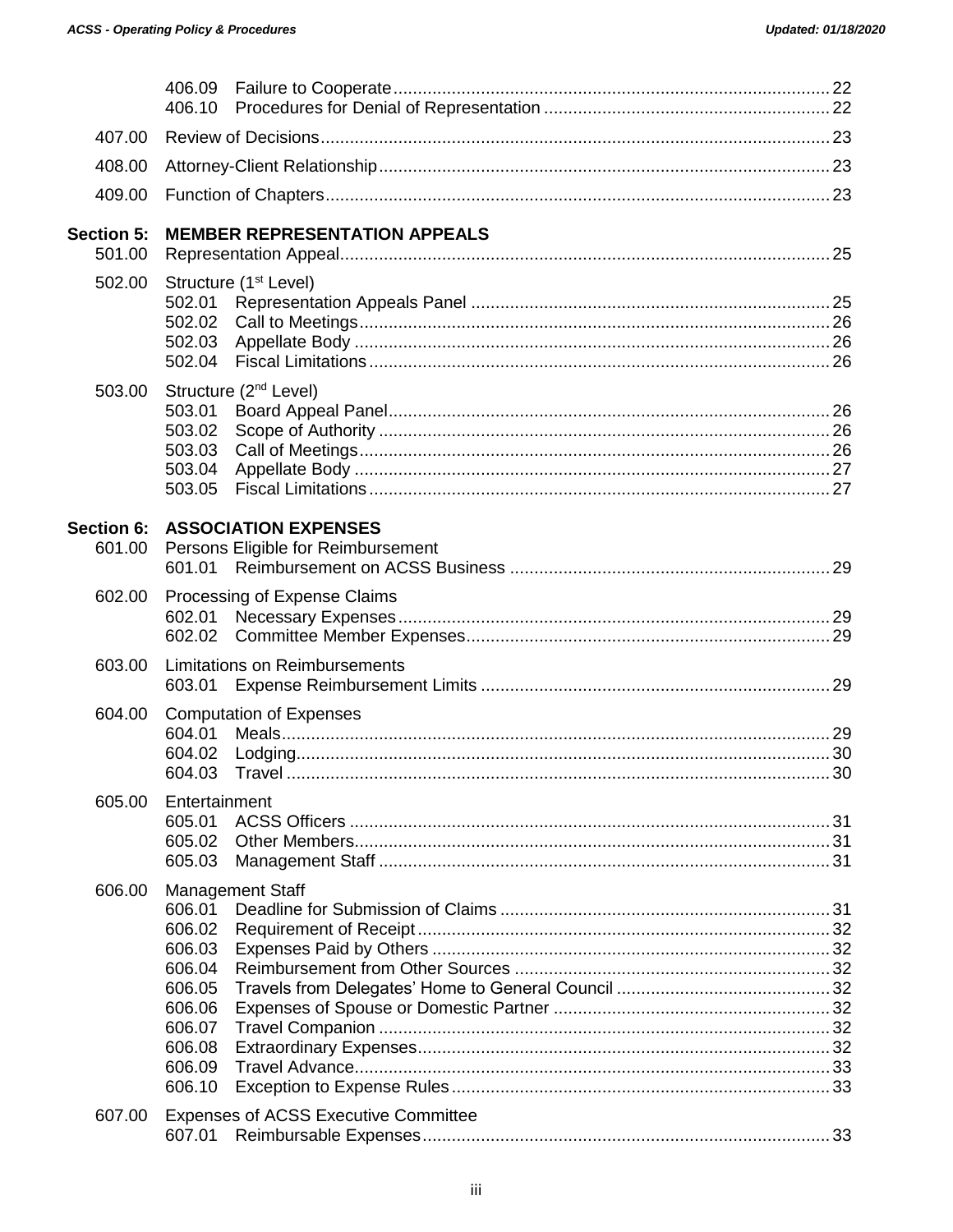| 608.00               |                                                                                                          |  |
|----------------------|----------------------------------------------------------------------------------------------------------|--|
| 609.00               |                                                                                                          |  |
| 610.00               |                                                                                                          |  |
| Section 7:<br>701.00 | <b>ACSS FINANCING AND ACCOUNTING</b><br><b>Corporate Fiscal Accounting</b><br>701.01<br>701.02<br>701.03 |  |
| 702.00               | <b>Chapter Fiscal Policy</b><br>702.01<br>702.02<br>702.03<br>702.04                                     |  |
| Section 8:           | <b>CHAPTER GRANT</b>                                                                                     |  |
| 801.00<br>802.00     |                                                                                                          |  |
| 803.00               |                                                                                                          |  |
|                      |                                                                                                          |  |
| 901.00               | Section 9: ACSS MEMBERSHIP/WORKSITE LISTS<br>Availability of Membership Mailing Lists<br>901.01          |  |
| 902.00               |                                                                                                          |  |
| 903.00               |                                                                                                          |  |
|                      | <b>Section 10: ACSS BOARD OF DIRECTORS MEETINGS</b>                                                      |  |
|                      | 1001.00 Absences from Board of Directors Meetings                                                        |  |
|                      | Section 11: REVIEW AND APPROVAL OF CHAPTER BYLAWS                                                        |  |
|                      |                                                                                                          |  |
|                      |                                                                                                          |  |
|                      |                                                                                                          |  |
|                      | <b>Section 12: ACSS POLITICAL ACTION</b><br>1201.00 Purpose of the ACSS Political Action Committee       |  |
|                      | 1202.00 Funding of the APAC                                                                              |  |
|                      | 1203.00 PAC Administration                                                                               |  |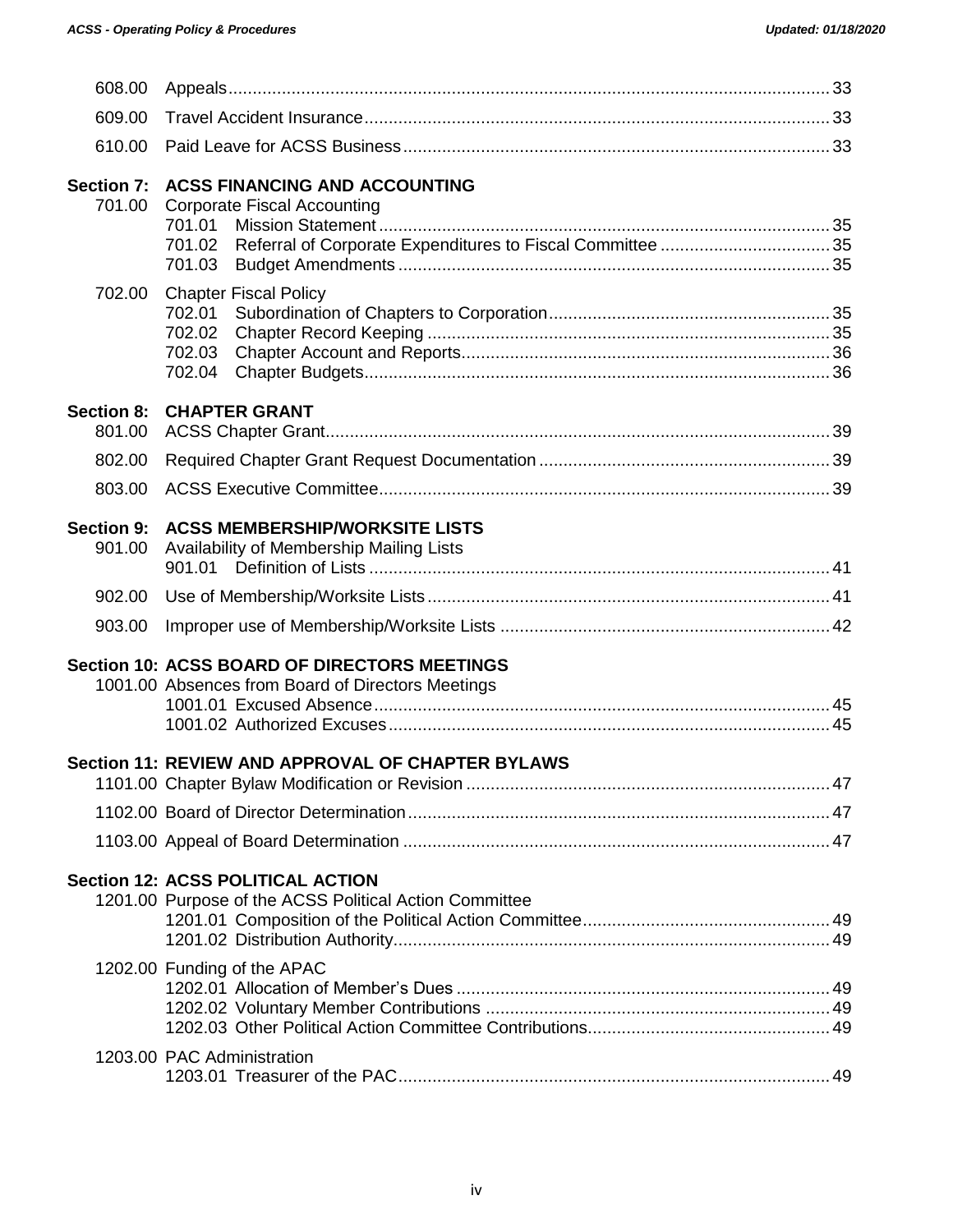| 1204.00 APAC Disbursement Authority                |  |
|----------------------------------------------------|--|
|                                                    |  |
| 1206.00 ACSS PAC Candidate Endorsement Procedures  |  |
| 1207.00 ACSS Political Event Attendance Guidelines |  |
|                                                    |  |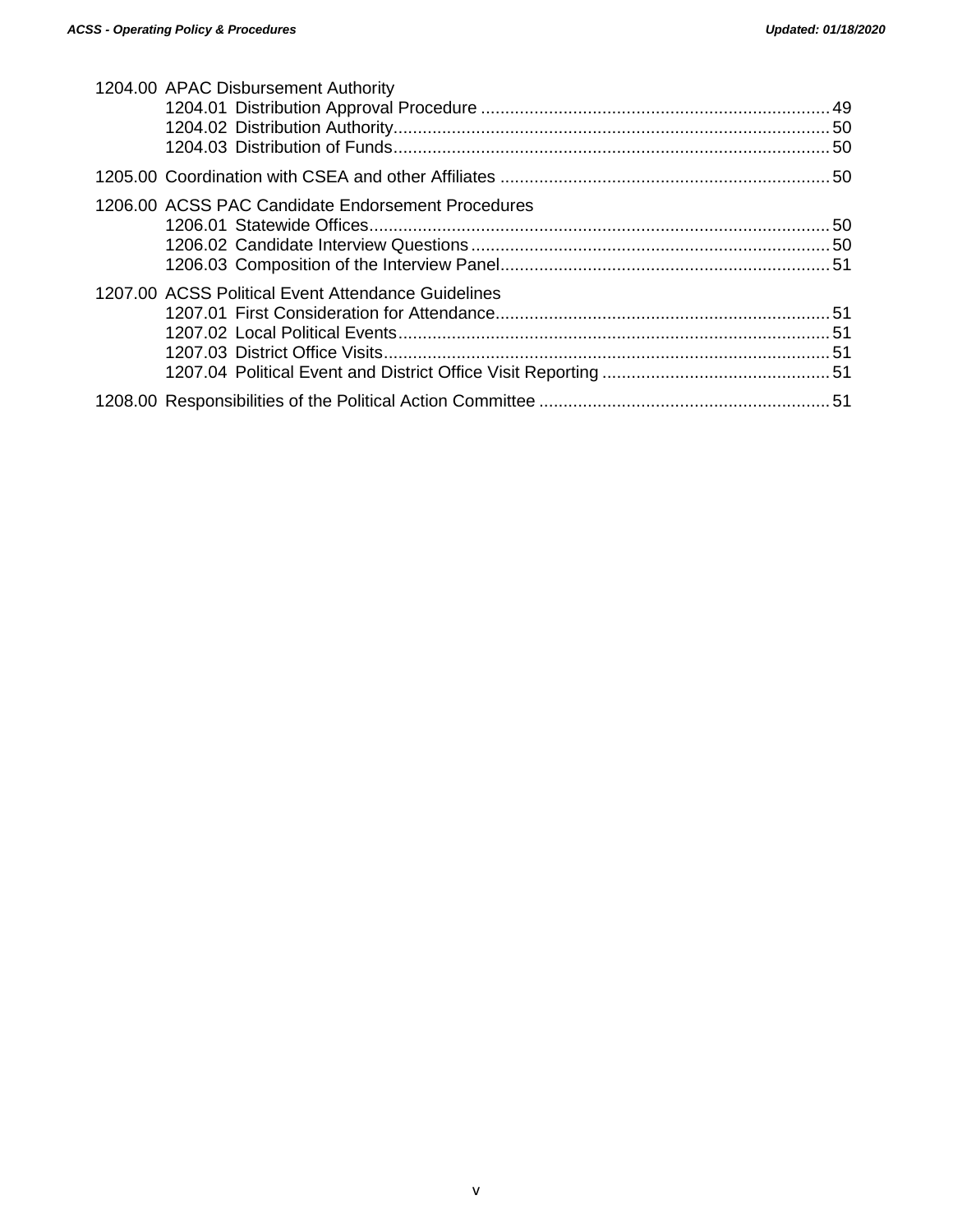vi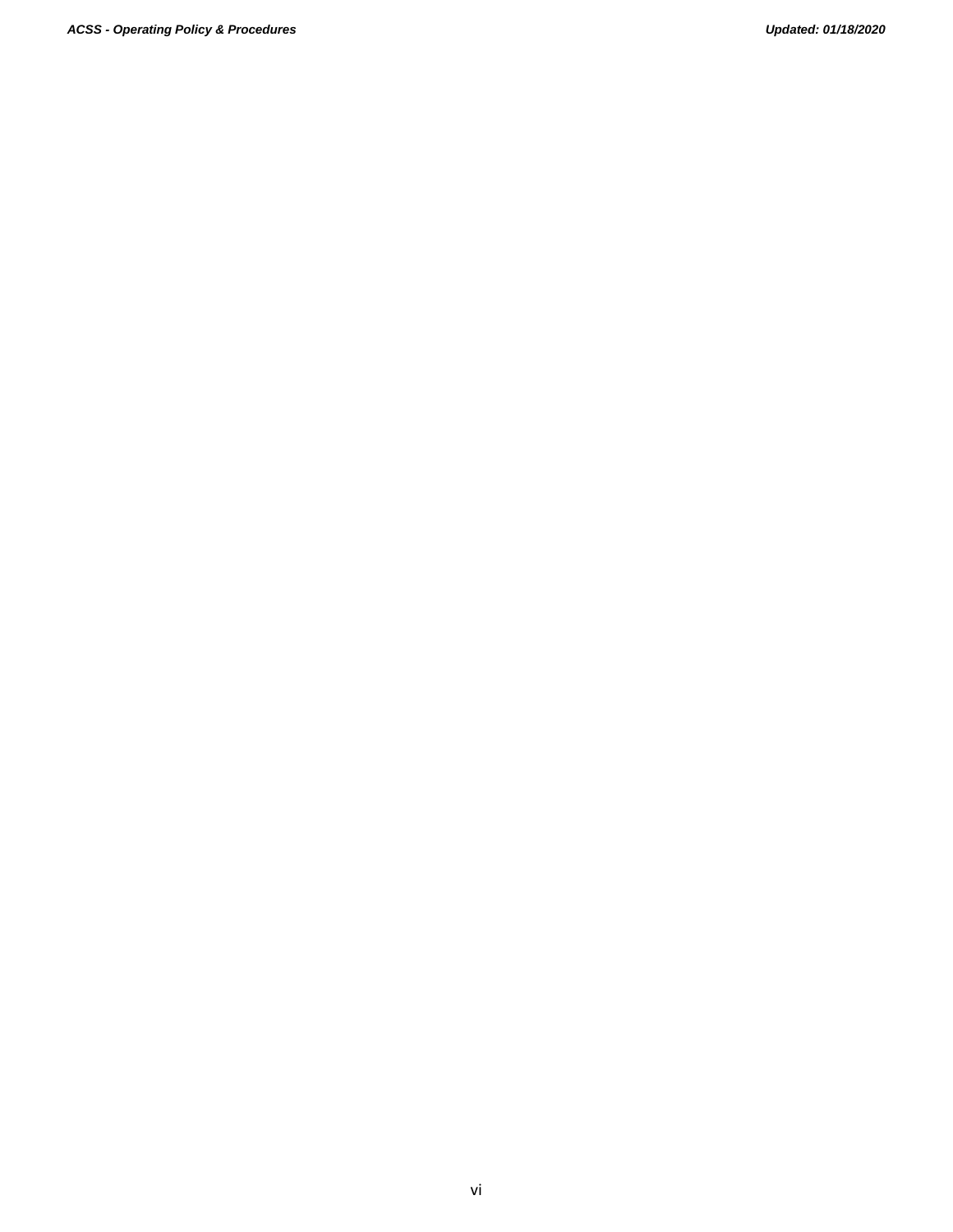## **Section 1: STRATEGIC PLAN**

#### **101.00 The Strategic Plan for ACSS**

ACSS shall establish and maintain a strategic plan to further the mission and goals of the Association of California State Supervisors. **(ACSS Bd 7/18/10)**

#### **102.00 The Vision for ACSS**

The vision for ACSS is to be the pre-eminent excluded employee organization. Our vision is to grow and to establish a brand that is easily identified with excluded state employees. To cultivate and promote the values of ACSS, thereby enabling ACSS to be a powerful advocate for excluded employees across California. **(ACSS Bd 7/18/10)**

#### **103.00 Member Activity**

Strengthening our organization by increasing membership, increasing member involvement, increasing member visibility, and increasing political power for excluded employees. **(ACSS Bd 7/18/10; 10/23/11)**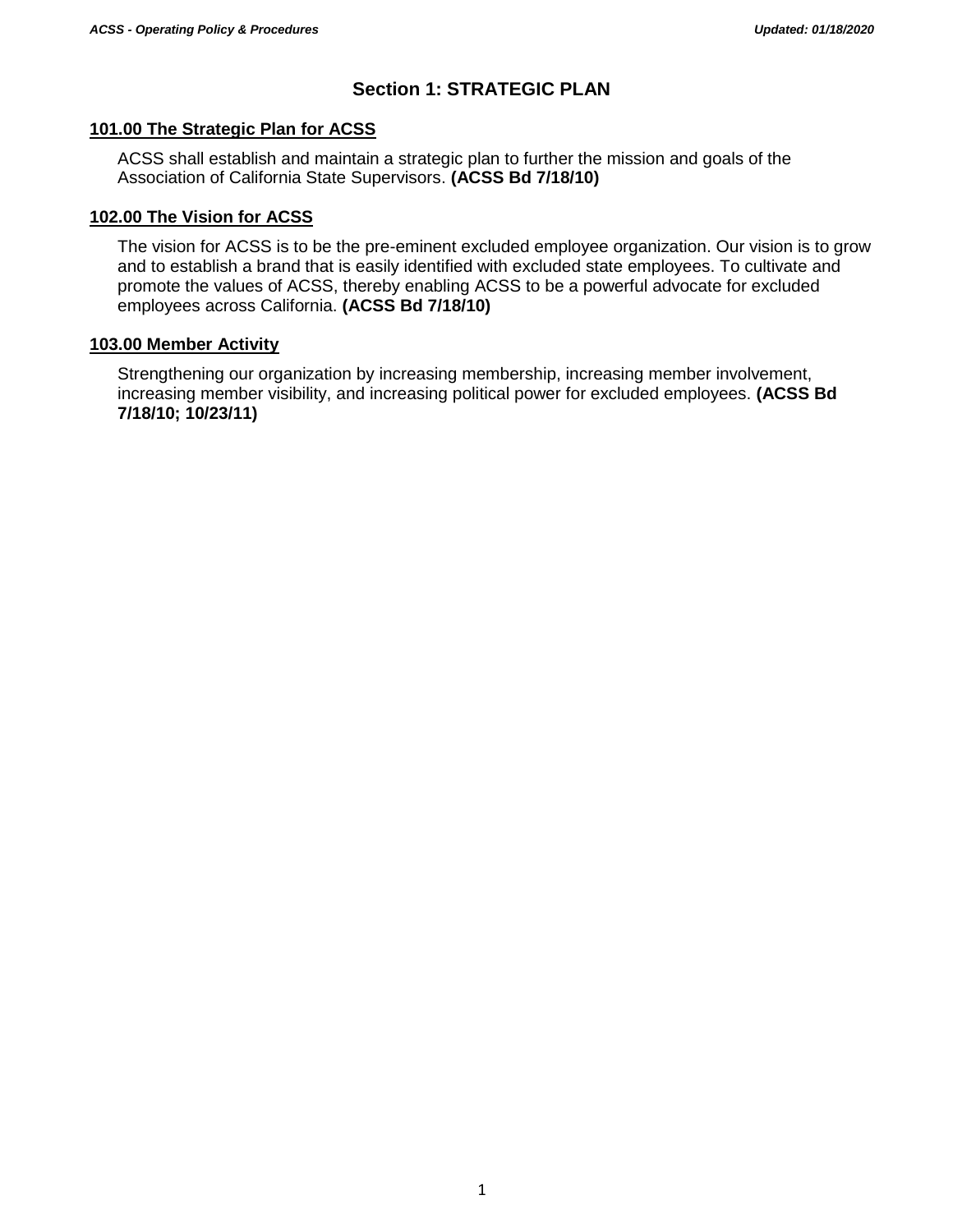## **INTENTIONALLY**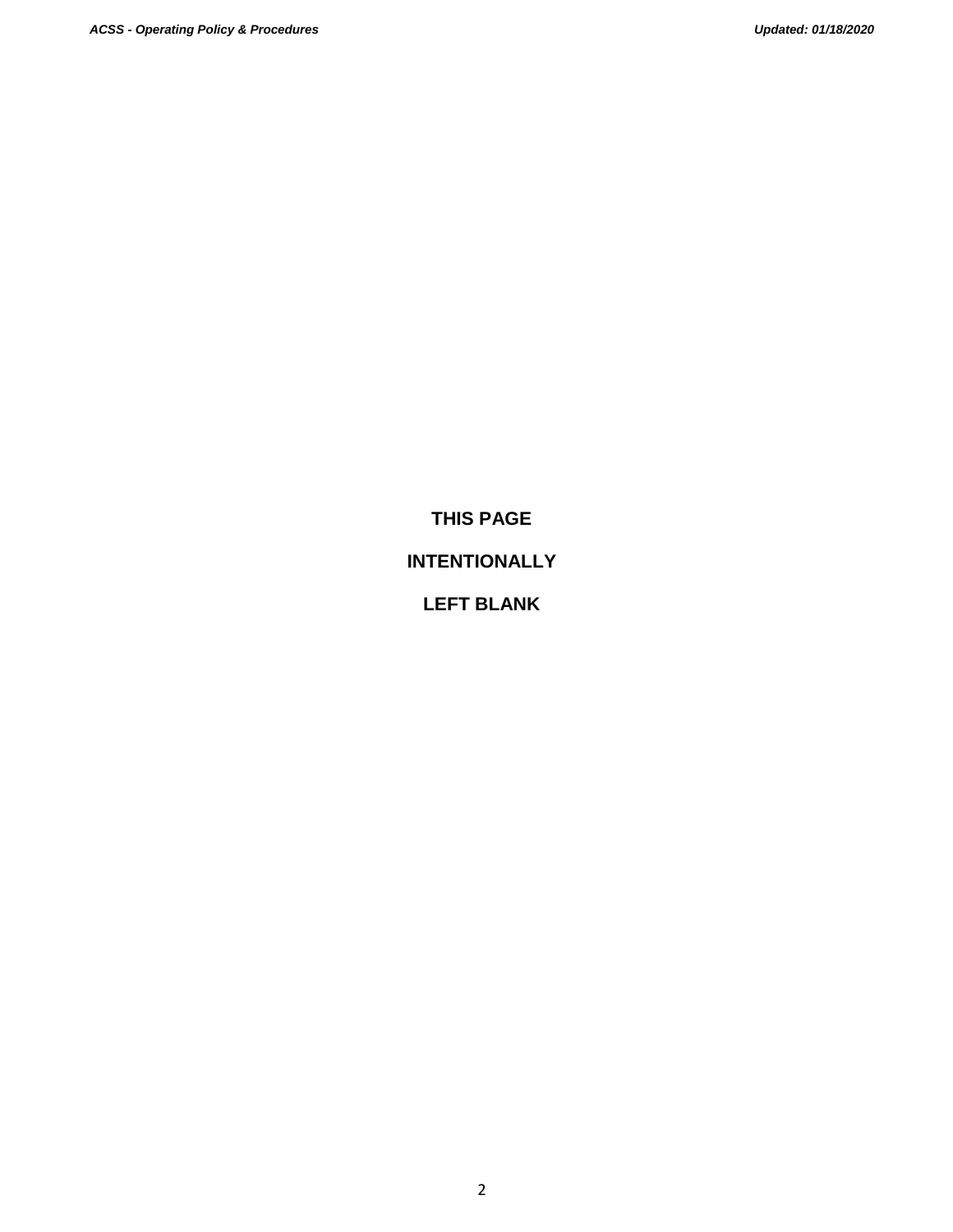## **Section 2: DELEGATE ASSEMBLY**

#### **201.00 Accreditation of Delegates at the Delegate Assembly**

Members elected as delegates and alternate delegates to represent the chapters at the Delegate Assembly shall be accorded membership at the Delegate Assembly by the Credentials Committee upon presentation of credentials signed by the ACSS President or Executive Vice President. **(ACSS Bd 7/13/08; 1/18/2020)**

#### **202.00 Delegate Assembly Resolutions**

#### **202.01 Drafting of Resolutions**

In drafting resolutions, each whereas clause shall be consecutively numbered, and each resolved clause shall be consecutively lettered. Resolutions shall be prepared according to the following procedures:

- A. The resolved clauses shall be complete statements and shall stand on their own merits;
- B. The resolved clauses affecting the Operating Policy and Procedures shall clearly state the intent of the author and the section of the Operating Policy and Procedure it affects; of the Operating Policy and procedure it affects;
- C. The resolved clauses shall clearly reflect the subject matter. **(ACSS Bd 1/15/94)**

#### **202.02 Responsibility of Proponent**

The primary responsibility for insuring that a resolution intended for submission to the Delegate Assembly is in proper form rests with the proponent.

#### **202.03 Format of Resolution**

Resolutions submitted by 10 or more active members of the Corporation or signed by 5 or more members or members-elect of the Delegate Assembly shall indicate the principal proponent in the following form:

Principal Proponent: \_\_\_\_\_\_\_\_\_\_\_\_\_\_\_\_\_\_\_\_\_\_\_\_\_\_\_ (chapter or individual) Resolutions submitted to the Delegate Assembly must set forth the subject, the name of the proponent, including chapter number if it is submitted by an individual, and a reference to the appropriate section of the Bylaws and the Operating Policy and Procedure, if ascertainable by the proponent, in the following form at the beginning of the resolutions:

| Subject:      |  |
|---------------|--|
| Submitted by: |  |
| Reference:    |  |

Amendments to the Bylaws or Operating Policy and Procedures manual shall be in a form which indicates proposed deletions to existing language in strikeout type and proposed additions to existing language in underline type. If a proposed amendment is to delete an entire section, a statement to that effect is all that is necessary.

The resolutions must contain estimates of probable cost to the Corporation in the following form:

Estimated cost: **Example 20**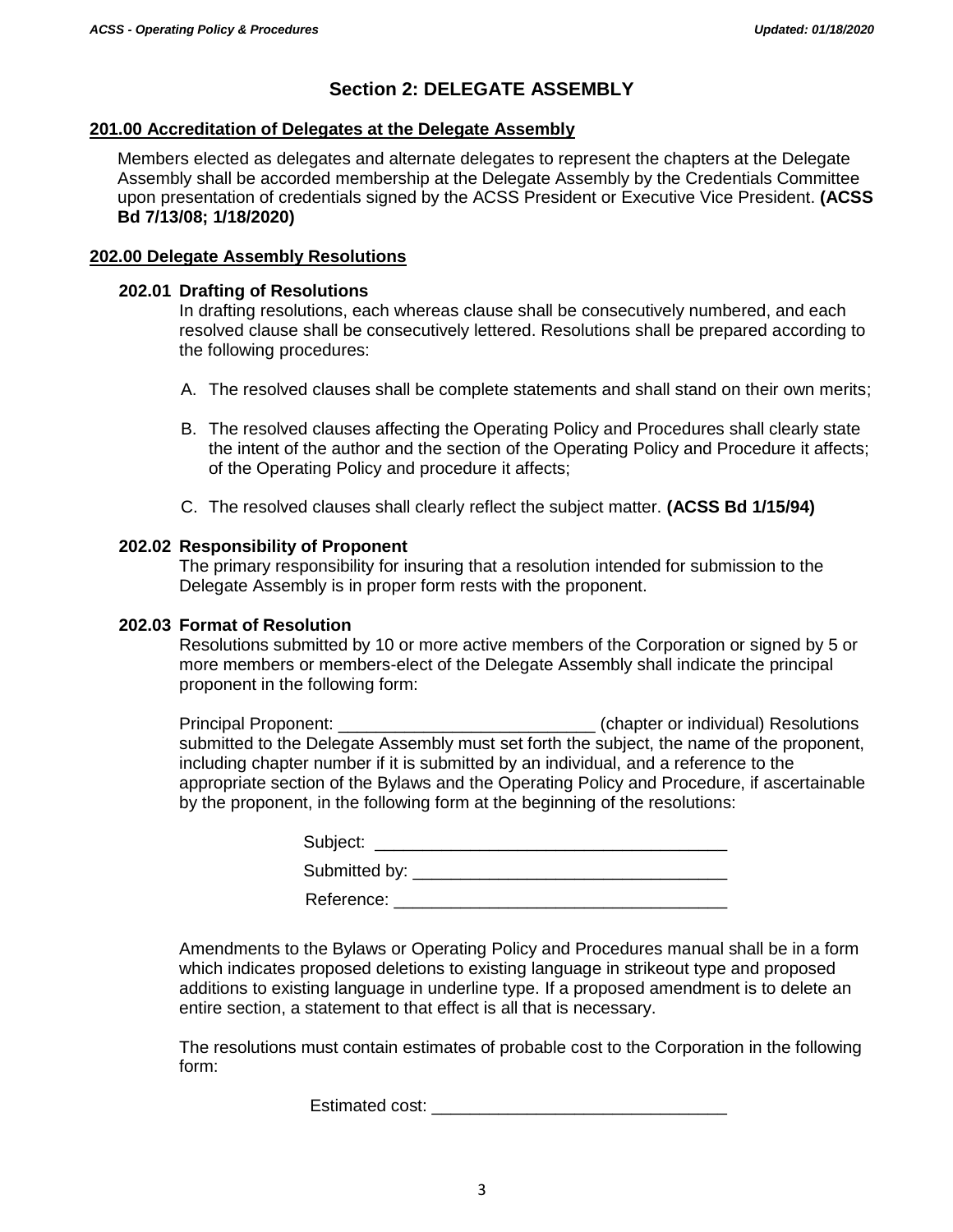#### **202.04 Processing of Resolutions**

All resolutions received in headquarters office no later than 90 days prior to the convening of the Delegate Assembly shall be forwarded to the members of the Bylaws & Policy File Committee for review and recommended action. At the completion of the Bylaws & Policy File Committee's review, all resolutions shall be retained by ACSS Headquarters staff until a Delegate Assembly Resolutions Committee is formed at Delegate Assembly. Requests for clarification or recommendations for amendment will be forwarded to the proponent. **(ACSS Bd 4/12/03; 7/13/08; 10/23/11)**

#### **202.05 Personal References**

Resolutions to be heard at the Delegate Assembly which name any individual person or allude to any Corporation member in language that will be deleterious to that person's character and reputation will not be published. Such resolutions shall be referred by the President to the Board of Directors for disposition.

#### **202.06 Suspended Resolutions**

The Board of Directors may, for substantial cause, suspend enforcement of a Delegate Assembly resolution by two-thirds vote. The Board of Directors must immediately initiate a resolution for submission to the Delegate Assembly delegates to rescind or amend the suspended resolution. Failure of the Delegate Assembly to rescind or amend the suspended resolution lifts the suspension and restores the suspended resolution to its original form, require immediate implementation.

#### **202.07 Conflicts between Resolutions**

In interpreting the actions of the Delegate Assembly where a conflict exists between two or more resolutions:

- A. The most recently adopted resolution shall govern when the conflicting resolutions were adopted at different Delegate Assemblies;
- B. The Board of Directors shall resolve the conflicts between resolutions adopted at the same Delegate Assembly by taking into consideration the overall actions of the Delegate Assembly in order to determine its intent with respect to any individual resolution and provided further that the Board of Directors conform to the requirements of Policy and Procedure Section 202.06. **(ACSS Bd 1/15/94)**
- C. If the Board of Directors cannot determine the intent of the Delegate Assembly, it shall submit conflicting resolutions to the delegates to resolve a conflict.

#### **202.08 Status Report of Delegate Resolutions**

At each meeting of the Board of Directors, the President shall report in writing on the status of all Delegate Assembly resolutions for which final action remains pending. **(ACSS Bd 10/23/11)**

#### **203.00 Rules of the Delegate Assembly**

#### **Rules Adopted by the Delegate Assembly**

It is the prerogative of each Delegate Assembly to adopt the rules to govern its own session of the Delegate Assembly. In order to provide for a continuing policy of rules of the Delegate Assembly, these rules are printed in the Operating Policy and Procedure manual so that the rules are available for study on a continuing basis.

A. Only members of the Delegate Assembly (hereafter referred to as members), those person having official assembly duties and other person authorized by the President shall be permitted on the Delegate Assembly floor.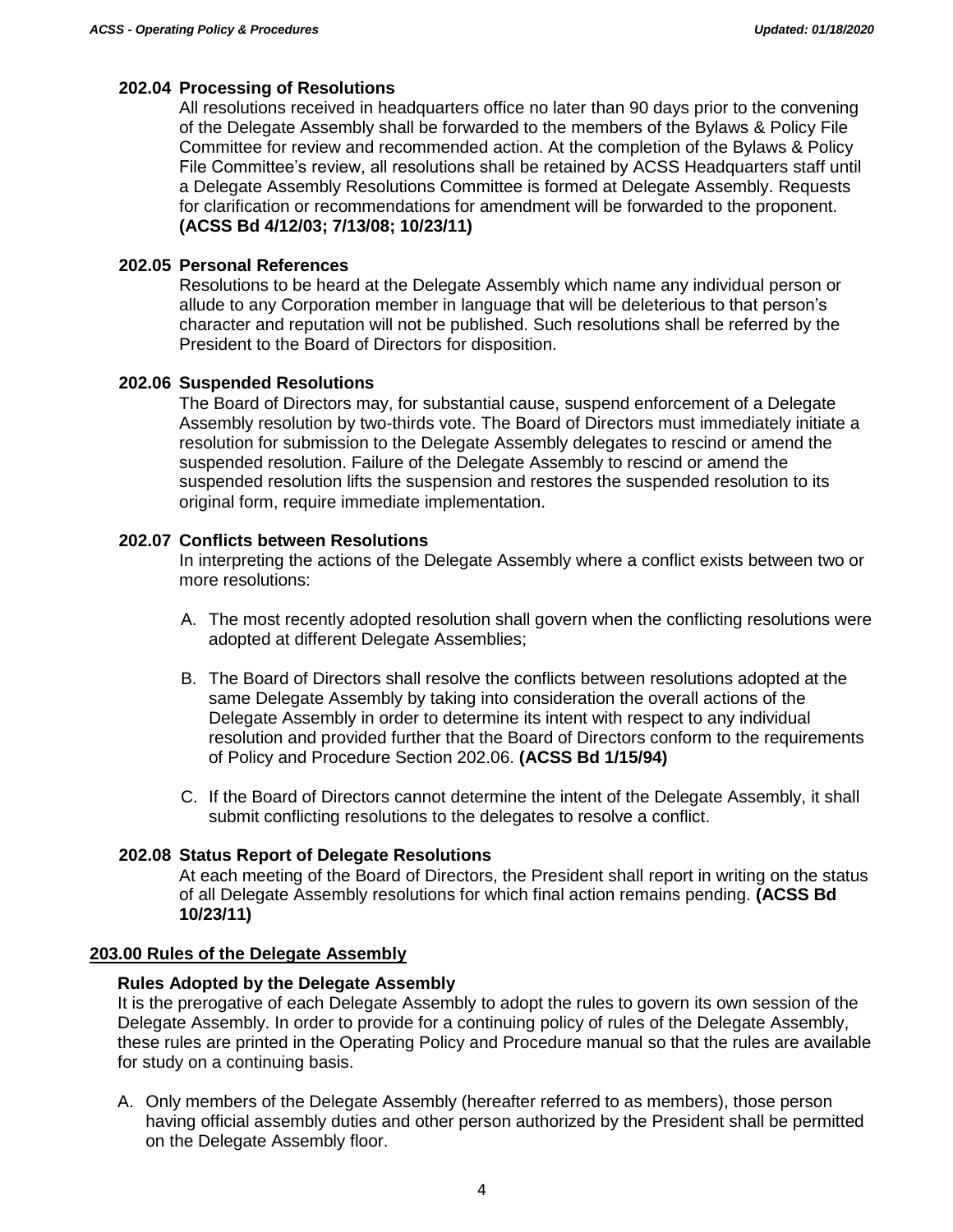- B. Members must be present at all sessions of the Delegate Assembly unless excused by the presiding officer. Members must be seated at their designated tables and report to the sergeant-at-arms whenever leaving. Any delegate vacancy should be filled immediately following a negative roll call or after an unexcused absence of two hours or more, provided an alternate is available.
- C. Certification by the Credentials Committee as to the attendance of members at the opening of each session shall constitute the roll call.
- D. Once a quorum is established, that quorum, for the purpose of doing business continues in existence until adjournment.
- E. The presiding officer shall make a motion establishing the order of business.
- F. Three minutes to speak upon the matter currently before the Delegate Assembly will be allowed each member. No member may be allowed to speak more than twice on a matter currently before the Delegate Assembly and will not be allowed to speak a second time until all other members who have so requested have had an opportunity to speak. Two minutes shall be allotted for the second speech.
	- 1. Resolutions
		- A. A Delegate Assembly resolutions committee shall consider all resolutions referred to it.
		- B. Resolutions may be amended and/or consolidated by the committee.
		- C. Committee reports shall be in writing and include recommendations for:
			- I. Adoption in original form;
			- II. Adoption in amended form;
			- III. Adoption as consolidated with one or more resolutions;
			- IV. Referral to the Board of Directors for study and appropriate action;
			- V. Referral to the Board of Directors for study and report to the next Delegate Assembly.
			- VI. Referral to the President for appropriate action;
			- VII. Rejection with reasons
		- D. When a committee has recommended an amendment to a resolved clause, the entire resolved clause as amended shall be presented to the Delegate Assembly in writing before action is taken on the resolution.
		- E. When called upon by the presiding officer, the Chairperson of the resolutions committee shall report the recommendation of the committee to the Delegate Assembly, such recommendations constituting a motion.
			- I. If a motion for adoption is not adopted by the Delegate Assembly, the resolution is rejected.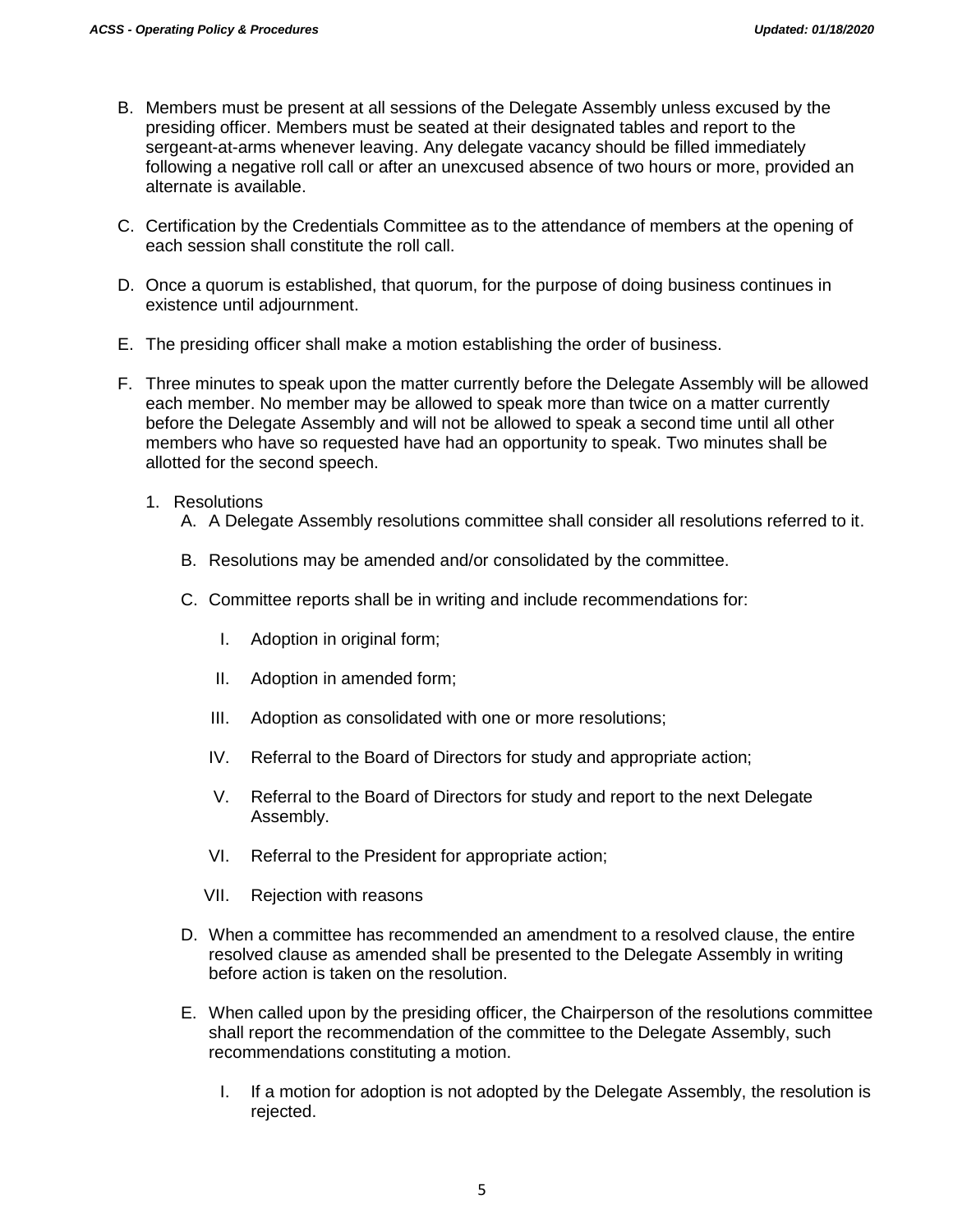- II. If a motion to reject is not adopted by the Delegate Assembly, the resolution continues as a subject before the assembly and must be disposed of by subsequent action of the Delegate Assembly.
- III. If a motion to amend and adopt is not adopted, then a motion to consider the resolution in its original form is in order; 30 seconds are required.
- IV. If a motion to refer is not adopted by the Delegate Assembly, the resolution continues as a subject before the assembly and must be disposed of by subsequent action of the Delegate Assembly.
- F. Separate action is not required on resolutions which have been consolidated with other resolutions. However, upon proper motion and 20 seconds a resolution may be withdrawn and considered separately.
	- I. A motion to accept the committee resolutions in toto is in order if the written committee recommendations have been distributed to the members at least four hours prior to the committee's report.
	- II. Committee recommendations which would change the Bylaws and budget resolutions shall require separate action by the Delegate Assembly.
- G. The final report of Delegate Assembly actions on committee recommendations shall be in written form and must show the amended resolved clause(s) and the action taken.
- 2. Motion
	- A. Only one amendment and one amendment to the amendment may be pending concurrently.
	- B. A substitute motion is not in order.
	- C. A motion to table is not in order.
	- D. A motion to reconsider and enter on the minutes is not in order at any time.
	- E. A motion to reconsider may only be made by a member who voted on the prevailing side; it requires a second, is debatable; and requires a two-thirds vote. If the motion prevails, the motion which resulted in the action which has been reconsidered is restored to the floor. A motion to reconsider would be taken on the resolution. The resolution comes back exactly as it was when it was previously acted upon. It is then open for amendment, adoption or rejection.
	- F. A motion to rescind is amendable, debatable and requires a two-thirds vote.
	- G. A member who makes a motion must rise only for that purpose and will be given the first opportunity to speak on the motion.
	- H. A motion for the previous question may be made only by a member who rises solely for this purpose. The motion must be seconded by 10 members. It is not amendable; it is not debatable. It requires a two-thirds vote.
- 3. Voting
	- A. Delegate Assembly actions on motions shall be by voice vote show of hands, standing vote or roll call vote.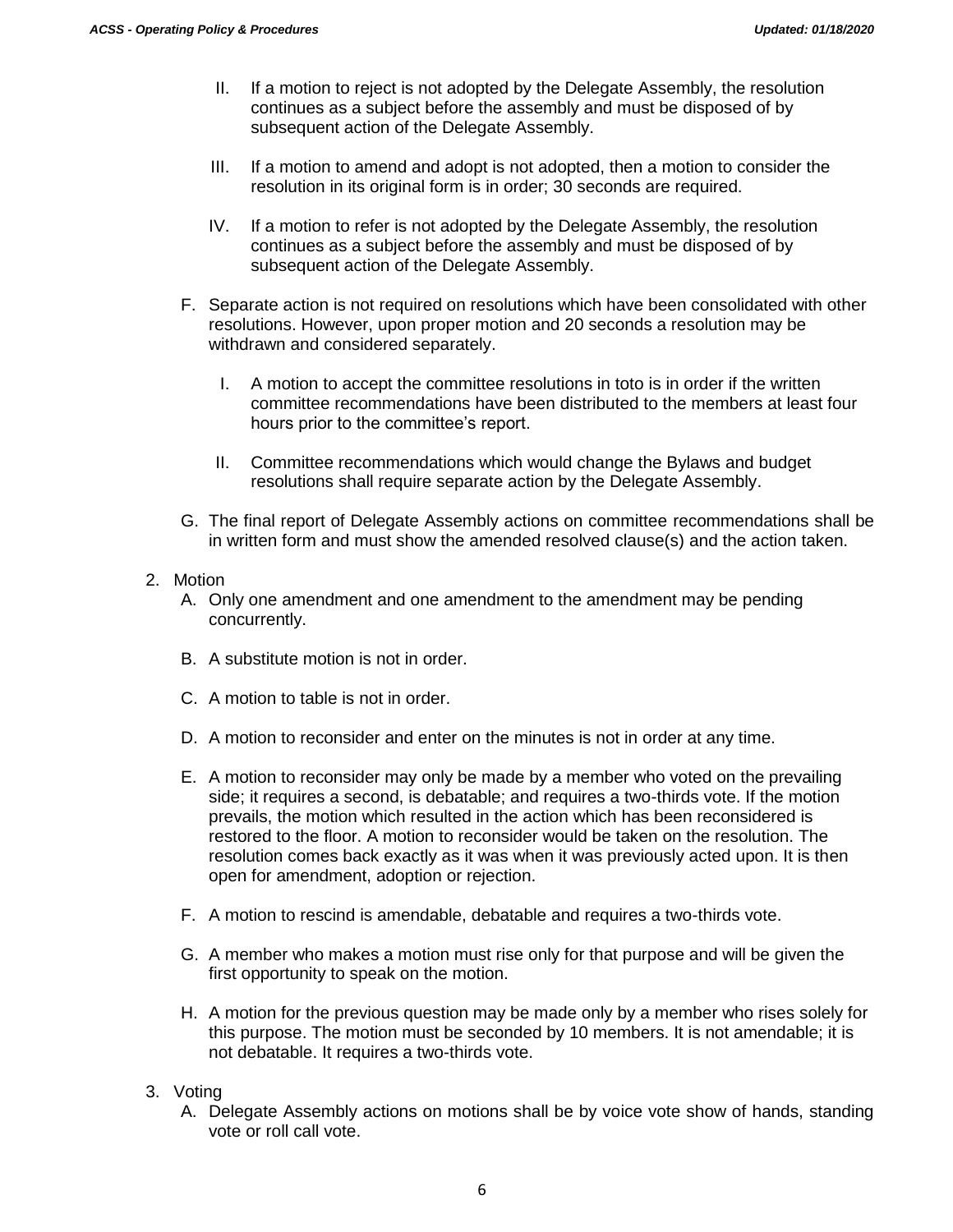- I. A request for a standing vote visually determined by the chair requires one second.
- II. A request for a standing vote to be counted by the sergeant-at-arms must be concurred in by 10 members or more.
- B. A request for a roll call vote must be concurred in by a majority of members present and would be accomplished with a recorded tally by the sergeant-at-arms of the delegates, by delegate number, within their assigned areas.
- C. A request for a standing roll call vote must be made before another motion is put forward by the presiding officer.
- D. The presiding officer may call for a show of hands, a standing vote or a roll call vote at his/her discretion.
- E. On a standing vote or a roll call vote, the presiding officer shall direct the sergeant-atarms to instruct all members who are away from the Delegate Assembly floor to return for the vote.
- F. At the discretion of the presiding officer, a motion before the Delegate Assembly may be set aside until all delegates have been given an opportunity to return to the floor.
- 4. Candidate Election Protest Procedure A candidate for Association office may protest an election for that office at the general session of Delegate Assembly. The protestor shall:
	- A. Seek recognition of the presiding officer, prior to recess on the day the elections are held, for presentation of the protest.
		- I. Specifically explain the irregularity or procedure violated.
	- B. The presiding officer shall immediately rule upon the protest and if the protester or any candidate for that office disagrees with the ruling, he/she may challenge the ruling of the chair. The presiding officer shall immediately take appropriate action to enact the decision of the Delegate Assembly.
	- C. An appeal from the decision of the chair; is in order, requires concurrence of 10 members and is debatable. A motion to sustain the decision of the chair is adopted by a majority or a tie vote.
- 5. Motion to Suspend Rules

A motion to suspend a Delegate Assembly rule is in order on all matter before the house except on those involving an amendment to the Bylaws, provided the maker of the motion states the purposes for which the suspension is requested. The motion must be seconded, is not amendable, is debatable only to the question of the suspension and not to the merits of the question to be considered under the suspension, and requires a three-fourths vote.

- 6. Elections
	- A. After the nominations for all offices have been closed, the presiding officer shall call for a motion to declare elected any un-opposed candidate for an office. The Secretary shall cause the record to report the candidate as elected.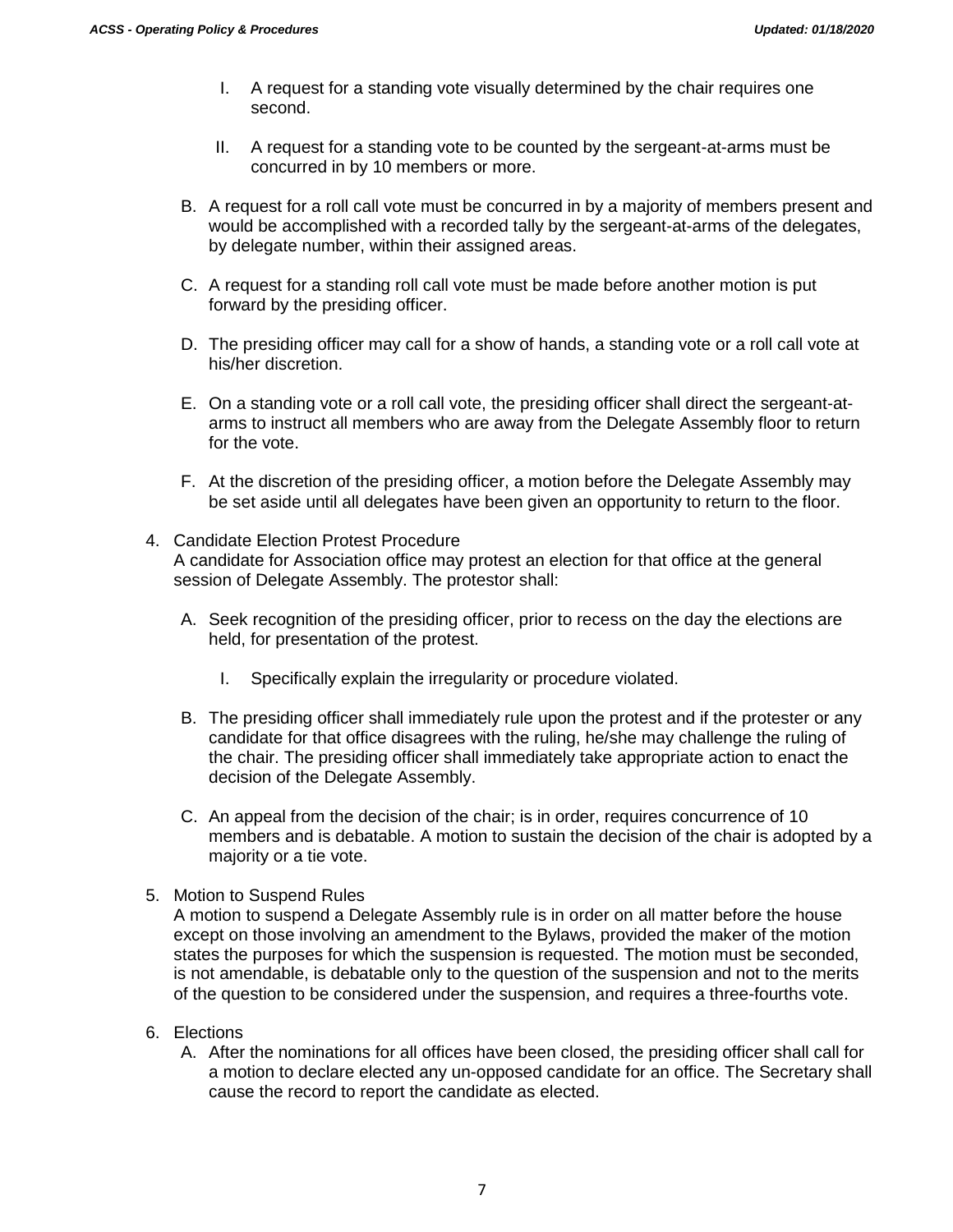- I. No other business shall be conducted during the balloting period for Corporation Directors and officers.
- II. All delegates must be seated at their designated locations and all entrances to the Delegate Assembly floor shall be secured from the time of distribution of the ballots until all ballots have been presented to the Election Tellers Committee.
- B. The election shall be conducted in accordance with procedures established by the Board of Directors.
- 7. Appeals from the decision of the Chair An Appeal from the decision of the chair; is in order, requires concurrence of majority of members present and is debatable. A motion to sustain the decision of the chair is adopted by a majority or a tie vote.
- 8. Campaign/Electioneering Material All campaign/electioneering material including posters, banners and other forms displayed material is not allowed in the area or in any location where it could be observed by delegates while they are in session. **(ACSS Bd 10/23/11)**
- 9. Rules of Order

The Bylaws, these rules, Roberts Rules of Order, latest edition, in order of priority stated, constitute the rules during the session.

10. Smoking/Alcoholic Beverage Rule Smoking and/or consumption of alcoholic beverages shall be prohibited on the floor of the Delegate Assembly.

#### **204.00 Reports of the Delegate Assembly**

The report of the Delegate Assembly may be published in two segments to minimize publication costs and shall include, but not be limited to, the following: **(ACSS BD 10/23/11)**

- A. Reports of the ACSS President **(ACSS BD 1/18/2020);**
- B. Corporation financial statement;
- C. A record of disposition of adopted resolutions, when appropriate, indicating whether each resolution was incorporated in Bylaws or Operating Policy and Procedure;
- D. A text of rejected resolutions, with the reason for rejection;
- E. The action taken on all resolutions not rejected by the previous Delegate Assembly;
- F. The status of significant legislation before the current legislature.

#### **205.00 Delegates to the Delegate Assembly**

#### **205.01 Dues to be paid prior to attendance at the Delegate Assembly** Delegate Assembly delegates and alternates shall have their current dues paid prior to being seated as delegates to the Delegate Assembly.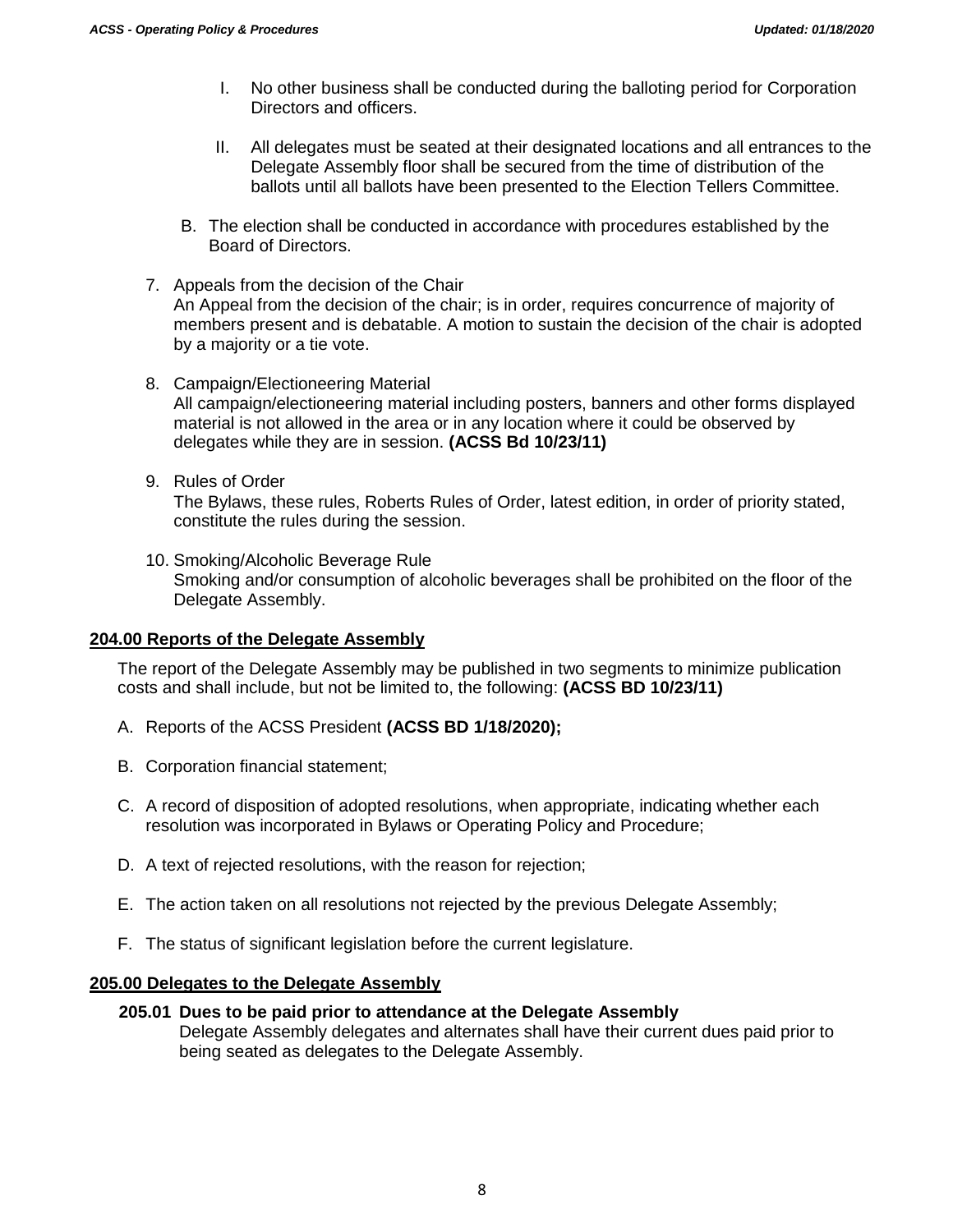#### **205.02 Delegate Binder (ACSS Bd 1/18/2020)**

The Delegates binder shall include at least the following **(ACSS Bd 1/18/2020)**:

- A. A section containing an accredited roll-call list of Delegates and Alternates in chapter order **(ACSS Bd 1/18/2020)**;
- B. A section containing rules from the preceding Delegate Assembly and/or proposed amendments to the rules **(ACSS Bd 1/18/2020)**;
- C. The minutes of the prior meeting of the Delegates for approval of the current accredited Delegates **(ACSS Bd 1/18/2020)**;
- D. A section containing the following **(ACSS Bd 1/18/2020)**
	- i. ACSS President's report
	- ii. HQ Staff reports
	- iii. B&P Committee report
	- iv. Legislative and PAC report including the status of significant legislation presented before legislature
- E. A section of the candidates running for the Board of Directors including a report of the Nominations Committee and Candidate Statements **(ACSS Bd 1/18/2020)**;
- F. A section containing the report of the ACSS Secretary-Treasurer including budget assumptions, a budget summary and expenditure details **(ACSS Bd 1/18/2020)**;
- G. Current Delegate Assembly proposed resolutions **(ACSS Bd 1/18/2020)**;
- H. Prior Delegate Assembly resolutions and the action taken on those resolutions **(ACSS Bd 1/18/2020)**;
- I. A section containing both the current ACSS Bylaws and Policy File. **(ACSS Bd 7/13/08; 1/18/2020)**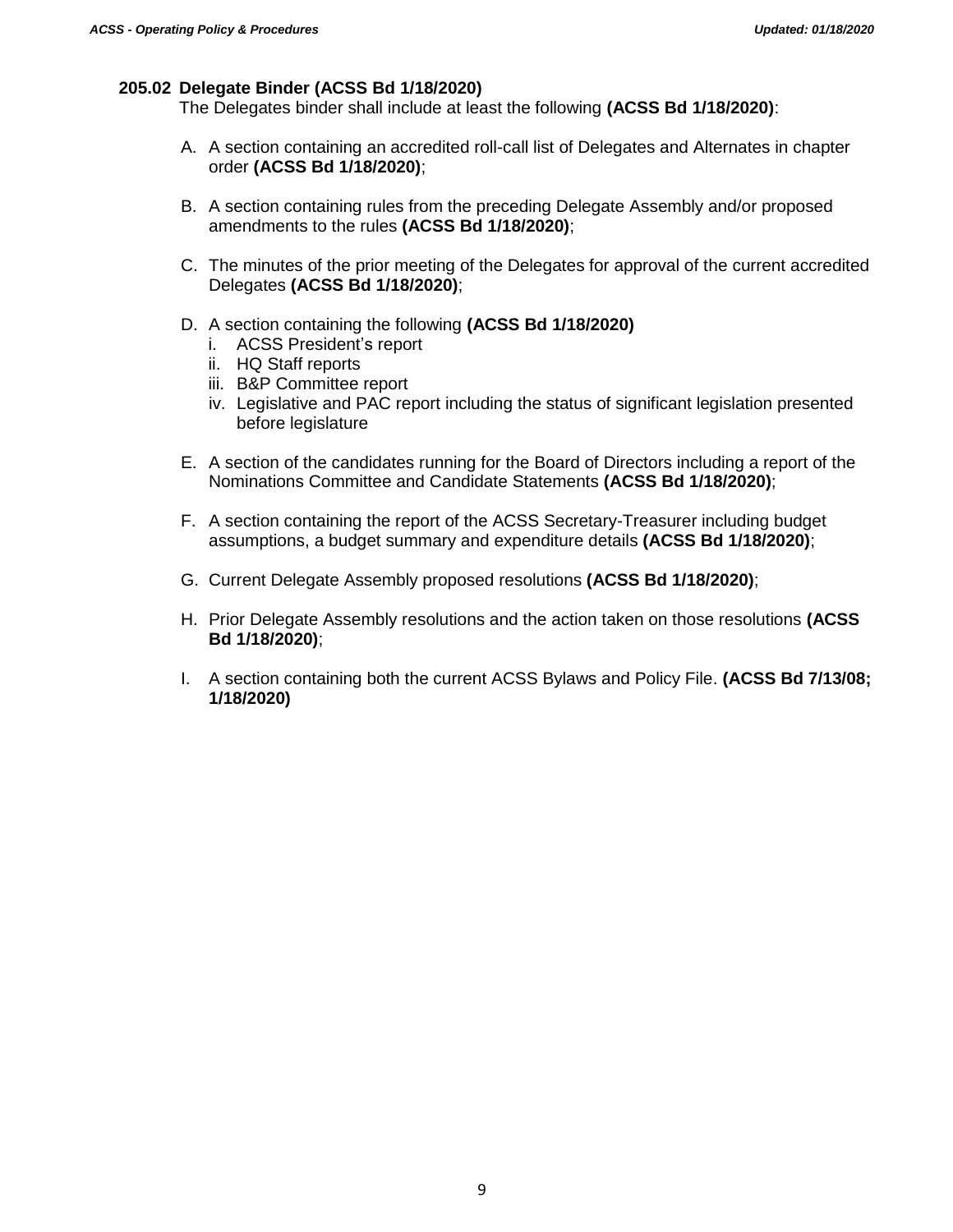**INTENTIONALLY**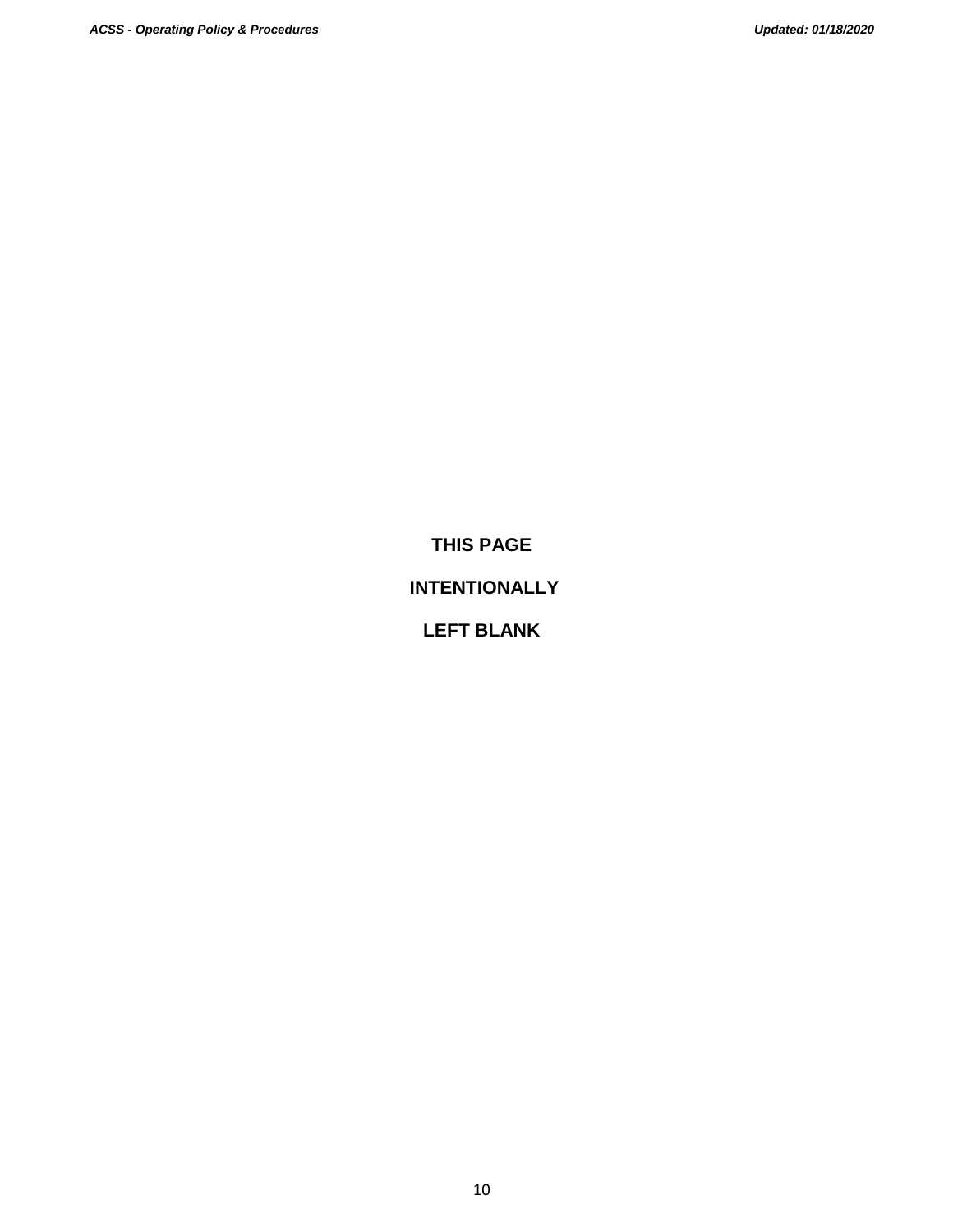## **Section 3: Elections**

#### **301.00 Chapter Election Procedures**

#### **301.01 Electorate**

Chapter Officers and Delegate Assembly delegates are elected by the active members of their respective chapters.

#### **301.02 Eligibility for Office**

Any active chapter member in good standing is eligible to run for a chapter officer position as long as no conflict of interest exists. **(ACSS Bd 10/23/11; 5/6/17)**

#### **301.03 Candidate Consent to Run for Office**

To be considered as a candidate for any open position, a signed Candidate Consent form must be received by ACSS. **(ACSS Bd 7/20/02; 7/13/08; 5/6/17)**

#### **301.04 Candidate Consent Form**

The signed Candidate Consent form shall be given to the Chapter President or, as appropriate, the Chairperson of the Chapter's Nominations Committee; or the presiding officer at the meeting convened for nominations of chapter officers and Delegate Assembly Delegates or any ACSS headquarters' staff. **(ACSS Bd 5/6/17)**

#### **301.05 Nominations Committee**

Each Chapter President shall activate a Chapter Nominations Committee **by November 15** (the year prior to Delegate Assembly). The Nominations Committee shall consist of any willing chapter member, any current chapter delegates and/or the current chapter officers. **(Delegate Assembly 7/20/96; ACSS Bd 10/23/11; 5/6/17)**

#### **301.06 Nominations Committee Duties**

The Nominations Committee shall be responsible for actively recruiting candidates for chapter officer and delegate positions. The committee shall report the names of candidates to the chapter at the chapter's open nomination meeting by placing in nominations candidates for each office and as delegates. **(Delegate Assembly 7/20/96; ACSS Bd 10/23/11; 5/6/17)**

#### **301.07 Nominations Committee Meeting**

The Nominations Committee must hold their first meeting at least 10 days prior to the chapter's open nominations meeting. **(Delegate Assembly 7/20/96; ACSS Bd 10/23/11; 5/6/2017)**

#### **301.08 Chapter Open Nominations Meeting**

The members of each chapter shall be given at least 30 days advance notice of the open chapter meeting to accept nominations of candidates for chapter officer positions and delegates for Delegate Assembly.

All members nominated at the open meeting must be an active member in good standing and willing to serve the term of office. **(Delegate Assembly 7/20/96; ACSS Bd 10/23/11; 5/6/2017)**

#### **301.09 Nominations from the Floor**

During the chapter's open nominations meeting, and after the Nominations Committee has completed its report, nominations of candidates from the floor are in order. Any active member in good standing may nominate themselves, or any other eligible member, as a candidate for any open chapter officer or delegate position. (**ACSS Bd 5/6/17)**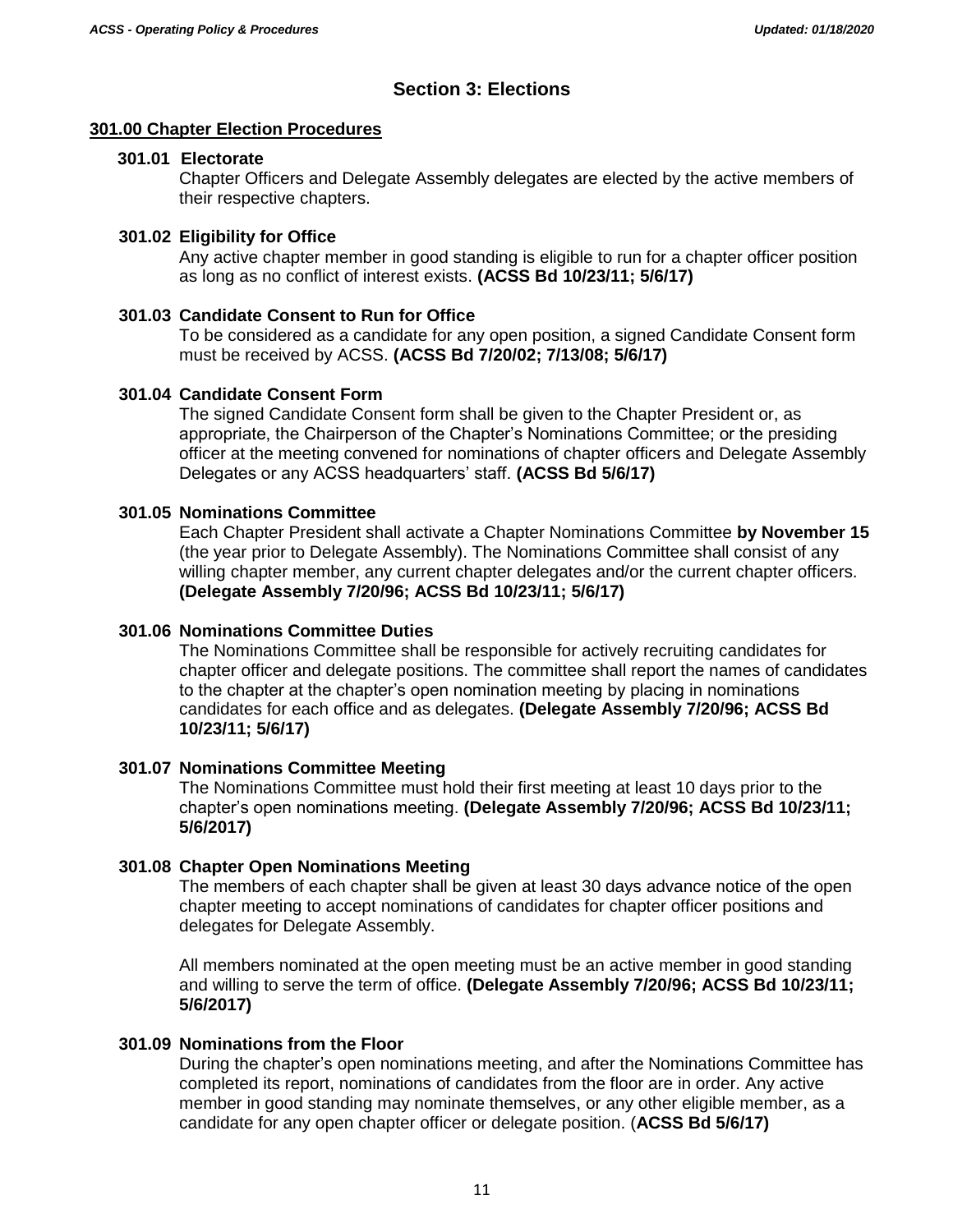#### **301.10 Introduction of Candidates**

After the close of nominations at the chapter's open nomination meeting, the presiding officer shall introduce the candidates and encourage them to express their qualifications, experience and abilities to serve if elected. (**ACSS Bd 7/20/02; 5/6/17**)

#### **301.11 Election of Chapter Officer Positions**

Nominations will remain open until January 31<sup>st</sup> of the year of Delegate Assembly. Unopposed candidates for a chapter officer position will be sworn in at Delegate Assembly and will assume their position responsibilities upon the conclusion of Delegate Assembly. Positions with multiple nominated candidates will be decided by secret ballot the following April. **(ACSS Bd 1/18/2020)**;

All nominated delegates are elected by secret ballot the following April. (**ACSS Bd 5/6/17**)

#### **301.12 Chapter Reporting of Candidates**

Each chapter shall provide a list of candidates nominated, including those running unopposed, along with all Candidate Consent forms, to ACSS headquarters within 10 days of their open nominations meeting or **no later than February 15,** the year of Delegate Assembly. **(ACSS Bd 7/20/02; 10/23/11; 5/6/17; 1/18/2020)**

#### **301.13 Candidate Timelines**

- A. **February 22** For chapters failing to report nominated candidates at their Open Nominations meeting or have unfilled chapter officer or delegate positions, ACSS headquarters shall send an 'invitation to run' letter to the members in those respective chapters **no later than February 22**, the year of Delegate Assembly. Included with the letter shall be a list of vacant chapter offices, a description of the duties for each vacant office and a Candidate Consent form. **(ACSS Bd 7/20/02; 10/23/11; 5/6/17; 1/18/2020)**
- B. **March 10**  ACSS headquarters shall notify each candidate individually that their nominations have been received, other than those specified in (A) above. (**ACSS Bd 7/20/02; 10/23/11**)
- C. **March 25**  All Candidate Consent forms distributed under (A) above must be received by ACSS headquarters **no later than 5 p.m. March 25**, the year of Delegate Assembly, for the candidate to be included on the ballot for the election held in April unless the candidate is running unopposed for a chapter officer position. **(ACSS Bd 5/6/17)**
- D. **March 25** Candidates can write a 100-word candidate profile to be included with the ballot expressing their qualifications, experience and abilities to serve if elected. Profiles must be in a typed or electronic format and received by ACSS headquarters **no later than 5 p.m. on March 25**. All candidate profiles are taken 'as is'. ACSS cannot offer any punctuation or grammar recommendations and any word after the 100-word limit is automatically deleted. **(ACSS Bd 5/6/17)**

#### **301.14 Notice of Elections**

Notice of elections or ballots shall be mailed by or on behalf of ACSS **no later than April 20** in the year of Delegate Assembly, to each active member in good standing, by first-class mail. **(ACSS Bd 5/6/17)**

#### **301.15 Election Process**

- A. Each ballot shall comply with the following: **(ACSS Bd 7/20/02; 10/23/11, 5/6/17)**
	- I. Each uncontested position be listed;
	- II. Each position requiring a vote be listed;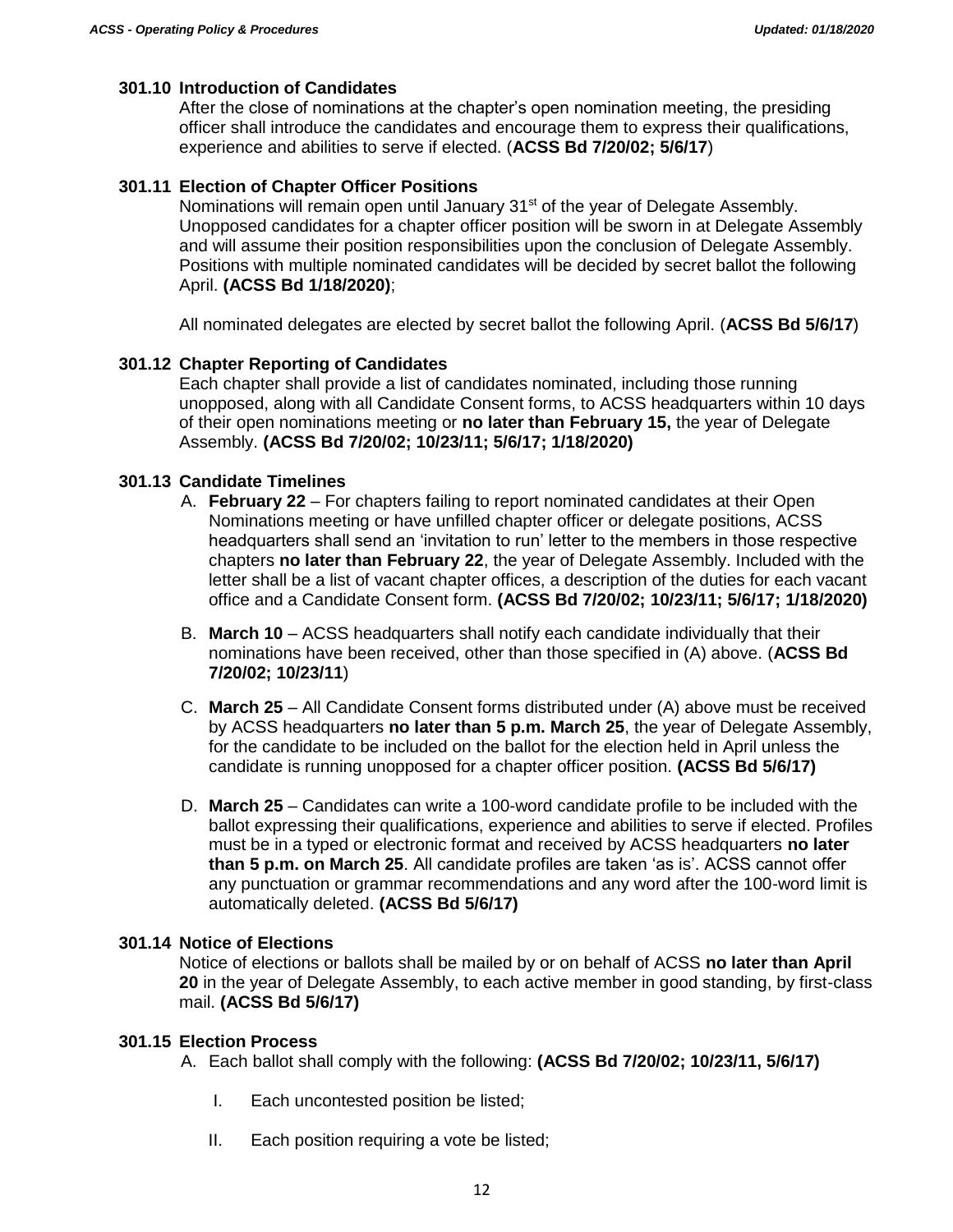- III. Each candidate shall be identified by name;
- IV. The order of the candidate's on the ballot for each position shall be determined by lot;
- V. There shall be no write-in candidates;
- VI. First-class return postage envelopes shall be provided for mail-in paper ballots unless an electronic election process is used;
- B. The following voting instructions and information shall accompany each ballot: **(ACSS Bd 7/20/02)**
	- I. The number of candidates to be voted for;
	- II. Indication where to place printed name and signature on the return envelope or the guidelines for a qualified electronic signature;
- C. To be valid, mailed ballots must be postmarked and received at ACSS headquarters or completed and submitted online by May 20, the year of Delegate Assembly. If May 20 should fall on a Saturday or Sunday, the deadline will be the first working day following; **(ACSS Bd 10/23/11)**
- D. Plurality is required to elect, a tie shall be broken by lot;
- E. Election protests must be in writing and received in ACSS headquarters by 5 p.m., June 10, the year of the Delegate Assembly. **(ACSS Bd 10/23/11; 5/6/17)**

#### **301.16 Retention of Ballots**

ACSS headquarters shall be responsible for retention of all election materials. **(ACSS Bd 1/15/94; 5/6/17)**

#### **301.17 Duplicate Ballots**

ACSS headquarters shall keep a supply of duplicate ballots (clearly marked "duplicate") for each chapter for distribution to members who call requesting a replacement ballot. **(ACSS Bd 5/6/17)**

#### **301.18 Computation of Election Results**

Under direction of the ACSS Executive Vice-President, headquarters office shall confirm the validity of all returned ballots according to the following principles: **(ACSS Bd 5/6/17)**

- A. Absence of the signature in the designated location voids the ballots;
- B. If ballot irregularities go to the essence of the entire ballot, the ballot shall be invalidated;
- C. Where Corporation policy is silent; the ACSS Executive Vice-President shall be authorized to take appropriate steps consistent with public election laws in the computer counting of ballots. In the event of a tie vote, the ACSS Executive Vice-President shall resolve the tie by lot in the presence of witnesses. **(ACSS Bd 1/15/94; 5/6/2017)**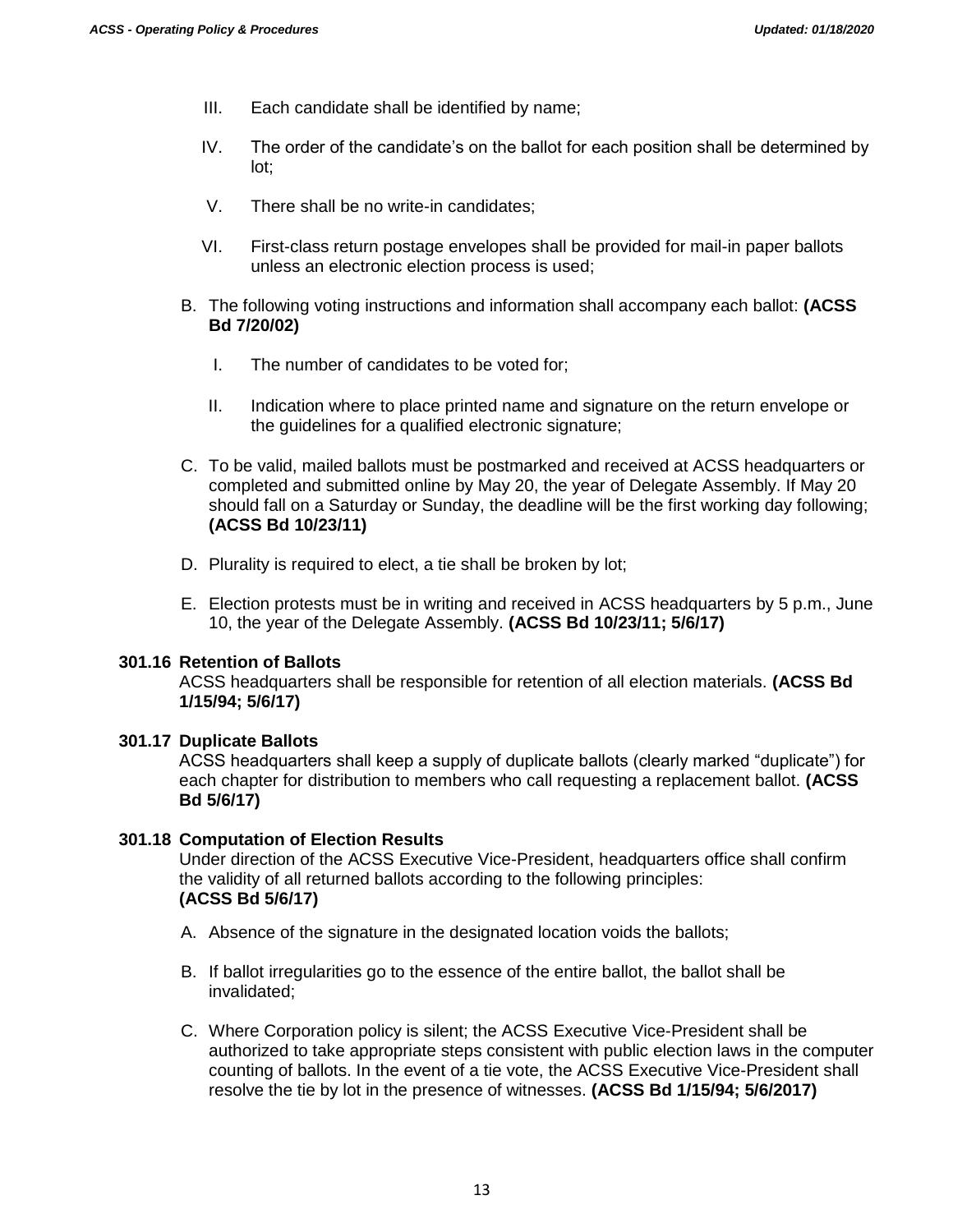#### **301.19 Notification of Election Results**

On behalf of the ACSS Executive Vice-President, ACSS shall notify each candidate and each Chapter President of the election results **by May 30**, the year of Delegate Assembly, except for any office where an appeal has been filed. **(ACSS Bd 5/6/17)**

The election results shall **NOT** be released publically prior to the candidate notification. A general announcement of the election results shall be released no sooner than two (2) working days after the candidates have been notified. (**ACSS Bd 1/15/94; 7/20/02; 10/23/11; 5/6/17)**

#### **301.20 Recounts**

Upon written request from any candidate during the protest period, the ACSS Executive Vice-President shall cause an immediate recount of ballots for that positon. No further recount shall be allowed unless it is requested through the election protest procedure. **(ACSS Bd 5/6/17)**

#### **301.21 Installation of Chapter Officers**

All elected chapter officers and delegates will be sworn into office at Delegate Assembly, or as soon as possible thereafter. Chapter Officers will assume the duties and responsibilities of their office upon the conclusion of Delegate Assembly. **(ACSS Bd 7/20/02; 10/23/11; 5/6/17)**

#### **301.22 Filling of Vacancies**

The Chapter Bylaws under Section 2.1.7(D) Filling of Vacancies shall provide a method for filling vacancies in chapter offices and in its delegates to the Delegate Assembly**. (ACSS Bd 7/20/02; 5/6/17)**

#### **302.00 Election Protest Procedure**

#### **302.01 Written Protest**

To be valid, any notification of an election protest must be submitted to the ACSS President in writing and received at ACSS headquarters by 5 p.m., June 10, in the year of Delegate Assembly. The incumbent in the protested office shall remain in office until the protest is decided. If there is no incumbent, the office shall remain vacant. **(ACSS Bd 1/15/94; 4/25/98; 9/15/00; 7/20/02; 10/23/11; 5/6/17)**

#### **302.02 Appointment of Election Protest Hearing Committee**

The ACSS President, within 10 calendar days of receipt of an election protest(s), the ACSS President shall appoint committee(s) of three (3) non-candidate members to investigate all timely appeals. These committee(s) must have the hearing(s) within 30 calendar days of appointment. **(ACSS Bd 1/15/94; 5/6/17)**

#### **302.03 Election Protest Hearing**

In hearing the election protest the hearing committee shall:

- A. Contact all persons known to be involved and request all information pertaining to the protested election(s) to be assembled for review;
- B. Review all material used in the election procedure relevant to the protest;
- C. Hold an open meeting for the purpose of hearing the protest. The protestor and all other persons known to be involved shall receive timely notice of the open meeting, and shall be afforded an opportunity to present information in person or in writing. If the investigation is completed at the open meeting, an oral report of findings and recommendations may be given.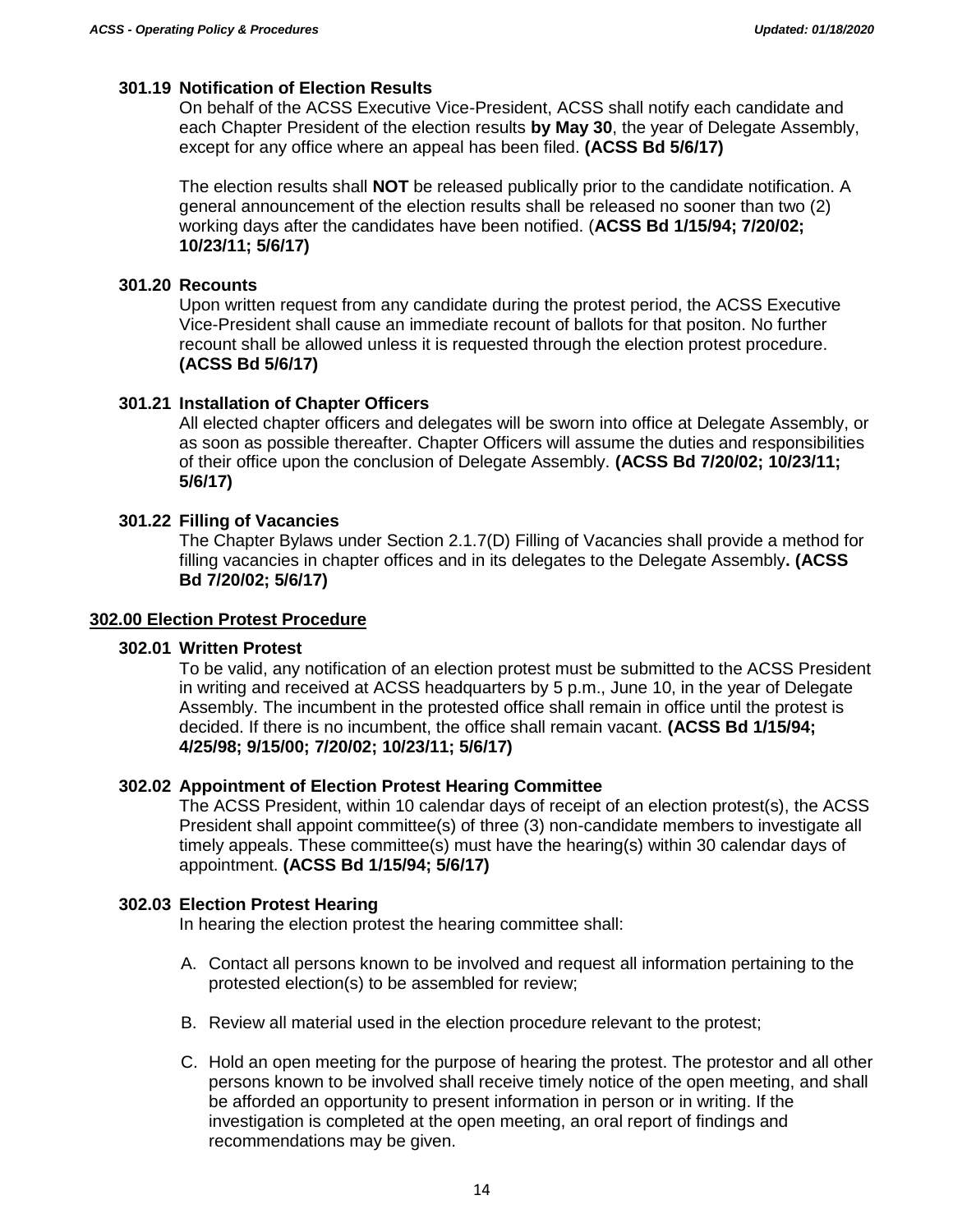D. Within 10 days of the close of the hearing, the hearing committee shall report its findings to the ACSS President and the protestor. The findings and recommendations of the appropriate hearing committee shall be presented to the Board of Directors; and, when adopted by the Board of Directors, shall be final and binding on the parties. **(ACSS Bd 1/15/94; 5/6/17)**

#### **302.04 Re-election Process**

- A. Upon order of the Board of Directors for re-election, headquarters office shall, within 10 days, notify all interested parties in writing of the specific action of the Board of Directors.
- B. The Executive Vice-President shall be responsible for carrying out the directive of the Board of Directors. **(ACSS Bd 10/23/11; 5/6/17)**
- C. All reelections, unless otherwise specified by the Board of Directors, shall be completed no later than 60 days after the Board of Director's decision.

#### **302.05 Retention of Office**

Upon the filling of an election protest, the incumbent(s) in the protested office(s) remain(s) in office until the completion of the Board of Directors' action on the protest, including reelections, if ordered.

#### **303.00 Election of Delegates**

#### **301.01 Election of Delegates to ACSS Delegate Assembly**

The election of Delegates to ACSS Delegate Assembly shall be accomplished in accordance with the provisions established in the Bylaws, Article 5, Section 5.3. This provision establishes the election date at not more than 180 days prior to Delegate Assembly. The election of Delegates to CSEA General Council shall be held simultaneously and in conjunction with the election of ACSS Delegates to Delegate Assembly. Because of the concurrence of the two elections, the timing for General Council Delegate elections is controlled by the ACSS Delegate Assembly Delegate elections. **(ACSS Bd 5/6/17)**

#### **303.02 Number of Delegates to ACSS Delegate Assembly**

Bylaws Article 5.2 (A) establishes the number of Delegates to ACSS Delegate Assembly at one for each 200 members per chapter. Delegate count is determined by a major portion on the one per 200 count that is, a Chapter with 300 members is entitled to one Delegate, and a chapter with 301, or more, members is entitled to two Delegates. **(ACSS Bd 7/20/02)**

#### **303.03 Selection of Alternates to ACSS Delegate Assembly**

After all chapter Delegate positions are filled, the Alternates to Delegate Assembly will be those candidates with the highest number of votes in order of the votes cast. The election process will be in accordance with the provisions of Bylaws Article 5, Section 5.3. The number of alternates is determined in the Bylaws, Article 5, Section 5.2 (C). **(ACSS Bd 5/6/17)**

#### **303.04 Number of Delegates to CSEA General Council**

Bylaws Article 9.2(A) establishes the number of delegates to CSEA General Council at one for each 200 members per chapter. **(ACSS Bd 7/20/02)**

#### **303.05 Dual Role of ACSS Delegates as General Council Delegates**

It is the intention of the ACSS Delegates that the Delegates for General Council and the Delegates for Delegate Assembly be the same. Therefore, all Delegates to Delegate Assembly will also be Delegates to General Council.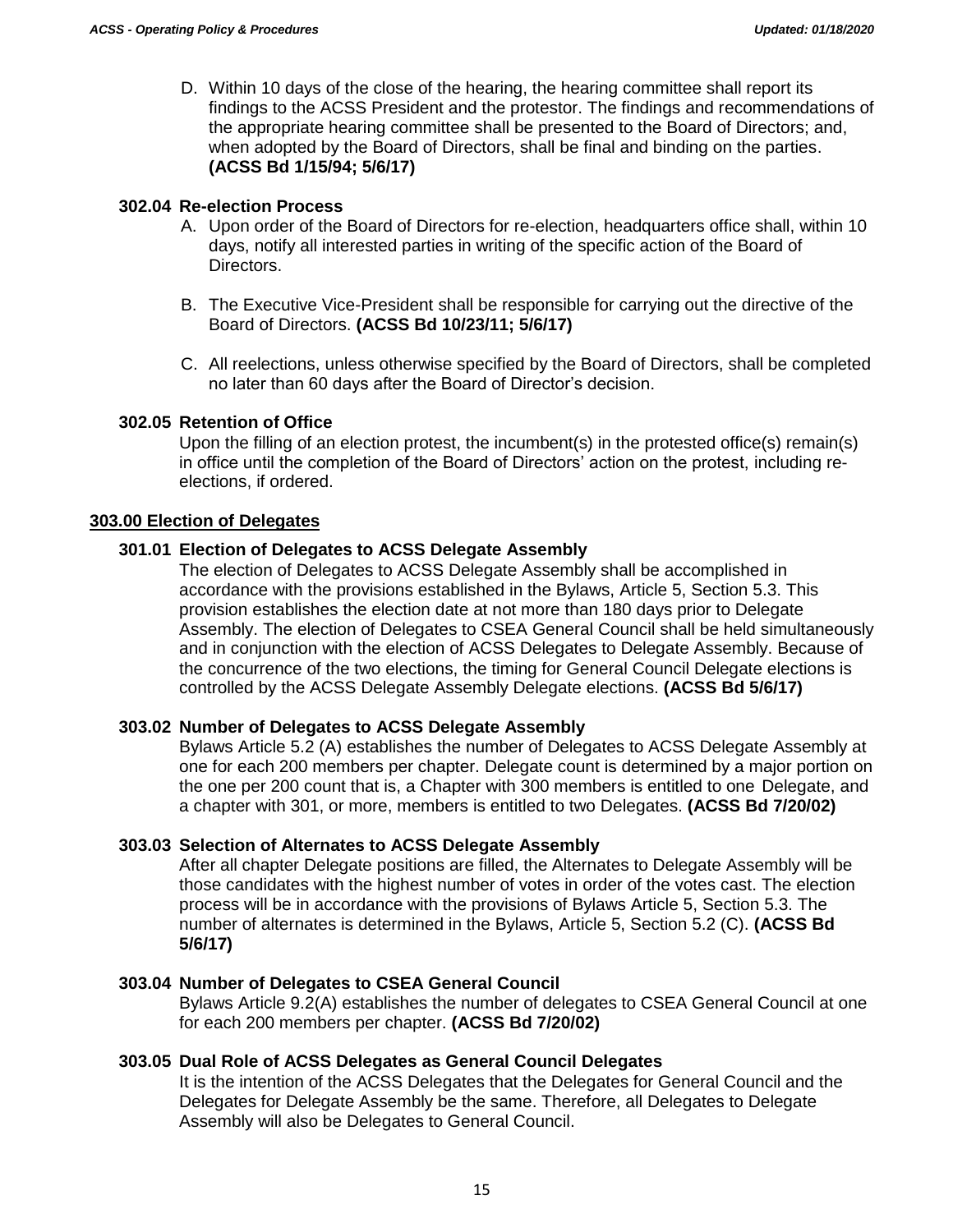#### **303.06 Election Process for Delegates**

The election process for Delegates to ACSS Delegate Assembly and CSEA General Council shall be one in the same election. The provisions for the election shall be as specified in Bylaws Article 5, Section 5.3. **(ACSS Bd 5/6/17)**

#### **304.00 Election of Directors**

#### **304.01 Nominations Committee**

A Nominations Committee consisting of the ACSS President, any past ACSS presidents who remain members in good standing, and any other members appointed by the ACSS President shall meet to select candidates for all Director positions. The Nominations Committee shall meet to select candidates for all positions on the Board of Directors. The Nominations Committee shall select qualified active members in good standing who are willing to serve if elected. (**ACSS Bd 1/15/94; 4/25/98; 4/15/00; 10/23/11; 5/6/17**)

#### **304.02 Report of Nominees**

The Nominations Committee shall report to the Board of Directors no later than June 1st in the year of Delegate Assembly. The Board of Directors shall review the report, make any changes to the list of candidates which it deems advisable, and authorize publication of the names and qualifications of the nominees. The Executive Vice-President shall thereupon forward to each person, entitled to receive notice, the notice of such meeting and other information required by Bylaws Sections 5.5 and 5.13. **(ACSS Bd 10/23/11; 5/6/2017)**

#### **304.03 Nominations by Delegates**

Delegates representing at least two percent (2%) of the active members may place in nomination the name of one candidate for Director for each position to be filled. If any nominations are made in writing to the Secretary/Treasurer more than 30 days before the meeting at which Directors are to be elected, the Secretary/Treasurer shall cause the names of such qualified nominees to be placed on the ballot along with the names of those candidates selected by the Nominations Committee and/or Board of Directors. **(ACSS Bd 5/6/17)**

#### **304.04 Nominations from the Floor**

Delegates to the Delegate Assembly may place in nomination the names of candidates for each position to be filled. Ballots shall have a space for writing in the names of candidates nominated from the floor.

#### **304.05 Term of Office**

The term of office of Directors shall be for three years**. (ACSS Bd 4/25/98; 7/20/02; 10/23/11)**

#### **305.00 Election of Officers of Corporation**

#### **305.01 Time of Election**

Election of officers shall be held following the election of Directors. **(ACSS Bd 10/23/11)**

#### **305.02 Nominations**

The elected Directors shall elect the Corporation officers from among their number following standard nomination procedures.

#### **305.03 Secret Ballot**

The election of the Corporation officers shall be by secret ballot.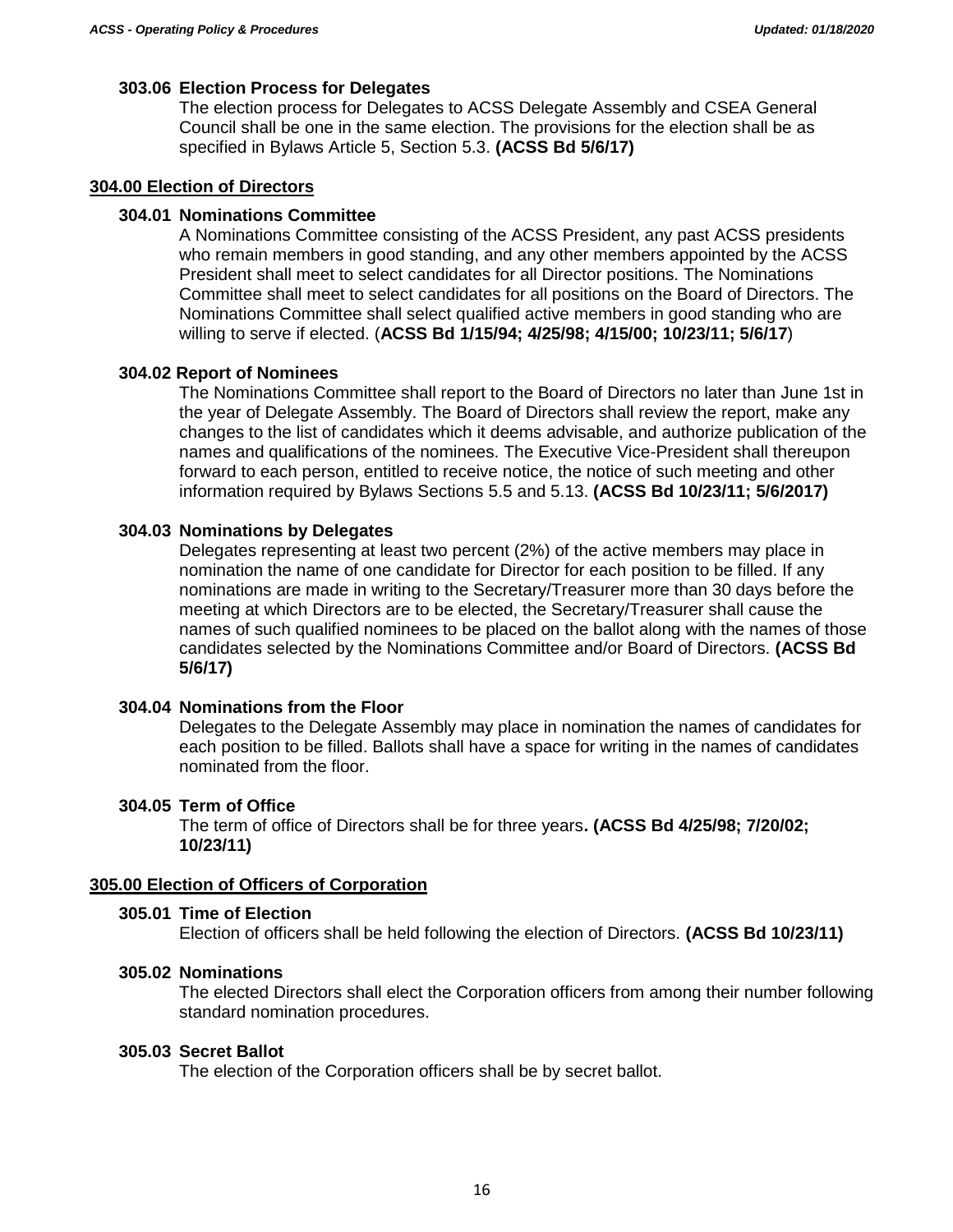#### **305.04 Term of Office**

The term of office of Corporation officers shall be for three years. **(ACSS Bd 7/20/02; 10/23/11)**

#### **305.05 Vacancies**

Vacancies shall be filled by a majority vote of the Directors then in office.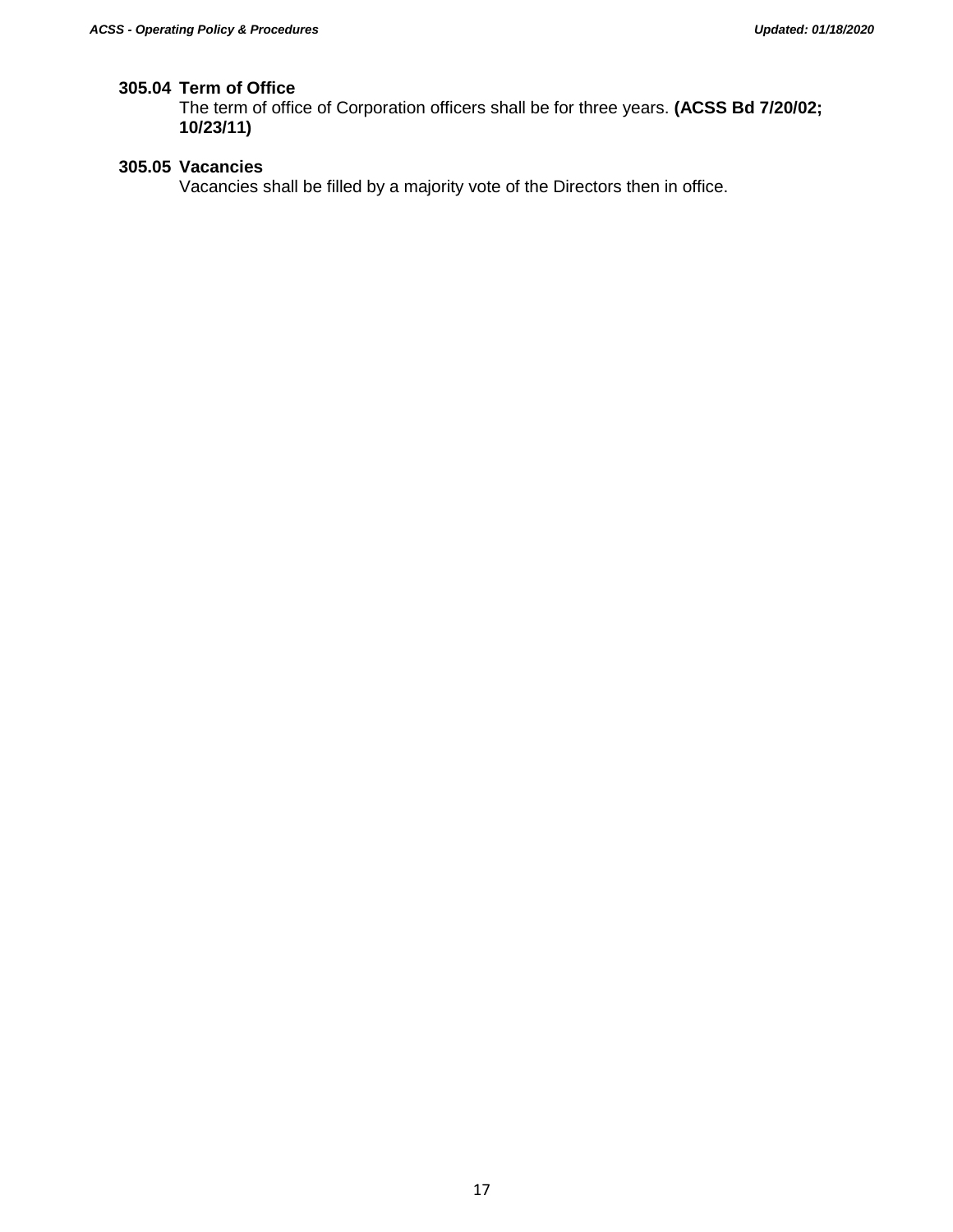**INTENTIONALLY**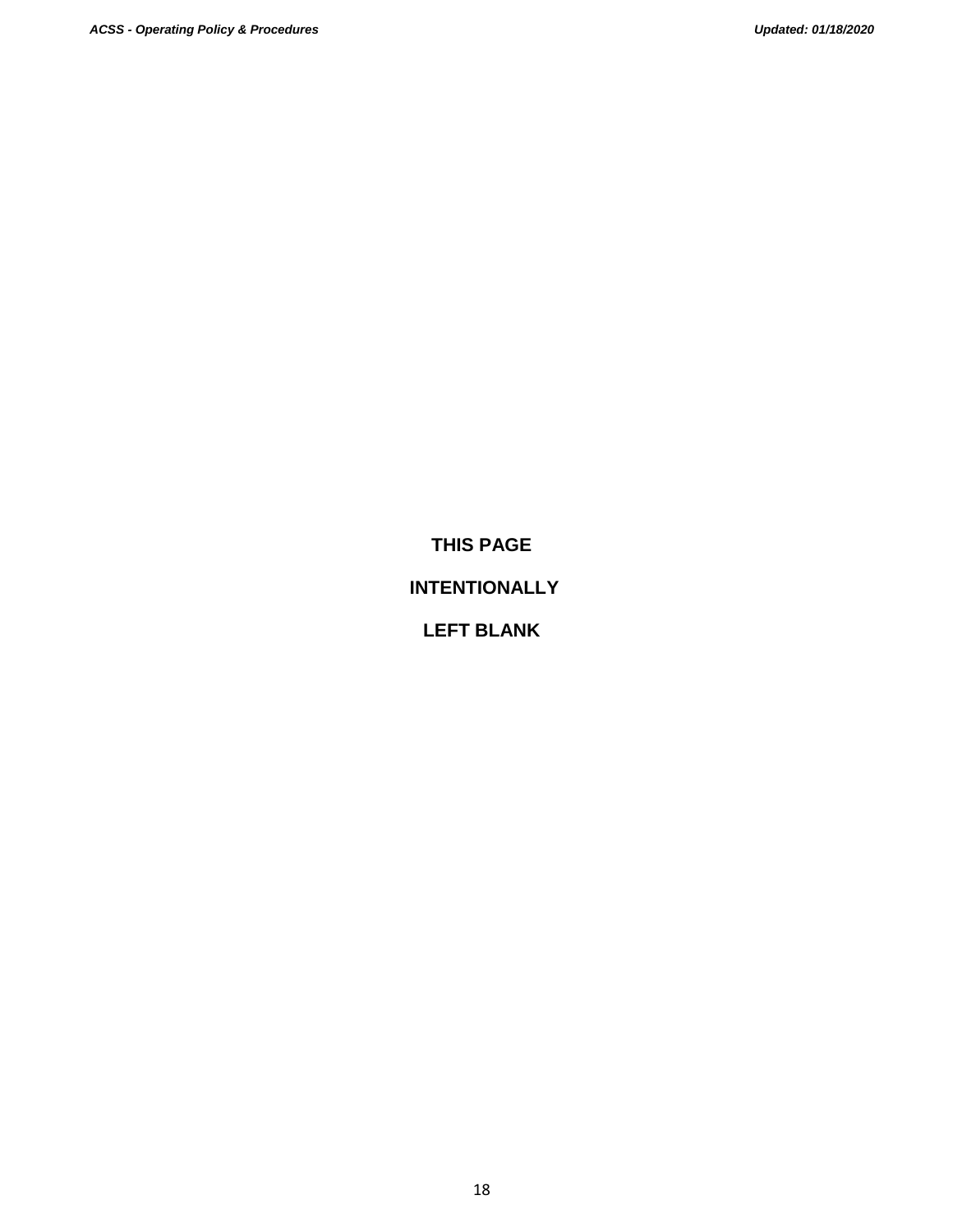## **SECTION 4: ACSS REPRESENTATION POLICY**

#### **401.00 Scope of Representation**

Representation is the means by which ACSS makes its resources available in accordance with the ACSS Policy File to ensure a fair and full review of any infringement of its members' rights and to obtain for them the full realization of any and all benefits to which they may be entitled by reason of being a state excluded employee. The access to and/or use of any attorney by any ACSS member will be afforded only at the discretion of the ACSS Executive Board. **(ACSS Bd 1/20/07; 10/23/11)**

- **401.01 Merit-Related and Government Code-Related Matter (ACSS Bd 10/23/11; 5/2/15)** The ACSS policy is to provide formal representation only in merit-related and Government Code-related matters within the scope of the following definitions:
	- A. "Merit-related" means matters that are within the exclusive jurisdiction of the State Personnel Board.
	- B. "Government-Code related" means protections and benefits afforded employees by Title 2 of the California Code of Regulations and the laws governing the California State Civil Service System. Including matters under the jurisdiction of the California Department of Human Resources.
	- C. "Formal Representation" means representation provided by specially trained staff members assigned to ACSS. **(ACSS Bd 1/20/07)**
	- D. "Appeals Body" as used herein applies to any group elected or appointed to hear appeals of staff representation decisions.

#### **401.02 Court Representation (ACSS Bd 10/23/11; 5/2/15)**

Representation in court is not automatically afforded unless approved by the ACSS Executive Board. Representation in individual civil lawsuits is also not provided unless it comes within the scope of representation set forth in Section 401.01(a) and (b) and is approved by the ACSS Executive Board. **(ACSS Bd 1/20/07)**

**401.03 Workers Compensation and Whistleblower Matters (ACSS Bd 10/23/11; 5/2/15)** Representation is not provided in workers compensation matters, whistleblower retaliation claims, or any matter for which ACSS representation is sought but deemed too complex, costly or time-consuming, unless otherwise determined by the ACSS Executive Board **(ACSS Bd 1/20/07)**

#### **402.00 Representation Rights and Limitations**

The right of representation by ACSS is subject to both the financial ability of ACSS and to such specific limitations as may be imposed by ACSS. The right to representation is further subject to a formal request for representation and an initial review of the matter by ACSS. **(ACSS Bd 1/20/07; 10/23/11)**

#### **402.01 Representation Limitations (ACSS Bd 10/23/11; 5/2/15)**

ACSS will provide representation within the limitations set forth in this policy to ACSS members based upon their status as follows:

A. Active members in good standing have the full right to good faith representation in any employment-related matter, subject to the limitations set forth in Section 401.01 (a) and (b) by ACSS' designated representative, including legal counsel, subject to the discretion of the ACSS Executive Board, without charge therefore. **(ACSS Bd 1/20/07)**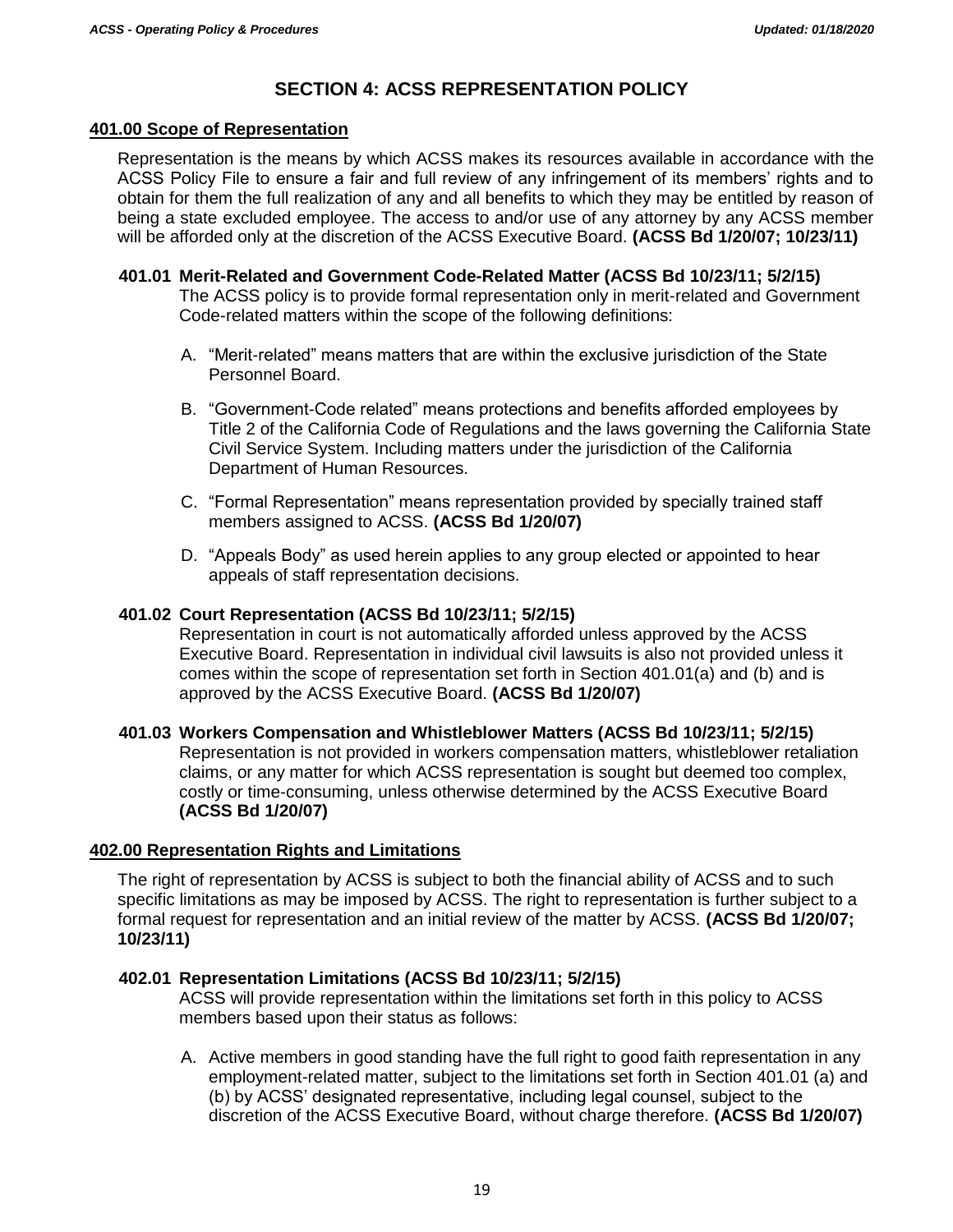B. Associate members of ACSS shall not be entitled to representation unless they are associate members as defined in Article 3, Section 3.2(b)(3) and (b)(4) and are in good standing as defined in Article 3, Section 3.3. **(ACSS Bd 10/7/05)**

#### **402.02 Late Joiners**

Representation will not be provided to late-joiners who knew or could reasonably be expected to know that events occurring prior to the date of their application for membership in ACSS had the potential to have adverse consequences requiring representation, except as provided by Section 4, 402.03. **(ACSS Bd 1/15/94; 10/23/11; 5/2/15)**

#### **402.03 Exception to Late Joiners (ACSS Bd 10/23/11)**

Representation of a late-joiner will only be undertaken if a favorable result would benefit ACSS members or establish precedent favorable to excluded employees. The determination to represent a non-member rests with the ACSS Executive Board of Directors. **(ACSS Bd 1/20/07; 10/23/11)**

#### **402.04 Approval or Disapproval of Representation (ACSS Bd 10/23/11)**

ACSS has the right to make fair and impartial decisions as to the merits of a particular request for representation, including, but not limited to decisions:

- A. Whether to undertake representation;
- B. Whether to discontinue representation at any time;
- C. Whether to recommend that a matter be settled prior to exhaustion of the applicable administrative procedures;
- D. Whether to refused to continue representation in the event that its recommendation of settlement is not satisfactory to the employee;
- E. Whether to seek judicial relief and redress for a particular matter, including but not limited to whether that relief is in addition to or in lieu of representation through any or all of the available administrative procedures; **(ACSS Bd 4/19/97)**
- F. Whether to discontinue its representation in judicial proceedings at any point prior to their exhaustion;
- G. Whether to discontinue its representation in the event that the member is found to be uncooperative or has withheld or misrepresented facts;
- H. Whether to utilize an ACSS attorney to represent the interests of a member. **(ACSS Bd 1/20/07)**

#### **403.00 Types of Representation**

Representation consists of either services or indemnity or both.

#### **403.01 Services Rendered (ACSS Bd 10/23/11)**

Services consist of advice, counsel and assistance rendered by competent and qualified persons, and may include investigation, negotiation and settlement as well as appearances before administrative, judicial or legislative tribunals.

#### **403.02 Indemnity (ACSS Bd 10/23/11)**

Indemnity consists of money payment in reimbursement of either a portion of or all actual and necessary representation costs up to the amount of the fiscal limitations set forth in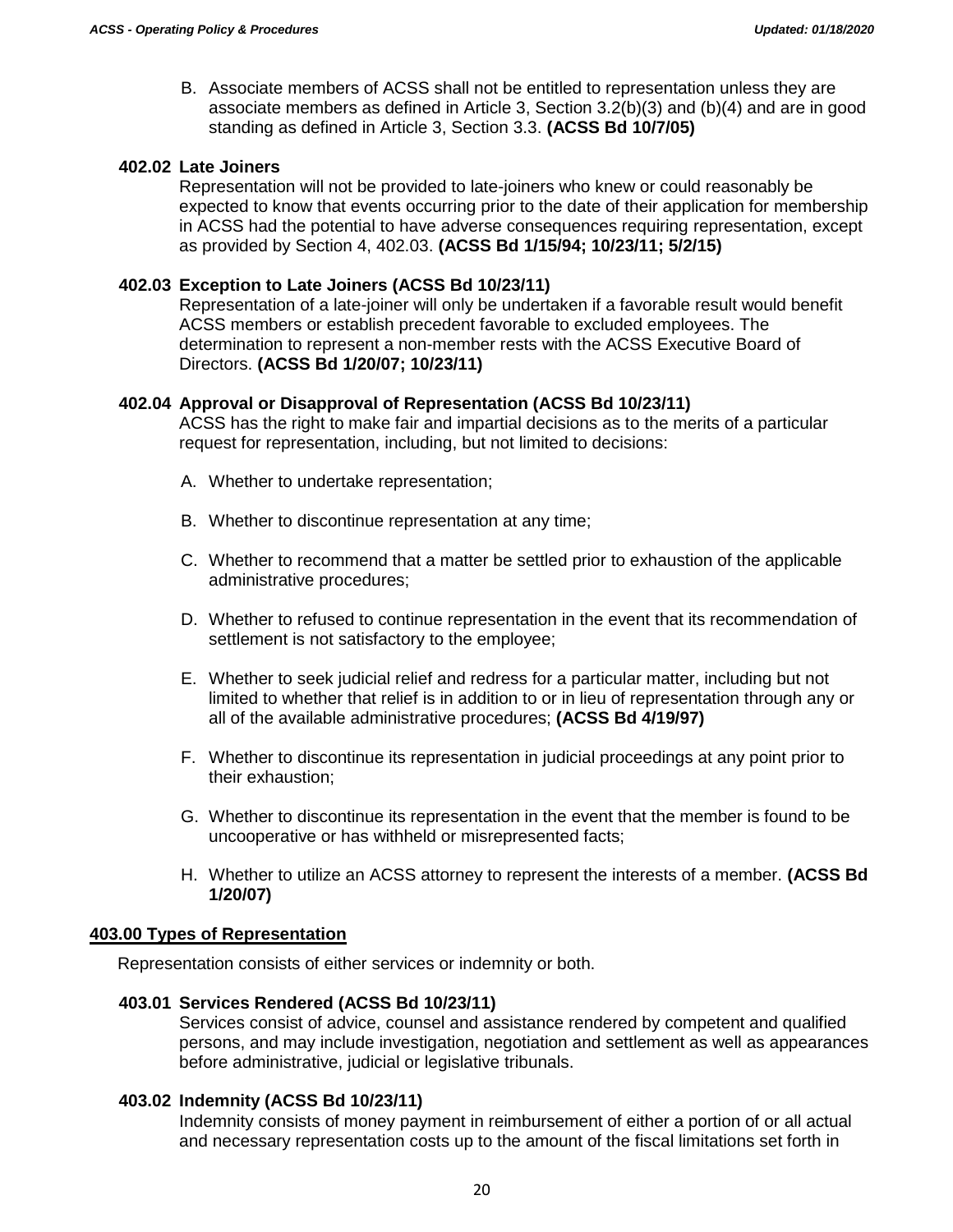Section 5, 502.04 and 503.05. ACSS will not indemnify anyone for costs or expenses incurred without prior written authorization from either the representation appeals committee or the board appeals committee. No indemnification monies will be paid absent written documentation consisting of both a detailed billing statement and the work performed, including but not limited to copies of any documents filed with a judicial, administrative or legislative tribunal. ACSS does not provide indemnification unless the member has first sought formal representation and/or review by an ACSS Labor Relations Representative or other specially trained member of the ACSS Staff. **(ACSS Bd 1/20/07)**

#### **404.00 Representation before Licensing or Examining Boards**

ACSS does not normally provide representation before licensing or examining boards but may provide such representation if the following conditions are satisfied:

- A. The individual seeking representation faces revocation or suspension of his/her license and such license is a condition of employment; **(ACSS Bd 10/23/11)**
- B. The license or certificate is sought to be revoked or suspended because of conduct which occurred in connection with the individual's employment; and **(ACSS Bd 10/23/11)**
- C. The representation is specifically approved by ACSS. **(ACSS Bd 10/23/11)**

#### **405.00 Requests for Formal Representation**

All requests for formal representation shall be accompanied by a form signed by the individual requesting representation which: **(ACSS Bd 10/23/11)**

- A. Certifies that he/she is a member in good standing and was such prior to the time the matter involved first arose;
- B. Acknowledges that ACSS may review the case for merit before representation is undertaken;
- C. Acknowledges that no representation in court proceedings will be undertaken unless approved by ACSS;
- D. Authorizes disclosure of information concerning the case to the appropriate appeals body of ACSS in the event an appeal is taken to such body;
- E. Acknowledges that ACSS will be the exclusive representative and that if any other representative is retained, ACSS shall thereby be relieved of any representational obligation. **(ACSS Bd 1/20/07)**
- F. Acknowledges that ACSS will not grant requests for indemnification unless an ACSS labor relations representative or other specially trained member of the ACSS staff has first reviewed the matter. **(ACSS Bd 1/20/07)**
- G. Use of an attorney will be at the discretion of the ACSS Executive Board.

#### **406.00 Denial of Representation**

It is ACSS' general policy to deny representation through notification via U.S. Postal Service certified mail on the following grounds:

#### **406.01 Unapproved Actions**

ACSS may deny representation with respect to disciplinary action arising from inappropriate work place behavior, insubordinate behavior, or any other pattern of behavior or conduct deemed inappropriate by the employer's written work rules. **(ACSS Bd 1/20/07)**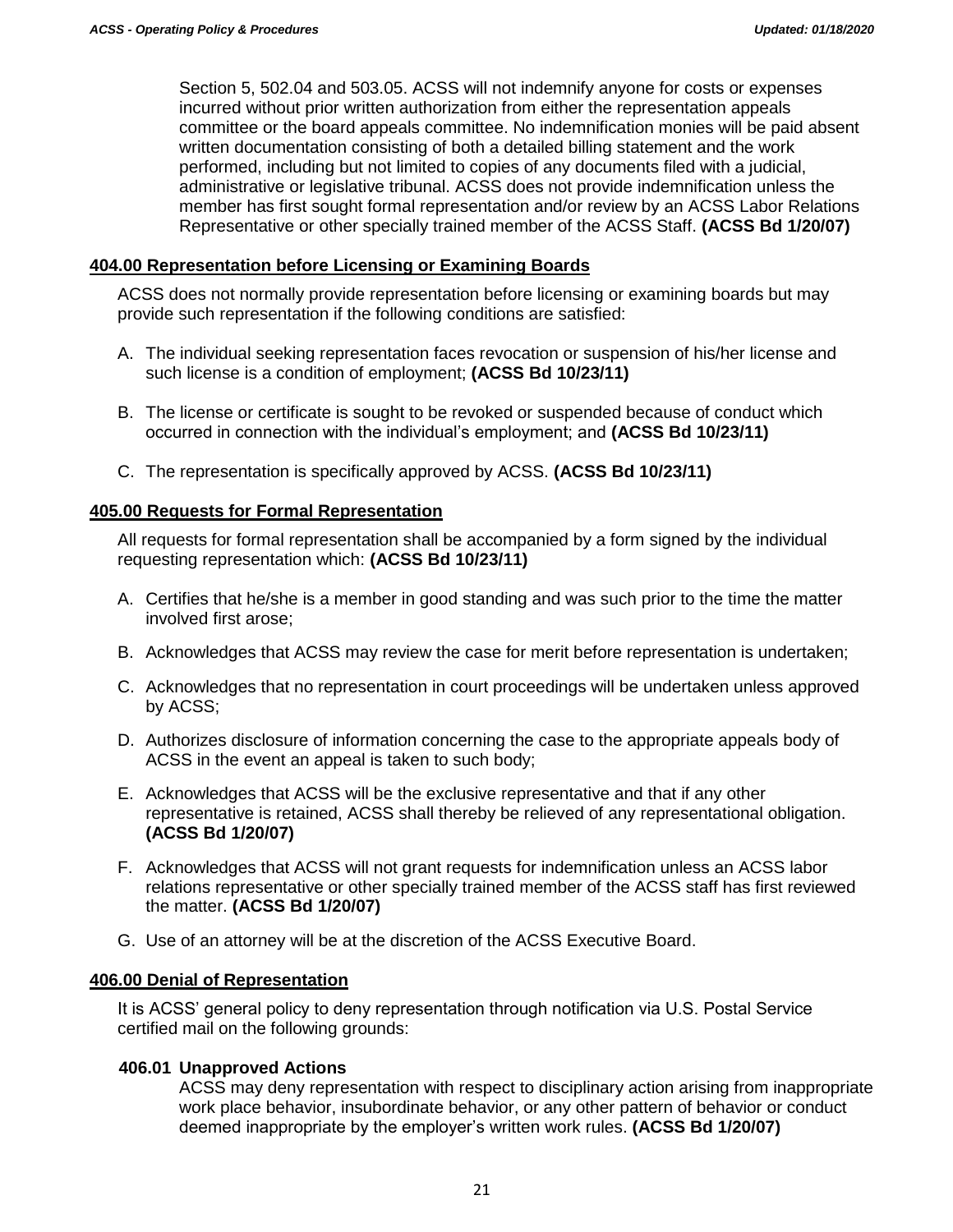#### **406.02 Best Interest of ACSS**

ACSS shall not provide representation that would conflict with the best interests of ACSS or would require ACSS or its staff to take a position in any manner inconsistent with established positions or policies of ACSS. **(ACSS Bd 4/19/97)**

#### **406.03 Conflict of Interest**

ACSS shall not provide representation services that would result in a conflict of interest for ACSS staff, or a conflict of interests between ACSS members on the same matter. Indemnity for representation costs may be authorized if prior approval is obtained from ACSS. **(ACSS Bd 1/20/07)**

#### **406.04 Lack of Merit**

ACSS may deny representation in matters that appear to lack factual or legal merit.

#### **406.05 Other Representation**

ACSS shall deny representation when it determines that an individual has another representative in the same matter.

#### **406**.**06 Late Joiner**

Representation may be withheld from a member who knew or could reasonably be expected to know that events occurring prior to the date of his or her application for membership in ACSS had the potential to have adverse consequences requiring representation. **(ACSS Bd 1/20/07)**

#### **406.07 Failure to Pay Dues**

Representation will not be provided to those active or associate members who are not in good standing as defined in Article 3, Section 3.3. ACSS shall deny representation to members who have not paid their dues at the rate that exists just prior to their separation from state service and/or commencement of ACSS' representation of them. **(ACSS Bd 10/7/05; 1/20/07)**

#### **406.08 Refusal of Settlement**

Representation may be denied if an ACSS recommended settlement is refused by the member being represented. **(ACSS Bd 7/13/08)**

#### **406.09 Failure to Cooperate**

Representation may be denied if ACSS determines that the member is uncooperative or has withheld or misrepresented facts or information pertinent to his/her representation. **(ACSS Bd 7/13/08)**

#### **406.10 Procedures for Denial of Representation**

A denial of representation shall be submitted to the member in writing and delivered via U.S. Postal Service regular mail by the ACSS labor relations representative assigned to the particular case. Each labor relations representative shall include in his or her denial letter the grounds for denial of representation, including a reference to the applicable section(s) of the ACSS Policy File, and the process for filing an appeal. Each labor relations representative shall also provide a copy of his or her denial letter to the ACSS President, ACSS Executive Officer, ACSS attorney and the Chapter President for the denied member and U.S Postal Service certified mail with proof of service **(ACSS Bd 1/20/07; 7/13/08; 5/2/15)**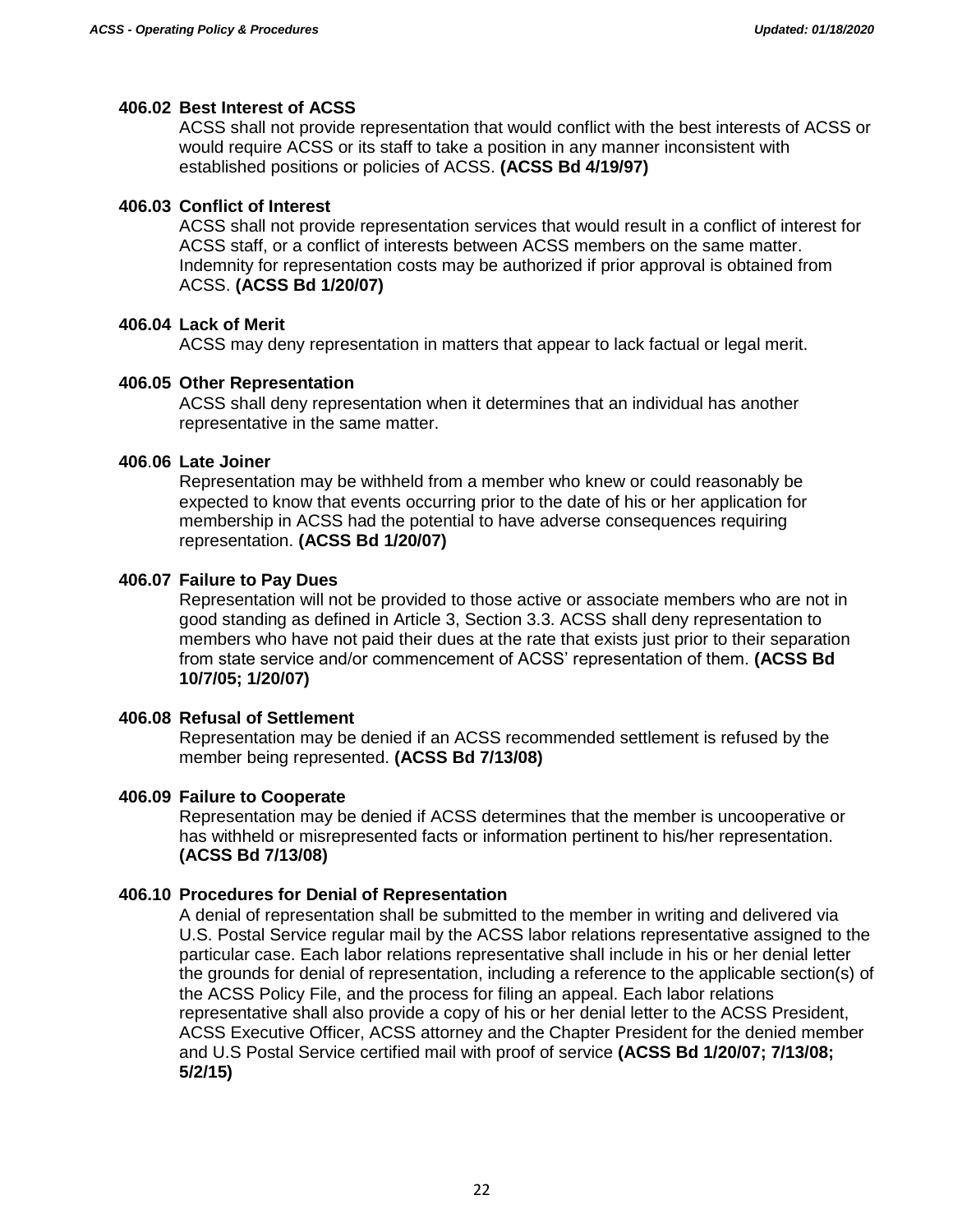#### **407.00 Review of Decisions**

Matters for which ACSS staff has denied representation may be reviewed in accordance with Section 5: Member Representation Appeals. (**ACSS Bd 1/15/94; 4/19/97; 5/2/15**)

#### **408.00 Attorney-Client Relationship**

ACSS does not practice law nor solicit matters requiring legal services. It does employ staff attorneys whose services are made available in accordance with representation policy. ACSS may authorize representation, but having given such authorization will not thereafter interfere in the attorney-client relationship so established unless authorized by the client.

#### **409.00 Function of Chapters**

Chapters should inform their members of the fact that representation is available for those who express a need for such help. **(ACSS Bd 10/23/11)**

Chapters should inform their members about the person to whom grievance problems are to be referred. **(ACSS Bd 10/23/11)**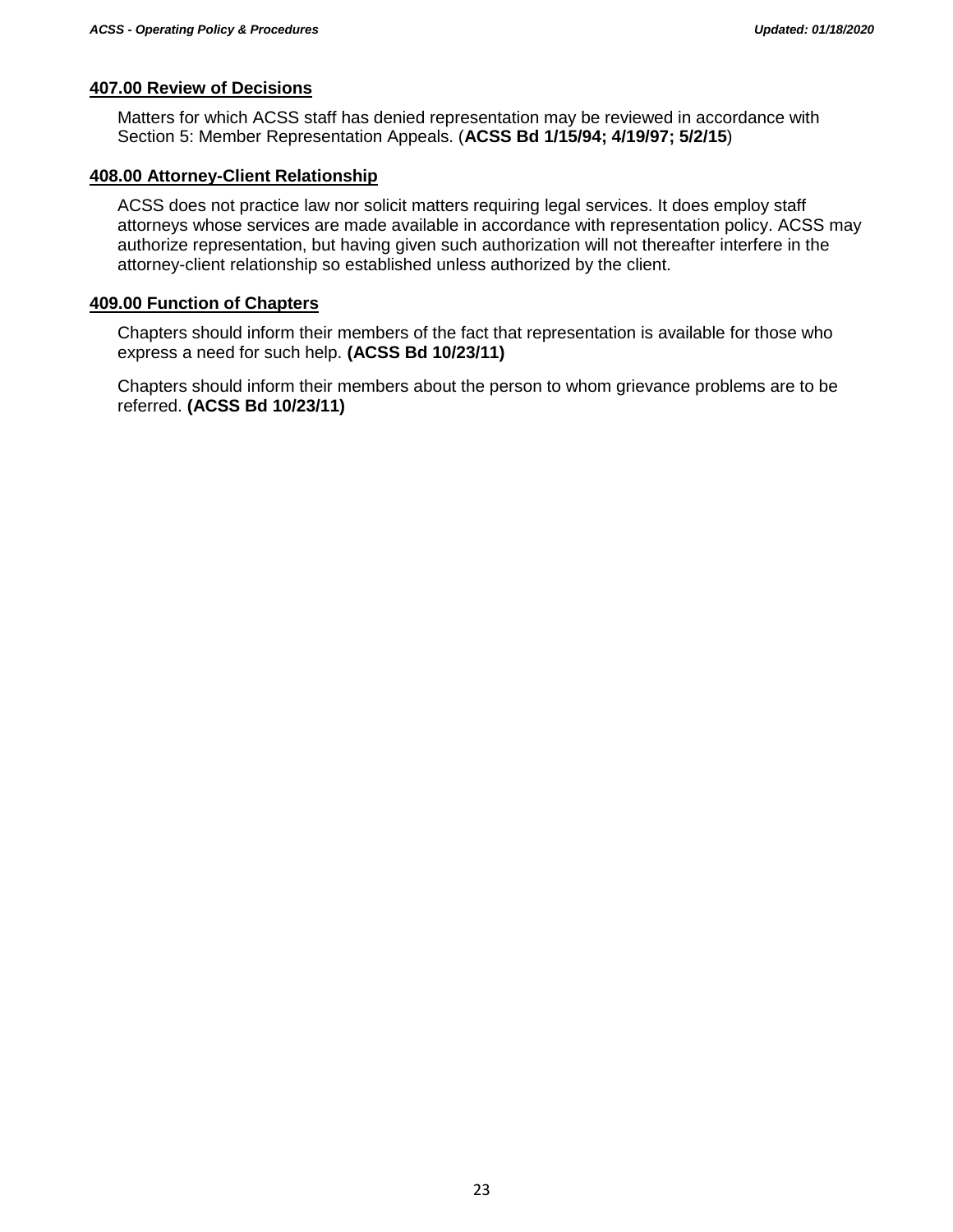**INTENTIONALLY**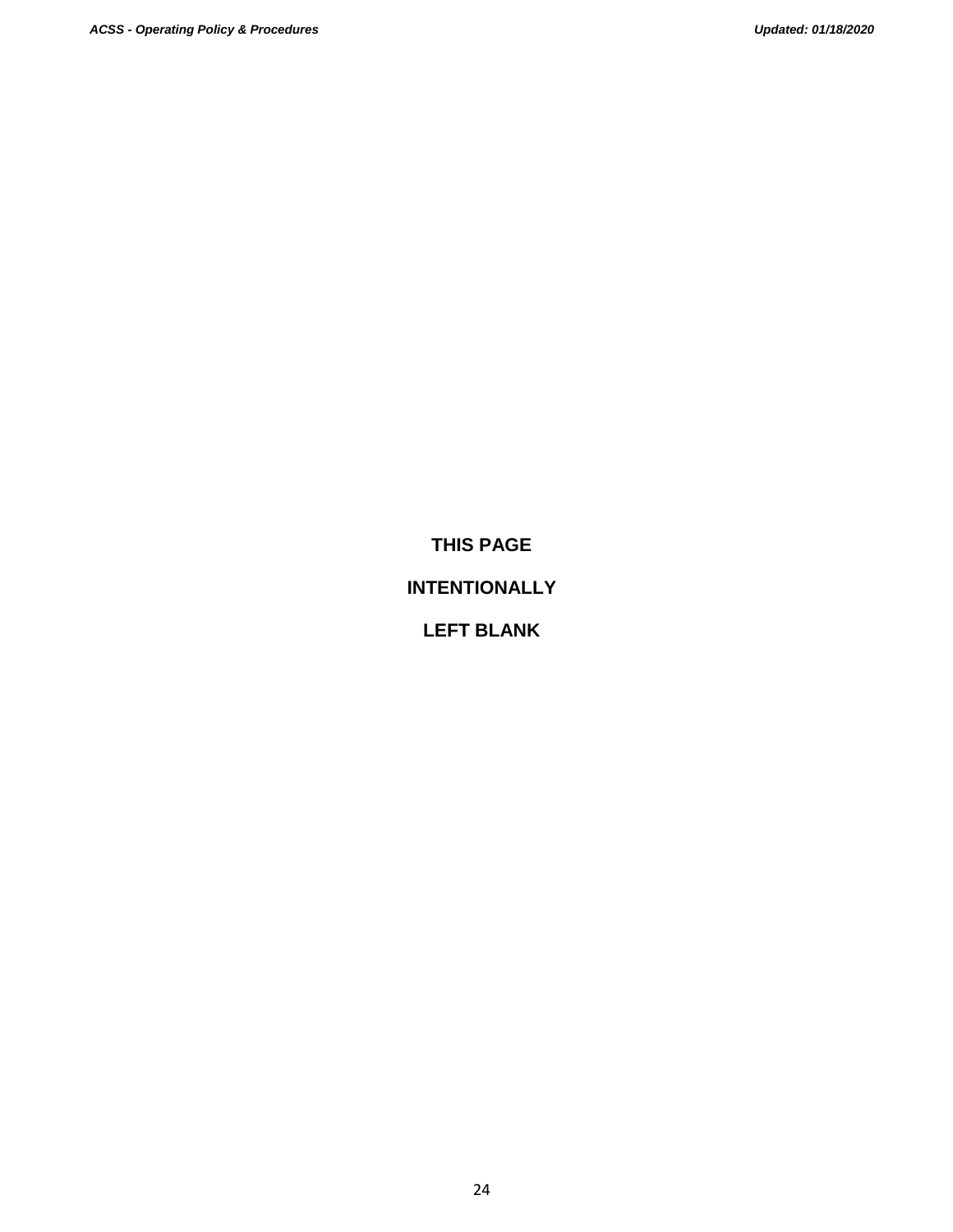## **Section 5: MEMBER REPRESENTATON APPEALS**

#### **501.00 Representation Appeal**

Any member or member's designee may appeal a staff decision to deny a request for representation in adverse actions and all other matters within the scope of representation or a staff decision to discontinue representation. (**ACSS Bd 4/19/97; 7/13/08; 10/23/11**)

An appeal must be filed within ten calendar days of proof of service of the denial. An appeal is deemed filed when it is received by ACSS at the address below. (**ACSS Bd 4/19/97; 7/13/08; 10/23/11**)

The appeal must be in writing stating whether the appellant is seeking staff services or indemnification as set forth and defined by this Policy. The appeal shall be addressed to the ACSS President, in care of Association Headquarters, Attention: ACSS, 1108 'O' Street, Suite 400 Sacramento, CA 95814. (**ACSS Bd 4/19/97; 7/13/08; 10/23/11; 5/2/15**)

#### **502.00 Structure (1st Level)**

#### **502.01 Representation Appeals Panel (ACSS Bd 10/23/11)**

- A. A first level representation appeals panel consisting of three ACSS members shall be selected to each first level appeal. The panel members may vary with each hearing but should be selected from the geographical area within which the individual lives or works. **(ACSS Bd 1/20/07; 10/23/11)**
- B. Each chapter shall compile a list of names of those members who desire to serve on the representation appeals panel and submit this list to ACSS Headquarters. This list shall be reviewed annually by the appropriate Chapters and changes submitted as required. **(ACSS Bd 1/20/07; 10/23/11)**
- C. Once an individual on this list has been asked to serve on a panel and agrees to do so, his or her name shall be moved to the bottom of that particular list to ensure: (1) that each person listed has been given an opportunity to participate, and (2) that the composition of the panel will continually change. **(ACSS Bd 1/20/07; 10/23/11)**
- D. Training for a representative panel member will be provided as necessary. **(ACSS Bd 10/23/11)**
- E. When an appeal is received at ACSS Headquarters, ACSS Headquarters shall refer to any individual chapter list located in the geographical area within which the individual lives or works and contact the appropriate members to create the three-person appeals committee. Upon creation of the appeals panel, the appeals panel shall convene, determine the merits of the appeal, and issue a decision within thirty (30) calendar days of receipt of the appeals request. **(ACSS Bd 1/20/07; 10/23/11)**
- F. In the event ACSS Headquarters is unable to assemble a three-person panel within thirty (30) days of notification of the request for an appeal, ACSS Headquarters will notify the individual requesting the appeal of this fact. At such time, the appeal will be placed in abeyance for an additional fifteen (15) days to secure an appeals panel. Once the appeal is placed in abeyance, ACSS headquarters may seek to create the threeperson panel by drawing from members outside the individual's geographical area. Upon formation of the three-person panel, they shall have an additional fifteen (15) days within which to issue a decision. **(ACSS Bd 1/20/07; 10/23/11)**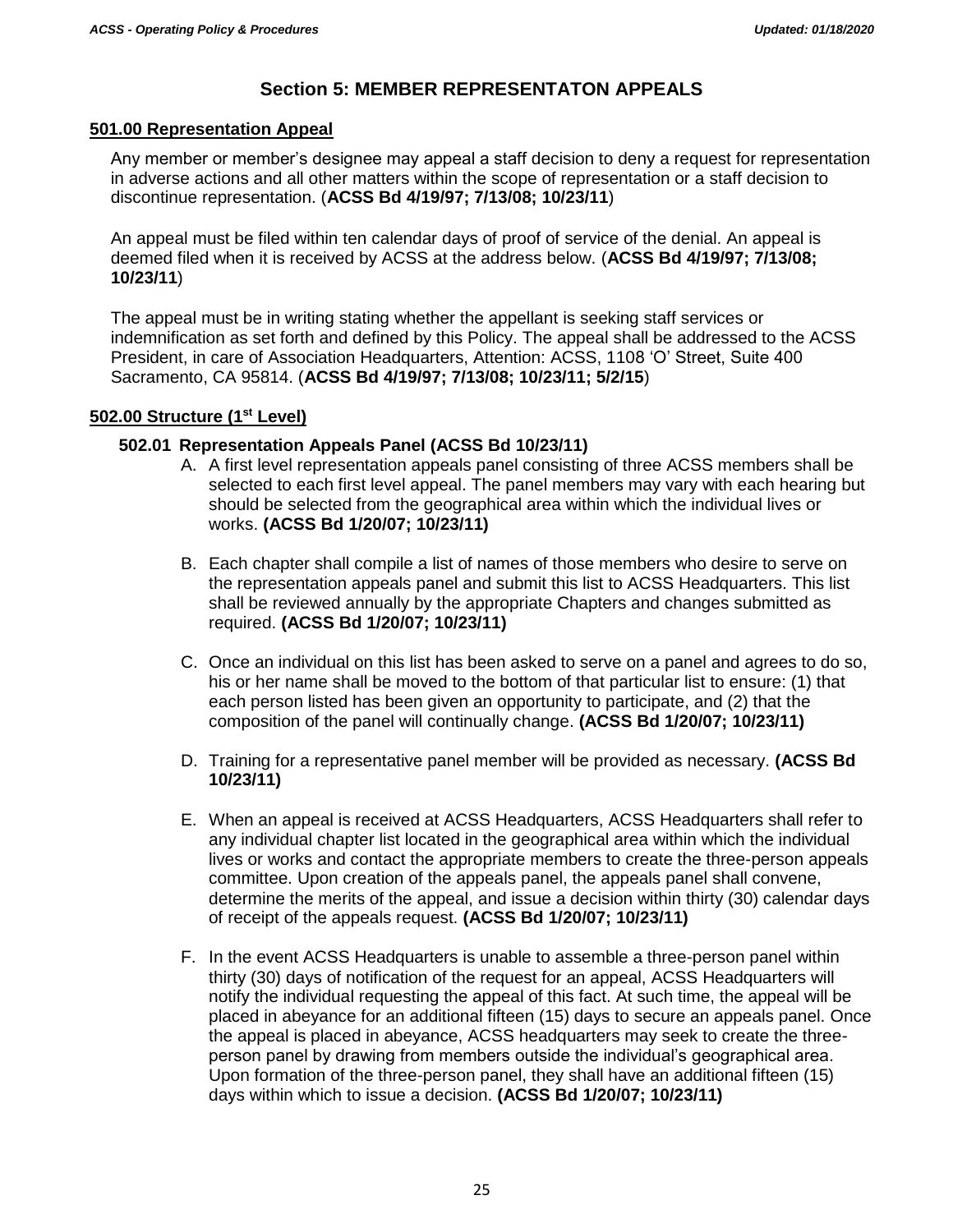- G. When an appeals panel has reached a decision on a particular appeal, the panel shall designate one member to draft the findings and conclusions of the committee to be issued to the member. **(ACSS Bd 1/20/07; 10/23/11)**
- H. Any decision issued by an appeals panel must be submitted via U.S. Postal Service regular mail to ACSS Headquarters for dissemination, with at least one original signature from a member of that particular panel on the document. **(ACSS Bd 1/20/07; 10/23/11)**

#### **502.02 Call to Meetings**

The representation appeals panel meets on an as needed basis at the call of the ACSS. **(ACSS Bd 4/19/97; 10/23/11**)

#### **502.03 Appellate Body**

Each representation appeals panel is a body whose agenda consists entirely of matters of members' appeals from decisions of the ACSS by which they have been denied representation and/or for requests for indemnification. **(ACSS Bd 10/23/11)**

A panel decision to uphold the staff denial of representation; or denial of a request for indemnification is further appealable to the second level representation appeals panel. A member granted indemnification by the first level representation appeals panel may also petition the second level representation appeals panel for more financial assistance than that granted by the first appeal panel subject to limitation set forth in Section 503.05. The appeal or petition must be filed in writing with the ACSS President at headquarters office within five (5) calendar days of proof of service of the decision of the first level hearing panel. **(ACSS Bd 7/20/01; 7/13/08; 10/23/11)**

#### **502.04 Fiscal Limitations**

The chapter member representation appeals panel may recommend granting financial assistance of up to \$1,000 per case to be paid by ACSS. (**ACSS Bd 1/15/94; 7/13/08; 10/23/11**)

#### **503.00 Structure (2nd Level)**

#### **503.01 Board Appeal Panel**

The ACSS board appeals panel shall consist of three board members appointed by the ACSS President. Upon receipt of notification of an appeal of a decision of the first level hearing panel from ACSS Headquarters, the board appeals panel shall convene, determine the merits of the appeal, and issue a decision within thirty (30) calendar days of notification of the appeal. **(ACSS Bd 1/20/07; 10/23/11)**

Any decision issued by a board appeals panel must be submitted to ACSS Headquarters for dissemination via U.S. Postal Service First-class mail, with at least one original signature from a board member of that particular panel on the document. **(ACSS Bd 1/20/07; 7/13/08; 10/23/11)**

#### **503.02 Scope of Authority**

The ACSS Board Appeal Panel shall have the authority to hear individual representation appeals at the second level and have final authority to act for the ACSS Board of Directors. (**ACSS Bd 4/19/97**)

#### **503.03 Call of Meetings**

The ACSS Board Appeal Panel shall meet at the call of the chairperson who shall be appointed by the president.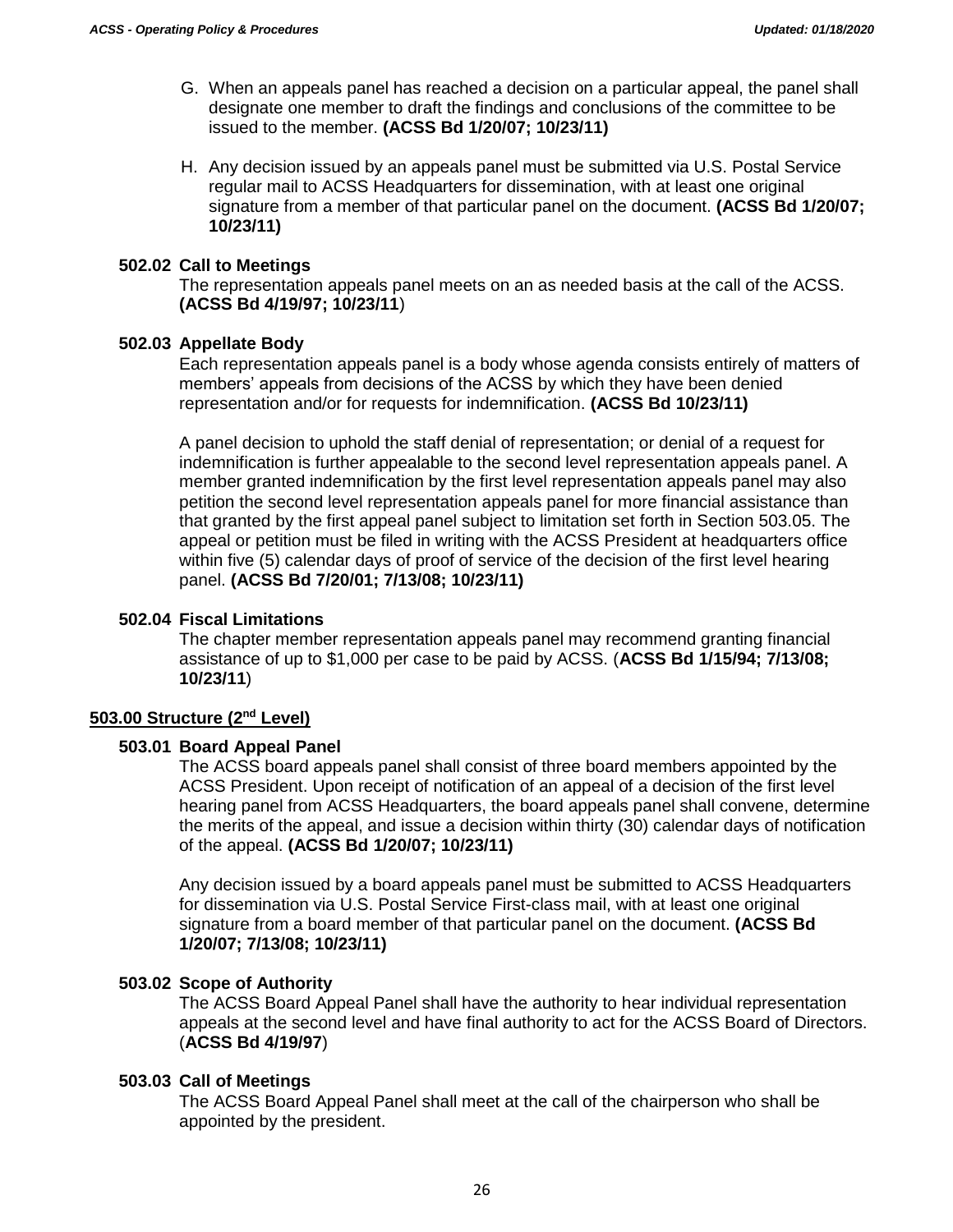#### **503.04 Appellate Body**

The ACSS Board Appeal Panel is the appellate body whose function is to represent the ACSS Board in reviewing members' appeals from actions taken by the chapter representation appeals panel. **(ACSS Bd 10/23/11)**

The ACSS Board Appeal Panel may sustain, modify or set aside the decision of ACSS staff or the first level panel with direction to take action in accordance with the findings and conclusions of ACSS. There shall be no further review or appeal of the action taken by the ACSS Board Appeal Panel and that its decision shall be deemed final when rendered. **(ACSS Bd 7/20/01)**

#### **503.05 Fiscal Limitations**

The ACSS Board Appeal Panel may authorize additional indemnification in the amount of \$2,000 with an aggregate total expenditure not to exceed \$3,000 per case. **(ACSS Bd 7/13/08)**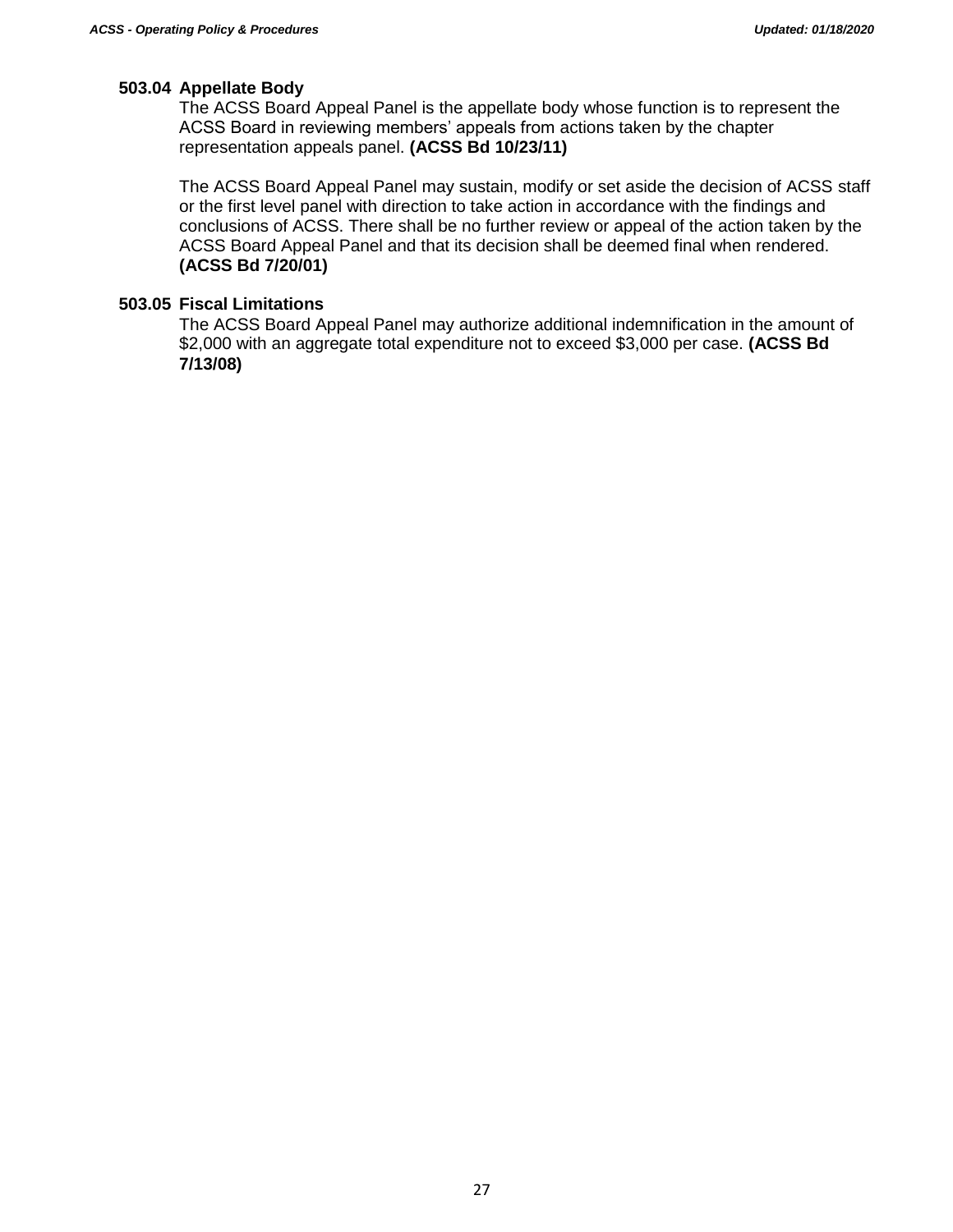**INTENTIONALLY**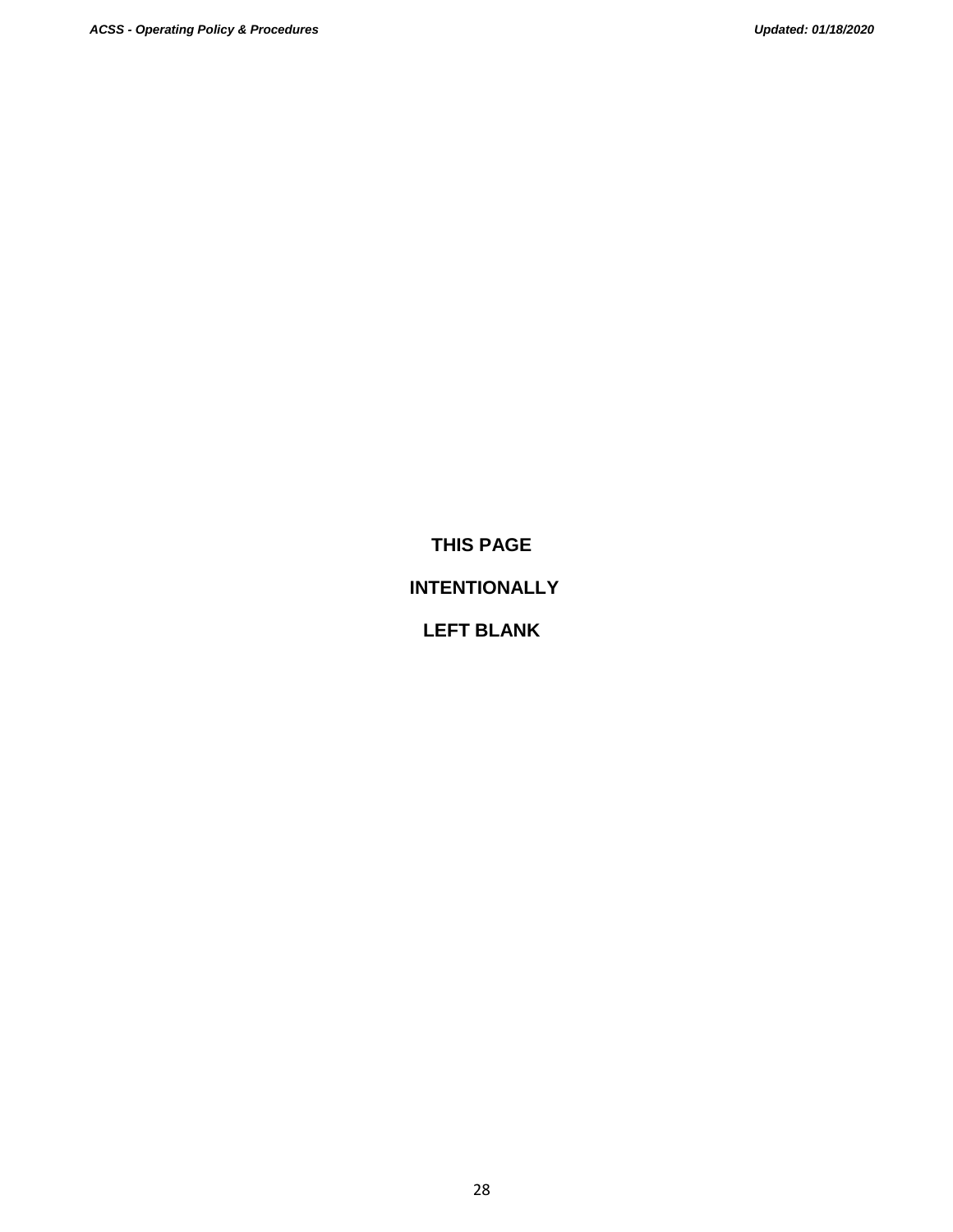## **Section 6: ASSOCIATION EXPENSES**

#### **601.00 Persons Eligible for Reimbursement**

#### **601.01 Reimbursement on ACSS Business**

The following persons may be reimbursed for expenses in connection with official business of the Association of California State Supervisors.

- A. Members of the ACSS Delegate Assembly.
- B. An alternate delegate from each chapter in the ACSS having only one delegate to the Delegate Assembly.
- C. Members of CSEA General Council, if held. **(ACSS Bd 5/2/15)**
- D. Members of the ACSS Board of Directors.
- E. Members of ACSS committees, Ad Hoc committees and advisory groups. Reimbursement for expenses from the Corporation for attendance at Board meetings will be limited to Board-directed business. **(ACSS Bd 4/15/00)**
- F. Other members of the ACSS assigned by the President to perform duties benefitting the ACSS.
- G. Members of ACSS or CSEA staff.
- H. Consultants.

#### **602.00 Processing of Expense Claims**

#### **602.01 Necessary Expenses**

The most economical use of ACSS and chapter funds, consistent with the convenience of the claimant and the schedule for the meeting, is the standard to be used in determining whether expenses claimed are "necessary." In review, the Secretary/Treasurer shall include mode of travel, needed lodging and meals in relation to necessary time of departure and return. **(ACSS Bd 5/2/15)**

#### **602.02 Committee Member Expenses**

Committee members shall receive reimbursement from the Corporation as provided, limited to expenses incurred attending Committee meetings.

#### **603.00 Limitations on Reimbursements**

#### **603.01 Expense Reimbursement Limits**

Reimbursement for meal and travel expenses in excess of reimbursement limits is paid only with the approval of the secretary-treasurer or president. (**ACSS Bd 4/25/98; 4/15/00**)

#### **604.00 Computation of Expenses**

#### **604.01 Meals**

The daily meal allowance is \$55. Individual meal limitations are as follows: breakfast \$14, lunch \$16 and dinner \$25. (**ACSS Bd 7/16/94; 7/13/08; 5/2/15**)

- A. When meals are purchased for other persons authorized to claim meal expense, such persons must be listed on the expense claim.
- B. When meals are purchased for other than authorized persons, such persons must also be listed on the expense claim with receipts attached.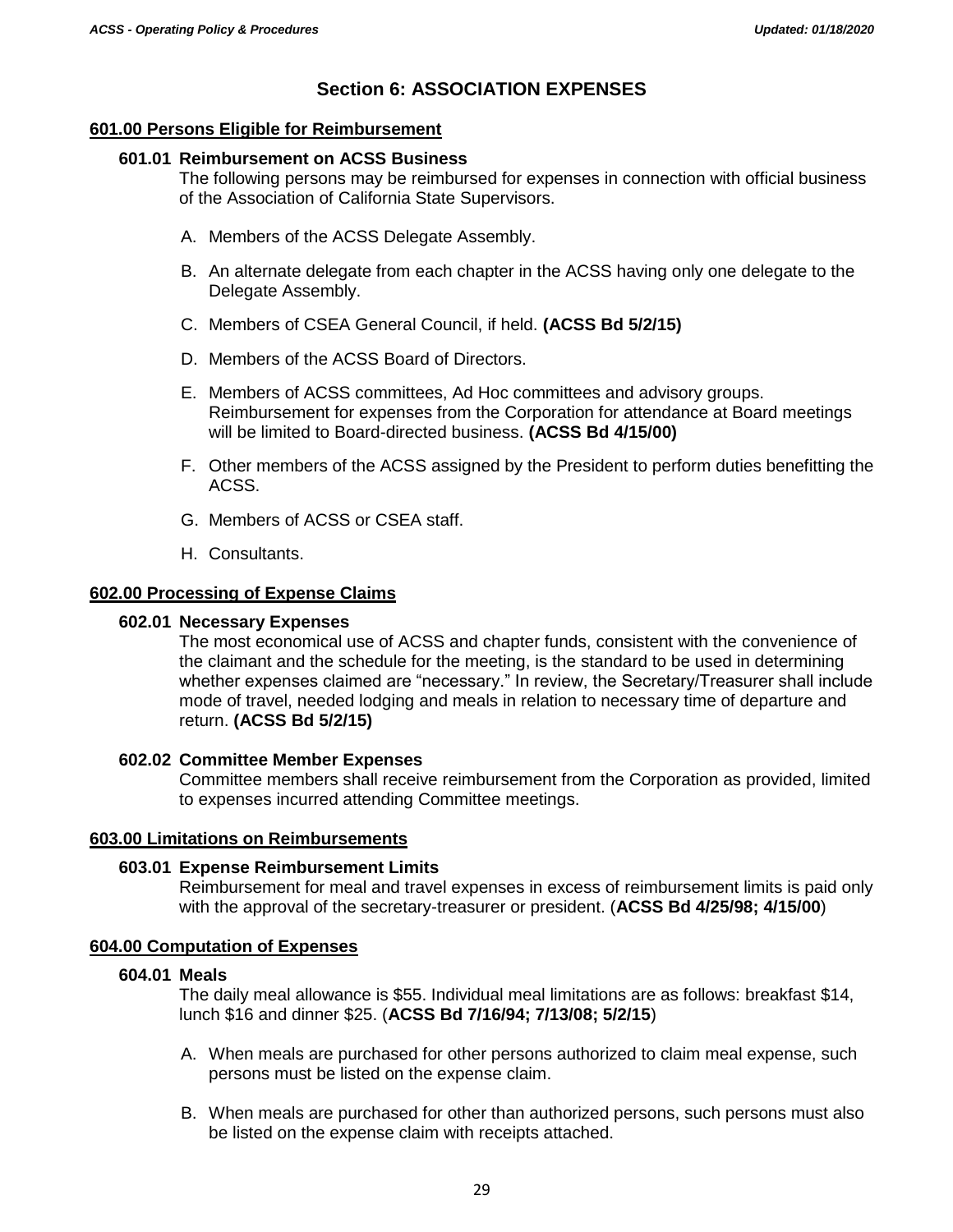- C. Member of headquarters staff are authorized, when necessary, to claim meal expenses for other persons authorized to claim meal reimbursement. No receipt is necessary, but such persons must be listed by name and title. Meal expenses for other than authorized persons may be allowed when supported by:
	- I. A complete explanation of the need for the exception.
	- II. The names and business affiliation of the persons.
	- III. Receipts for the meal expense.

#### **604.02 Lodging**

Lodging - the regular allowance is up to CalHR's published state rates for excluded employees plus tax per night or the negotiated rate. Lodging other than Delegate Assembly or General Council lodging shall not be allowed if residence is within 40 miles from meeting location, unless expressly authorized by the president. Only actual expense within the above limits is reimbursed and receipts are required. **(ACSS Bd 4/25/98; 7/13/08; 5/2/15)**

Lodging for Delegate Assembly or General Council shall be for the negotiated rate or less, based upon single occupancy by delegates. Only actual expense within the above limitations is reimbursed, and receipts are required. General Council delegates opting not to take lodging may claim \$15 a day, without receipts to cover mileage, parking and other incidental expenses.

Incidental expense for up to \$12 per day is allowed if lodging is involved. No receipts are required. **(ACSS Bd 7/13/08)**

#### **604.03 Travel**

Travel expense allowances are computed as follows:

- A. Common carrier actual coach fare expense is reimbursed and receipts are required.
- B. Airporter actual is reimbursed and receipts are required.
- C. Personal car authorized use of a personal car is reimbursed at the current IRS standard mileage rate (rounded down to the nearest whole cent), shall not exceed the common carrier rate unless the common carrier would be reasonable inconvenient as determined by the President or Secretary-Treasurer. Under no circumstance can a member claim both the mileage reimbursement of a rental car and the expenses of a rental car. The number of miles traveled must be indicated; if more than one person eligible for mileage rates rides in the car, reimbursement will be allowed for only one claimant. **(ACSS Bd 7/17/05; 5/20/06)**
- D. Privately-owned or rented aircraft authorized use of a privately-owned aircraft is reimbursed at the rate of 50 cents per statute mile, 30 cents per kilometer. Distance shall be computed on the basis of shortest air route from origin to destination, using airways wherever possible. Reimbursement for use of the rental aircraft will be for actual and necessary costs for such rental when substantiated by voucher. Reimbursement for rental aircraft is authorized only for the size and type of aircraft necessary to safely complete the trip. Reimbursement shall not exceed the common carrier rate unless the common carrier would be reasonable inconvenient as determined by the ACSS Secretary-Treasurer. If more than one person eligible for travel reimbursement rides in the aircraft, the eligible reimbursement will be allowed for only on claimant. Authorization for use of the above aircraft will be granted only after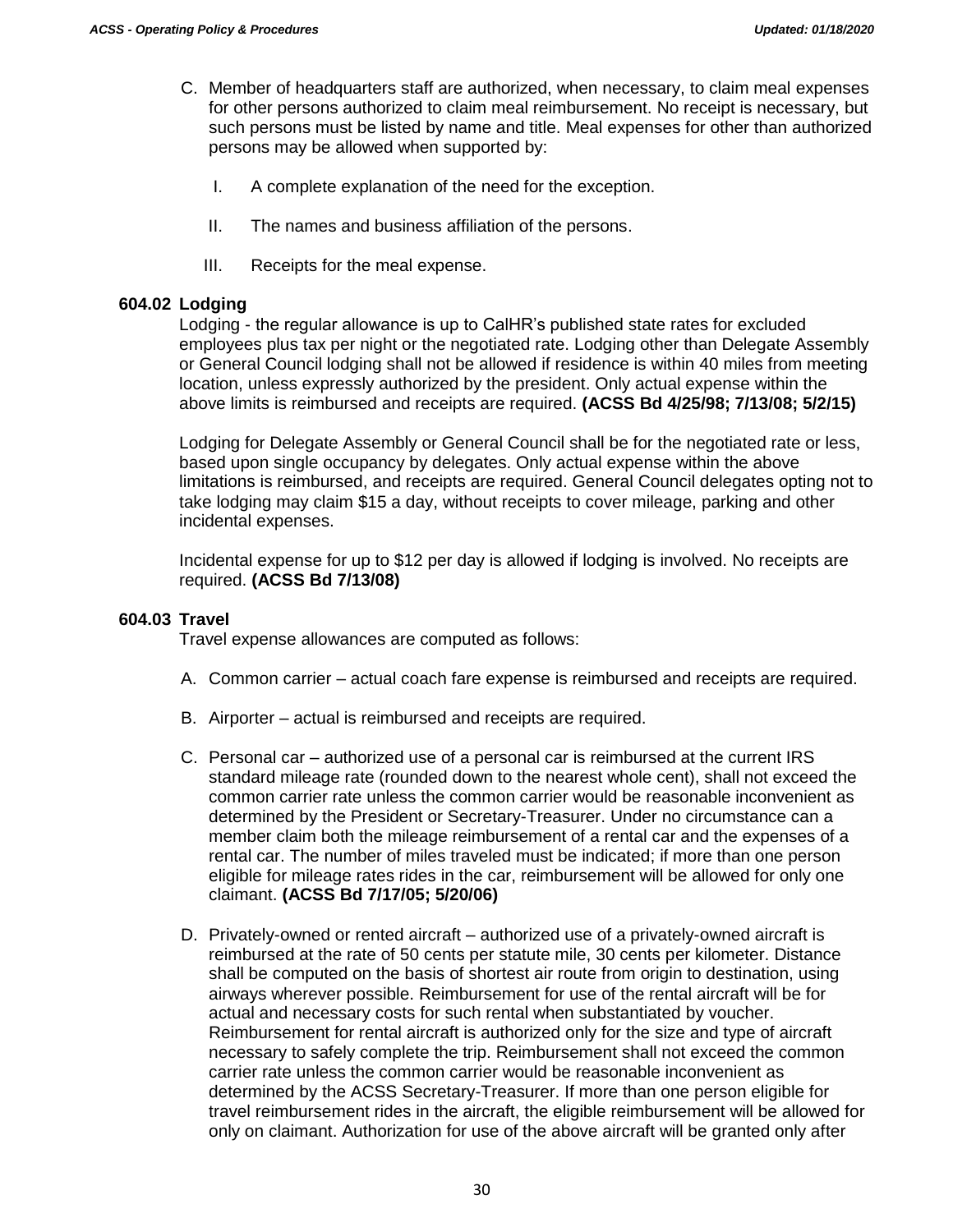receipt of a certificate of insurance from the member/pilot indicating that he/she has insurance sufficient to hold the Associate harmless from claims resulting from the operation of the aircraft.

- E. Parking actual authorized expense is reimbursed but amounts in excess of \$9.00 per day require receipts. **(ACSS Bd 10/23/11)**
- F. Bridge and road tolls actual expense is reimbursed and no receipts are required. **(ACSS BD 1/15/94)**
- G. Taxicab taxi fares will be reimbursed only when no other transportation is practical or available or unless the taxi fare for several riders is less than the common carrier fare. Delegates to the General Assembly and General Council may not claim reimbursement for taxi fares.
- H. Telephone or internet access actual expense is reimbursed when date and place are shown on the expense claim, but amounts in excess of \$1.00 require receipts. Telephone calls home associated with lodging may be claimed at \$2.50 per day without a receipt. **(ACSS Bd 1/21/07; 07/13/08)**

#### **605.00 Entertainment**

#### **605.01 ACSS Officers (ACSS Bd 10/23/11)**

Entertainment may be an authorized expense for ACSS officers when incurred in the performance of official business. The names and titles of persons for whom this type of expense is claimed, an explanation of expenses, and receipts must be included with the expense claim. When receipts are not available, that fact must be stated on the claim.

#### **605.02 Other Members**

Entertainment is not an authorized expense for delegates to the Delegate Assembly or General Council.

#### **605.03 Management Staff**

Expenses for approved legislative and administrative business activities involving entertainment of non-Association persons are authorized for headquarters management staff members whose assignments require such entertainment. The names and titles of persons for whom this type of expense is claimed, explanation of expenses, and receipt for entertainment expense, must be included with the claim. In the event it is impractical to list the names of each person in a sizeable group, the name and title of the main person in the group, the total number of persons, and the receipts will be sufficient.

#### **606.00 Management Staff**

All required information (date, location, signature, etc.) on the claim must be supplied by the claimant.

#### **606.01 Deadline for Submission of Claims**

- A. Expense claims may be submitted at any time, but no later than the calendar month following the date the expenditures were made.
- B. Delegate Assembly and General Council claims not submitted within sixty days after the close of General Council shall be deemed untimely and the amount that was advanced:
	- I. To a member shall be immediately due and collectable. **(ACSS Bd 7/13/08)**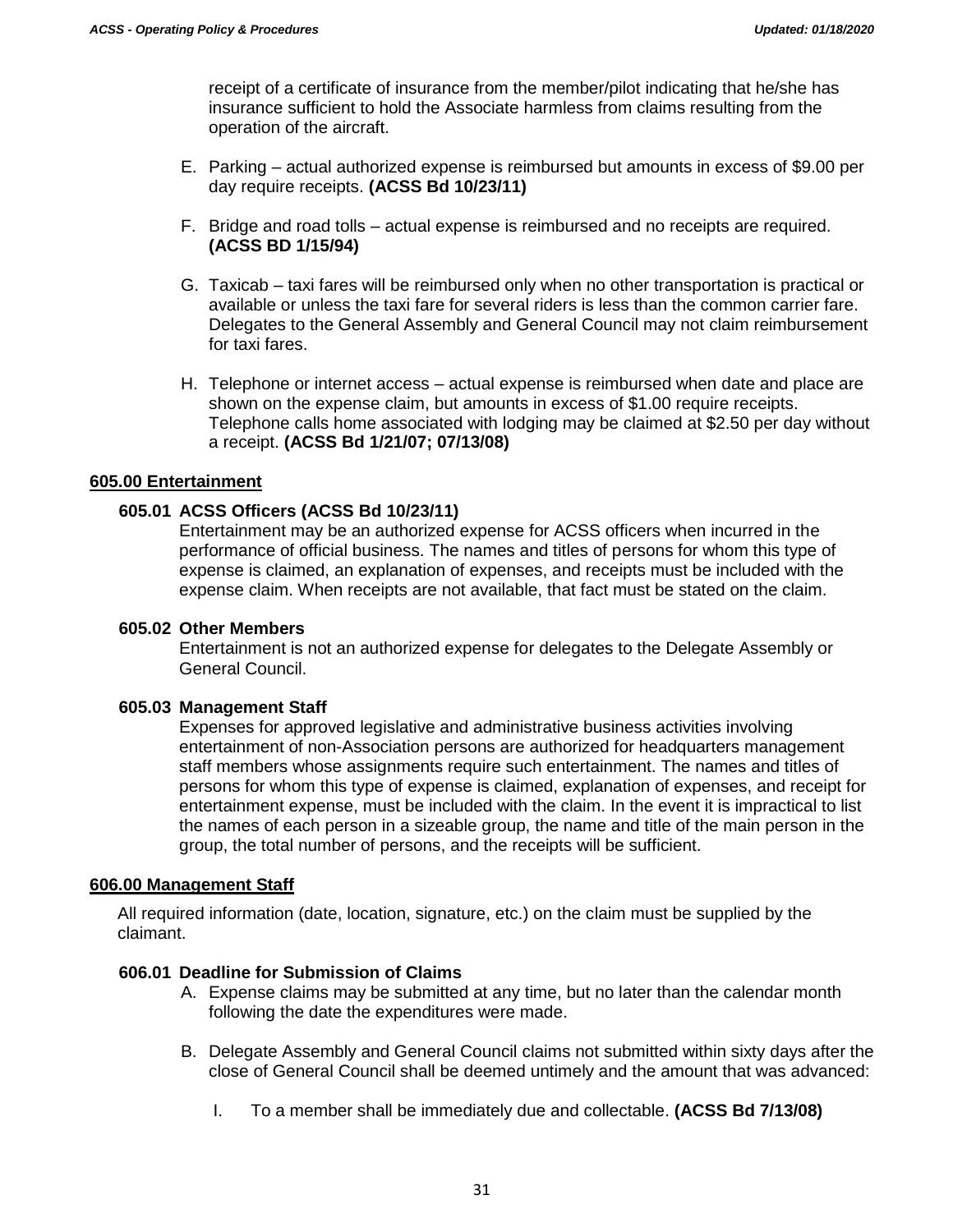II. To a board member shall be recovered from the board member's next travel expense account claim.

#### **606.02 Requirement of Receipt**

Deductions may be made from expense claims for any item which is not accompanied by the required receipt, authorization or explanation.

#### **606.03 Expenses Paid by Others**

When expenses are paid by another, that person's name must be indicated where the expenses would appear on the claim.

#### **606.04 Reimbursement from Other Sources**

No expense may be claimed which was reimbursed from any other source.

#### **606.05 Travels from Delegates' Home to General Council**

Travel to and from the delegates' home to Delegate Assembly and General Council is included in the delegate allowance. No claim should be made for travel to the Delegate Assembly, Board of Directors or committee meetings which normally precede General Council, unless a committee member is not a delegate to General Council and the appropriate claim is submitted.

#### **606.06 Expenses of Spouse or Domestic Partner**

Members of the ACSS Executive Committee may claim all reasonable and necessary outof-pocket expenses of their spouse or domestic partner when attending meetings of the ACSS Board of Directors and Delegate Assembly or any other meeting which they are authorized to attend. (**ACSS Bd 1/12/08; 7/13/08; 5/2/15**)

#### **606.07 Travel Companion**

Members of the ACSS Board of Directors and Committee members who are accompanied by their spouse, significant other, or domestic partner to a Board of Directors meeting are entitled to reimbursement for the additional cost of a double room if any. Directors and Committee members are not entitled to any other expense reimbursements for travel companions. **(ACSS Bd 1/12/08; 7/13/08**)

#### **606.08 Extraordinary Expenses**

- A. Officers of the Association are reimbursed for all allowable expenses incurred in the performance of official business of the Association. In addition, they may claim all reasonable and necessary out-of-pocket expenses incurred in fulfilling the requirements of their office, subject to the approval of the president and secretary-treasurer.
- B. Delegate Assembly and General Council delegates and (alternate delegates as defined in Policy File Section 601.01(b)) are reimbursed only for actual authorized expenses necessary for attendance at the Delegate Assembly and General Council and related preliminary committee meetings.
- C. Claims for reimbursement of extraordinary expenses of delegates to the Delegate Assembly shall be submitted to the ACSS president for approval and submission to the secretary-treasurer. Members of the ACSS Board of Directors shall submit claims directly to the ACSS secretary-treasurer for approval.
- D. Expenses resulting from assignment of members of the Delegate Assembly to a hotel/motel more than one mile distance from the Delegate Assembly location shall be approved by the ACSS president prior to submission to the secretary-treasurer.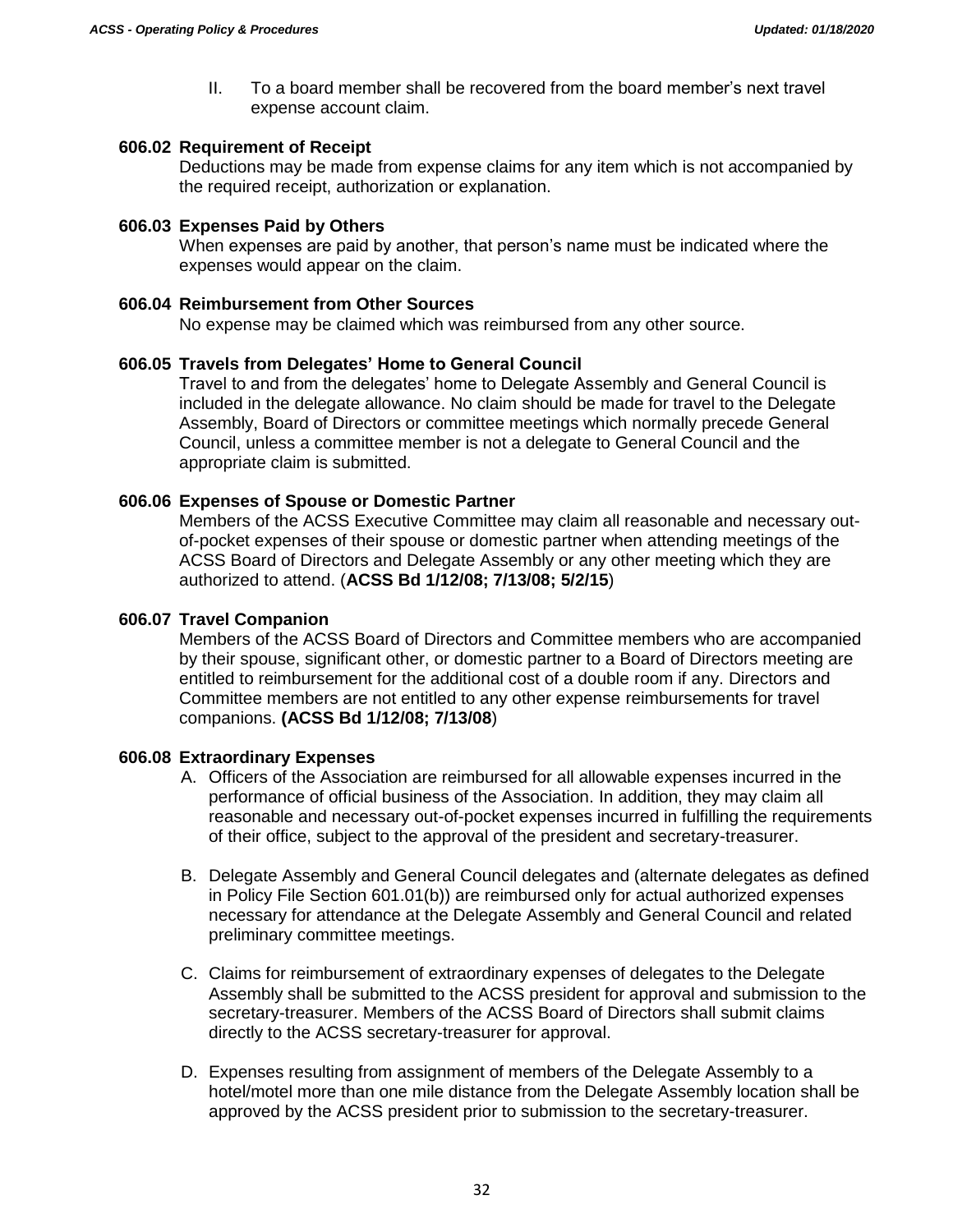#### **606.09 Travel Advance**

- A. A travel advance, in an amount not to exceed estimated expenses for one month, may be requested of headquarters. However, each advance must be fully accounted for before further advances can be issued.
- B. Headquarters office shall estimate expenses for members of the General Council and issue an advance check to each chapter for distribution to the delegates prior to their departure, the amount of the advance later to be deducted from the delegate's expense claim.

#### **606.10 Exception to Expense Rules**

- A. The ACSS secretary-treasurer may make exceptions to the rules in unusual circumstances. The secretary-treasurer shall require concurrence of the ACSS president prior to approval. **(ACSS Bd 10/23/11)**
- B. The Executive Director has authority to permit exceptions from the expense rules and standards for headquarters staff, but this approval must be in writing and attached to the expense claim. The Executive Director's approval of a continuing requirement for variance from the rules and standards may be obtained once in writing and filed with the accounting unit. **(ACSS Bd 5/2/15)**

#### **607.00 Expenses of ACSS Executive Committee (ACSS Bd 4/25/98)**

#### **607.01 Reimbursable Expenses**

ACSS Executive Committee members are reimbursed for allowable expenses incurred in: **(ACSS Bd 1/15/94; 4/25/98)**

- A. Attending ACSS Board of Directors meetings;
- B. Attending CSEA Board of Directors meetings
- C. Attending statewide committee meetings;
- D. Attending any other activities requiring ACSS participation.

#### **608.00 Appeals**

A claimant may appeal the deduction of any expense item from the expense claim, first to the ACSS officers through the ACSS president; if satisfaction is not received at that level, the claimant may appeal to the ACSS Board of Directors. (**ACSS Bd 4/25/98**)

#### **609.00 Travel Accident Insurance**

When on official ACSS business, members of the ACSS Board of Directors, committee members, chapter officers, delegates to the Delegate Assembly and General Council, and headquarters staff shall be covered by a master travel accident policy. The face amount, terms and conditions shall be determined by the CSEA Board of Directors and shall be the same for all persons covered. (**ACSS Bd 4/25/98**)

#### **610.00 Paid Leave for ACSS Business**

ACSS may authorize officers and members to request paid leave from their state jobs to perform ACSS business subject to prior approval of the President and subject to the availability of funds. Paid leave shall not ordinarily be granted for attendance at regular ACSS Board of Directors meetings. (**ACSS Bd 7/20/01; 10/23/11**)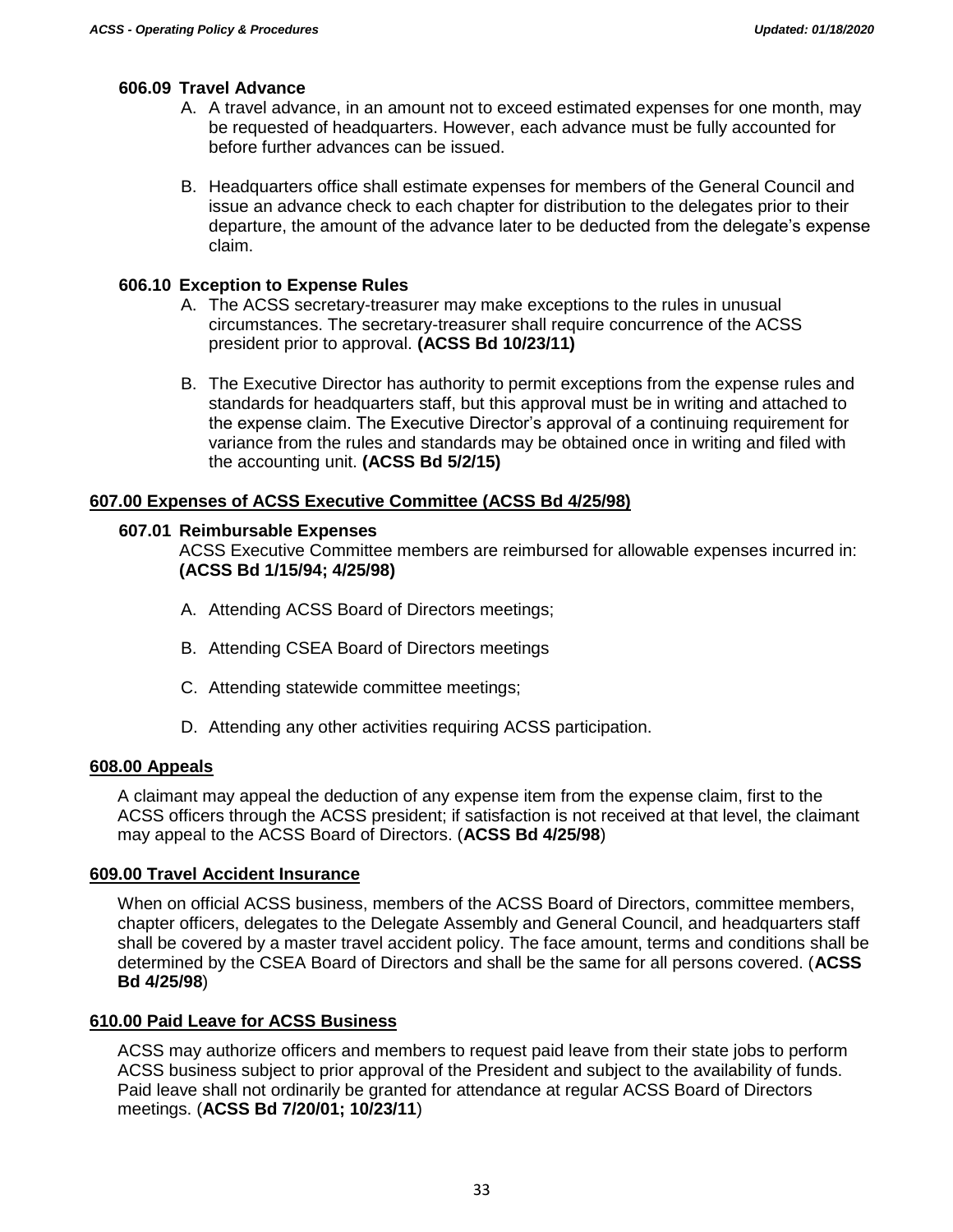**INTENTIONALLY**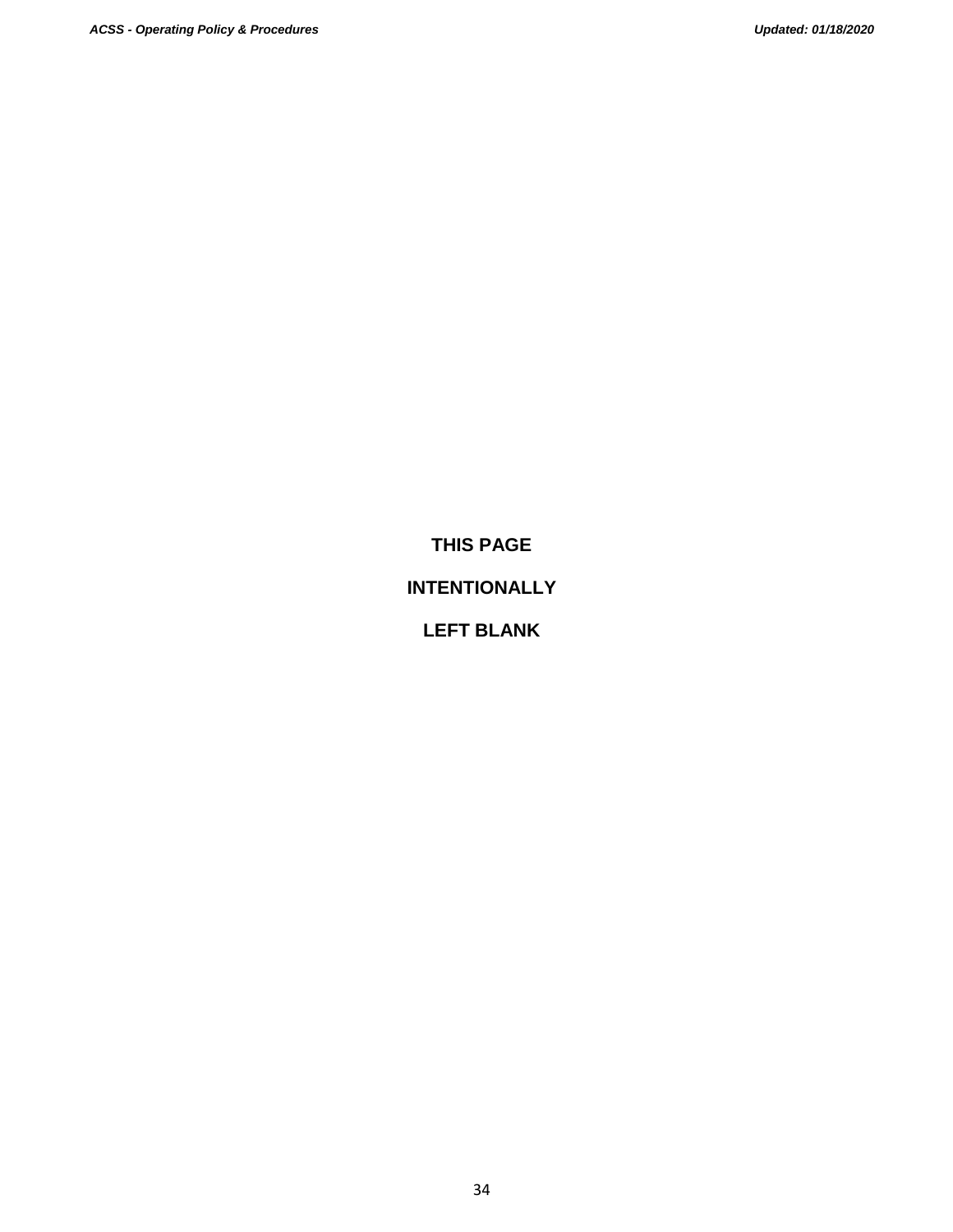## **Section 7: ACSS/CHAPTER FINANCING AND ACCOUNTING**

#### **701.00 Corporate Fiscal Accounting**

#### **701.01 Mission Statement**

It is the stated mission of the Fiscal Committee to safeguard the assets of the ACSS Corporation at all times through periodic review of its financial statements and review of any extraordinary items which may impact its budget, as adopted, and to advise the Board accordingly. (**ACSS Bd 4/15/00; 7/13/08**)

#### **701.02 Referral of Corporate Expenditures to Fiscal Committee**

It is the ACSS corporate policy to refer non-budgeted expenditure items in excess of \$10,000 per item to the Fiscal Committee for review and recommendation as to source of funds, impact upon current budget and impact on corporate reserves. **(ACSS Bd 7/13/08)**

It is important and good fiscal policy to always seek and receive fiscal review of significant expenditures for appropriateness, impact on corporate reserves and relevance to mission and purpose of the Corporation. Having the Fiscal Committee review all significant, unbudgeted proposed expenditures and recommend action to the Board will enhance the objectivity of such transactions.

It is the ACSS corporate policy to refer all corporate committee actions that result in the expenditure of general funds in excess of \$10,000 to the Fiscal Committee for review and recommendation to the Board for action. Time sensitive actions can be referred directly to the Board by the President. **(ACSS Bd 5/2/15)**

#### **701.03 Budget Amendments**

Article 10, Section 10.2 (B) of the ACSS Corporate Bylaws addresses Budget amendments. It was the intent of the drafters of the Bylaws that the budget be a working document and as such would require periodic modification during the course of any fiscal year. Section 10.2 (B) was incorporated into the Bylaws to accommodate such modifications. The drafters further intended that the modifications in line items within major categories of the budget could be made at the discretion of the Secretary/Treasurer. Modifications of the budget between major categories of the budget were at the discretion of the Board. Modifications of the budget which affected an increase in the total budget were at the discretion of the majority of the delegates.

#### **702.00 Chapter Fiscal Policy**

Section 6 of the ACSS Chapter Bylaws sets the parameters of the Chapter Financial reporting. **(ACSS Bd 7/13/08; 5/2/15; 1/18/2020)**

#### **702.01 Subordination of Chapters to Corporation**

Article 4 of the ACSS Bylaws clearly establishes the intent of the corporation to require each chapter to be "subject in all respects to the control of the Corporation". This subordination truly establishes the oversight control and the directive nature of the corporation. **(ACSS Bd 1/18/2020)**

#### **702.02 Chapter Record Keeping**

In view of the many requirements and need for specific fiscal expertise in the chapter financial management, the Corporation has established a central accounting function in the Headquarters staff to assist and provide the Chapter Bookkeeping and Accounting functions. The professional accounting staff at Headquarters will provide timely, accurate, and supportive financial services for each chapter and shall file all necessary reporting records and reports. **(ACSS Bd 5/2/15; 1/18/2020)**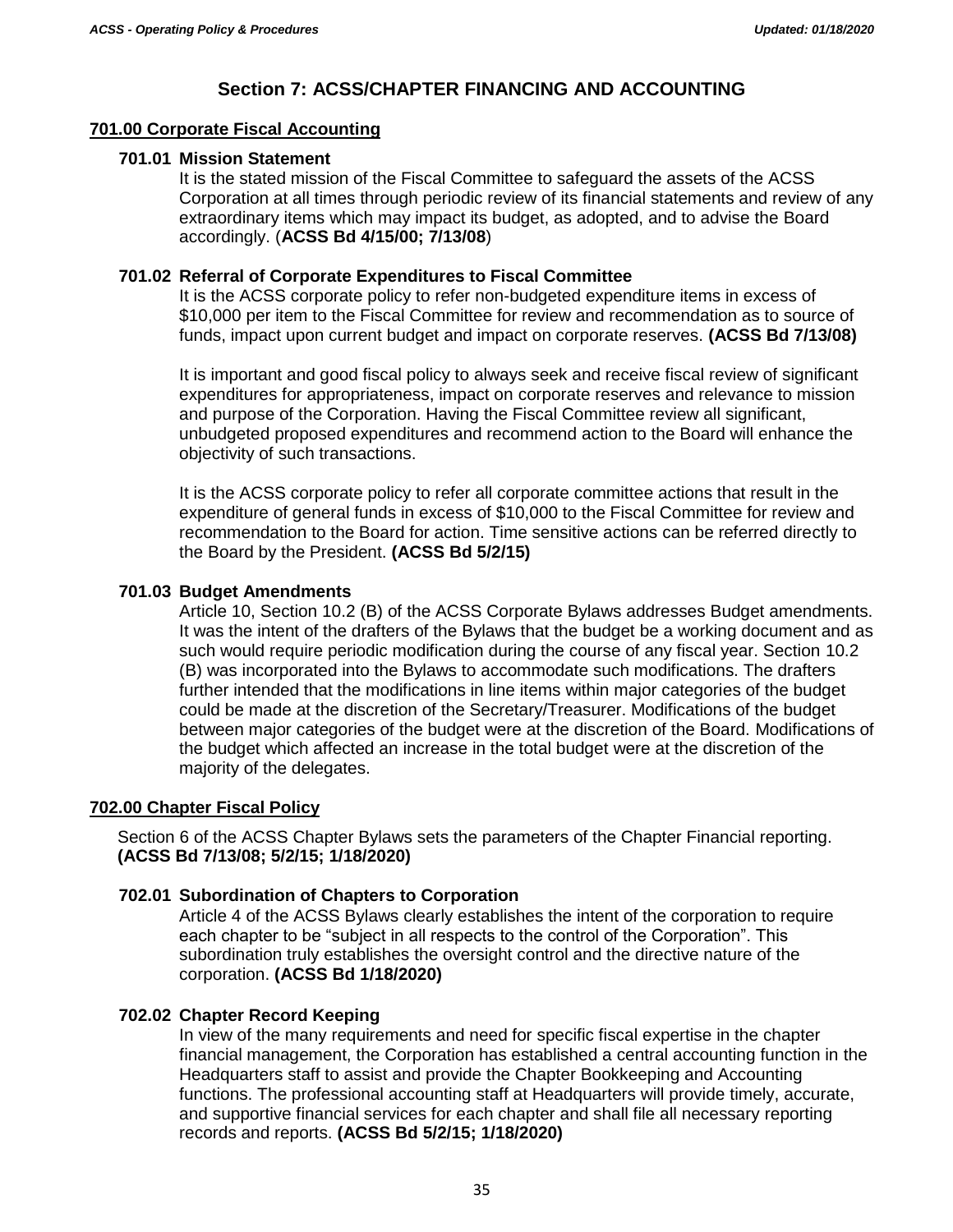## **702.03 Chapter Accounting and Reports**

A. Fiscal Year

The fiscal year of the Chapter shall be the calendar year. All the books of account of the Chapter shall be closed as of the last day of December each year. **(ACSS Bd 1/18/2020)**

B. Financial Statements

Copies of the quarterly financial statements shall be made available to the members at the next membership meeting. All such financial statements shall consist of a statement of revenue and expense, a balance sheet and a cash-flow statement, all prepared according to generally accepted accounting principles, and all accompanied by notes as required by generally accepted accounting practice. **(ACSS Bd 1/18/2020)**

## **702.04 Chapter Budgets**

A. Adoption

The Chapter's fiscal affairs shall be managed pursuant to annual budget. No later than November 30 each year, the Chapter shall have adopted a proposed budget for the following year. The proposed budget shall be submitted to the members for ratification no later than December 15. The proposed budget shall be forwarded to ACSS for approval by December 31. ACSS may make such changes as it deems necessary or advisable, and return the budget with such changes to the Chapter. The budget, as so amended and approved, shall thereupon become the budget of the Chapter for the forthcoming year. If the budget has not been adopted and approved before January 1, ACSS may establish the Chapter budget for the year. **(ACSS Bd 1/18/2020)**

B. Sources of Funding

Funding for all Chapter activities required by the Bylaws of ACSS is to be provided by ACSS, pursuant to a Chapter budget approved or established by ACSS. **(ACSS Bd 1/18/2020)**

C. Amendment

With the consent of the members and of ACSS, the Chapter may amend the budget for any purpose. An amendment shall become effective, it at all, when it has been approved by ACSS. The Chapter may amend the budget without the consent of the membership to allocate expenditures from one item to another, provided such reallocation does not increase total expenditures, does not involve more than 10% (on a cumulative basis with all other amendments during the same fiscal year) of the annual budget total for any of the line items involved in the amendment, and does not contravene any ACSS policy or membership resolution. Such Amendment must be approved by ACSS. **(ACSS Bd 1/18/2020)**

D. Exceeding Budget

With the approval of ACSS, the Chapter may incur and pay obligations in excess of those included in the budget if funding for such additional expenditures is provided by either (a) dues or other revenues in excess of those anticipated by the budget; or (b) savings on other budgeted items. Amounts included as "reserves" in the budget may be used only with the approval of ACSS and then only to cover obligations that were incurred involuntarily and must be paid to avoid legal liability for the Chapter. **(ACSS Bd 1/18/2020)**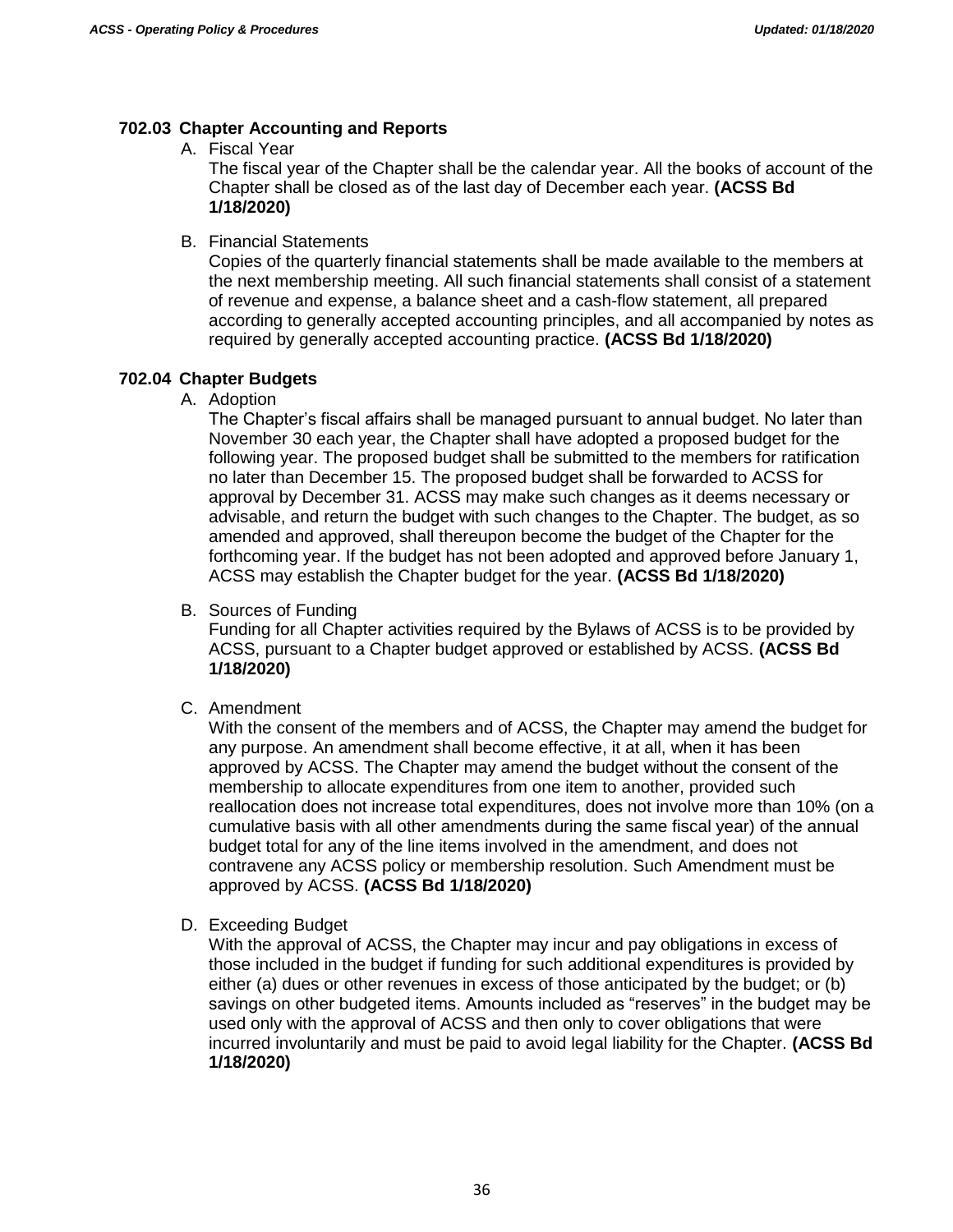## E. Control of Funds

I. Budget Limits

No expenditure of the Chapters funds or other assets may be made or contracted for except, pursuant to and in accordance with, a budget duly adopted or established as set forth above, and specifically authorized. **(ACSS Bd 1/18/2020)**

- II. Deposit and Expenditure of Funds All of the Chapter's money shall be administered and controlled by ACSS and shall be deposited immediately in one or more bank accounts in the name of the Chapter. No Officer or other person may hold any Chapter money under his or her own name or any other name. Any funds in excess of those needed for current purposes as set forth in the budget shall be deposited with or returned to the Secretary/Treasurer of ACSS, as directed by ACSS. No money belonging to the Chapter shall be disbursed except by a check or other written instrument signed by the President or by any two Officers so authorized. **(ACSS Bd 1/18/2020)**
- III. Payment of Claims and Obligations

The President or the Chapter shall certify in writing to ACSS that such obligation or claim arises from the satisfactory provision of goods and/or services to the Chapter or for its benefit; that such goods and/or services were ordered as authorized by the budget; and that such obligation is properly due and payable or such claim is timely and proper. Such certificate shall be accompanied by any and all contracts, purchase orders, invoices, reports, correspondence and other documents received by the Chapter in connection with such claim. No claim by a member, whether for reimbursement of expenses or for payment for goods or services, shall be paid unless certified as true and correct by the member and also certified and documented as set forth above by the President under whose direction such expense was incurred. **(ACSS Bd 1/18/2020)**

IV. Borrowing and Leasing

The Chapter shall not borrow money or rent or lease any property, except from ACSS, and then only to the extent provided in the current budget of the Chapter. It shall not rent or lease any property to others. **(ACSS Bd 1/18/2020)**

V. Chapter Property

The Chapter shall not purchase or possess any real or personal property other than its books and records, stationery, forms, brochures and pamphlets, office supplies, furniture and office equipment, and meeting paraphernalia. Any and all other property that comes into its possession shall promptly be turned over to ACSS at its Headquarters Office. No money or property of the Chapter shall be paid or distributed to any member, Officer or Delegate except as reimbursement for properly authorized and documented expenses reasonably and properly incurred in connection with the business of the Chapter. In the event the Chapter is dissolved or surrenders its charter, or its charter is terminated, all Chapter money and property of every kind shall promptly be turned over to ACSS at its Headquarters Office. **(ACSS Bd 1/18/2020)**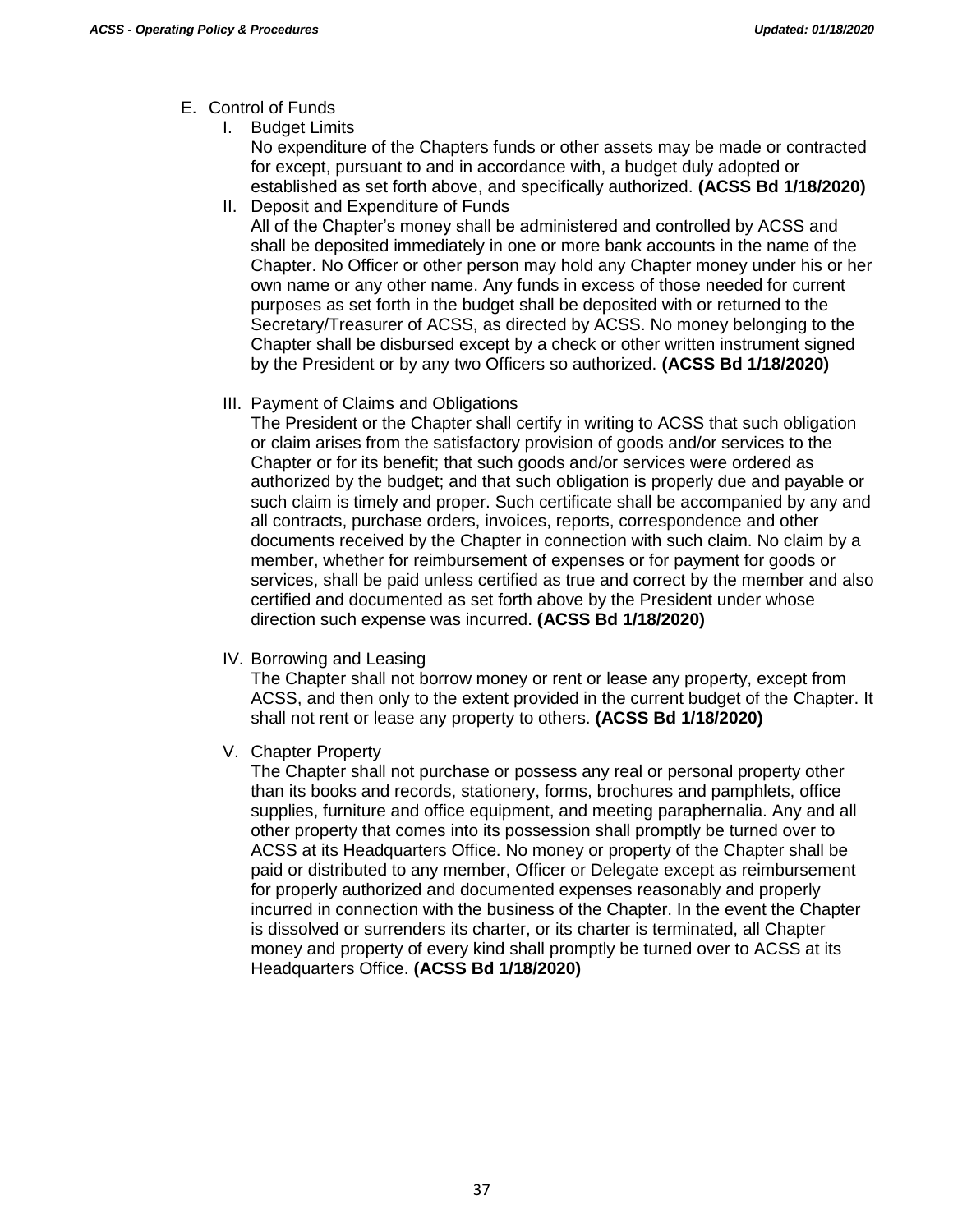**INTENTIONALLY**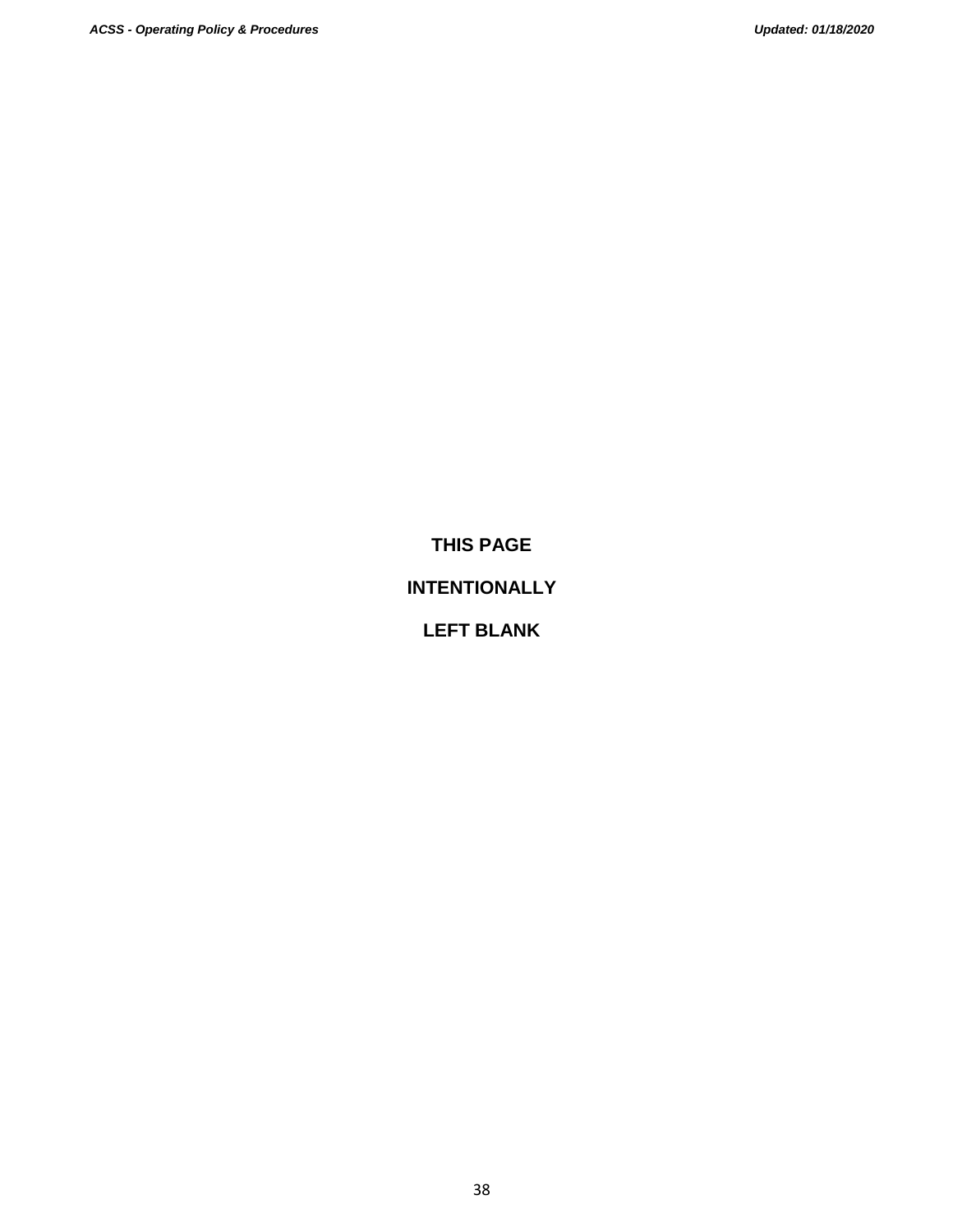## **Section 8: CHAPTER GRANT**

#### **801.00 ACSS Chapter Grant**

The ACSS Chapter Grant was established in order to assist those chapters that have special funding needs. The amount of funding will be determined by the written request from the chapter and availability of funds in the ACSS Chapter Grant. Any chapter may make a written request for funding, to carry out chapter business throughout the year. **(ACSS Bd 1/10/04; 7/13/08; 5/2/15)**

#### **802.00 Required Chapter Grant Request Documentation**

A written request for chapter funding must be presented to the ACSS Executive Committee. The Chapter must provide a copy of its proposed budget with an explanation on how the grant money will be used. The letter must provide the Executive Committee with pertinent information outlined below and shall include a request for immediate deposit of either all or part of the funds:

- A. Regularly scheduled meetings;
- B. Communication network;
- C. Membership recruitment program;
- D. Any other area of benefit.

No later than December 31 of each year, the chapter shall provide the Executive Committee with an accounting of monies used from the Chapter Grant. **(ACSS Bd 5/2/15)**

If funding from the Grant is approved, progress reports of expenditures incurred and on-going activities shall be made quarterly. Failure to submit timely reports may result in curtailment of any additional funding. (**ACSS Bd 1/10/04; 5/2/15)**

#### **803.00 ACSS Executive Committee**

Requests for Grant funding will be screened by the ACSS Executive Committee. The Committee will review the Chapter's written request for funding and, if approved, will require chapters to submit quarterly reports on the chapter activities for which the funding was approved. (**ACSS Bd 1/10/04**)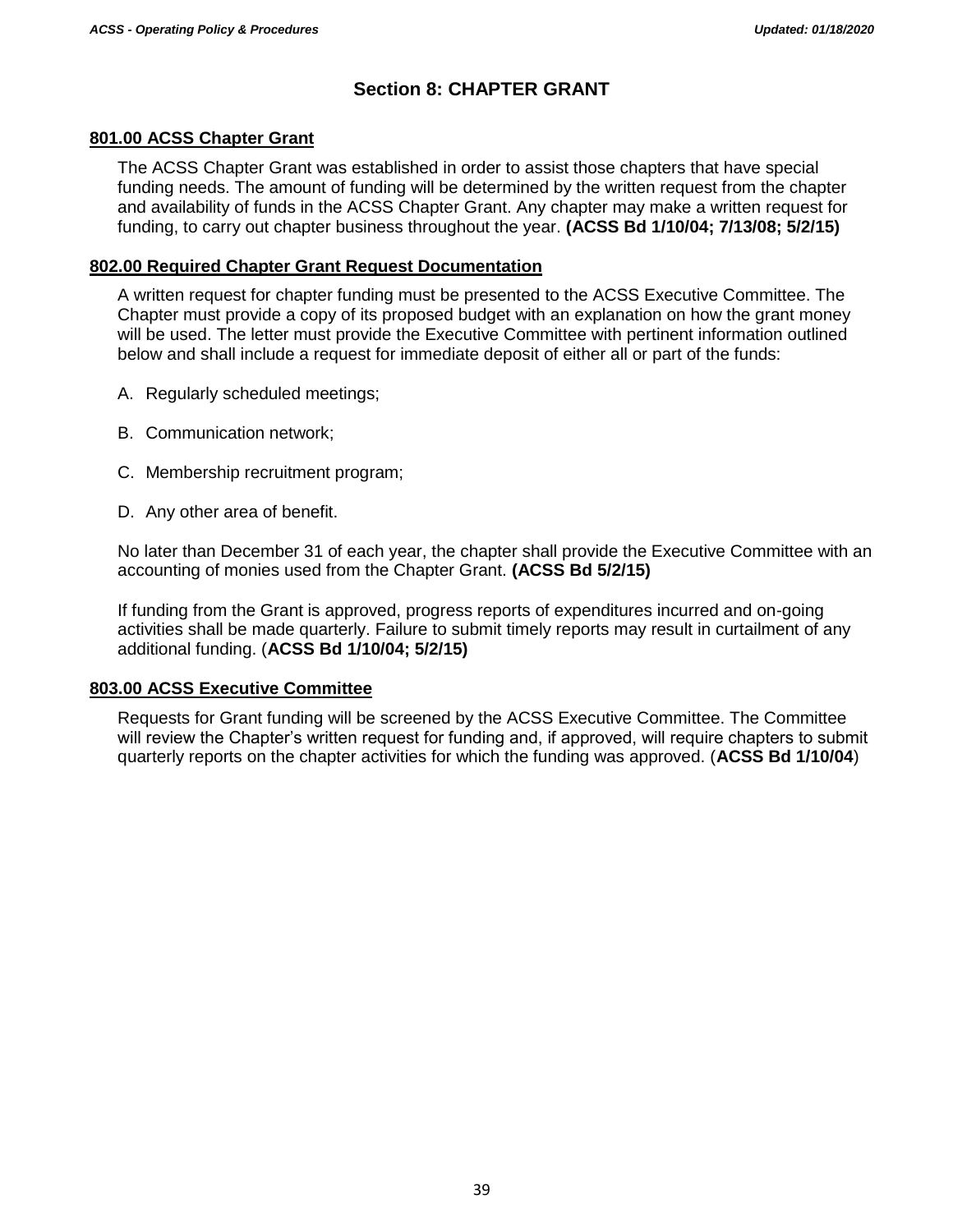**INTENTIONALLY**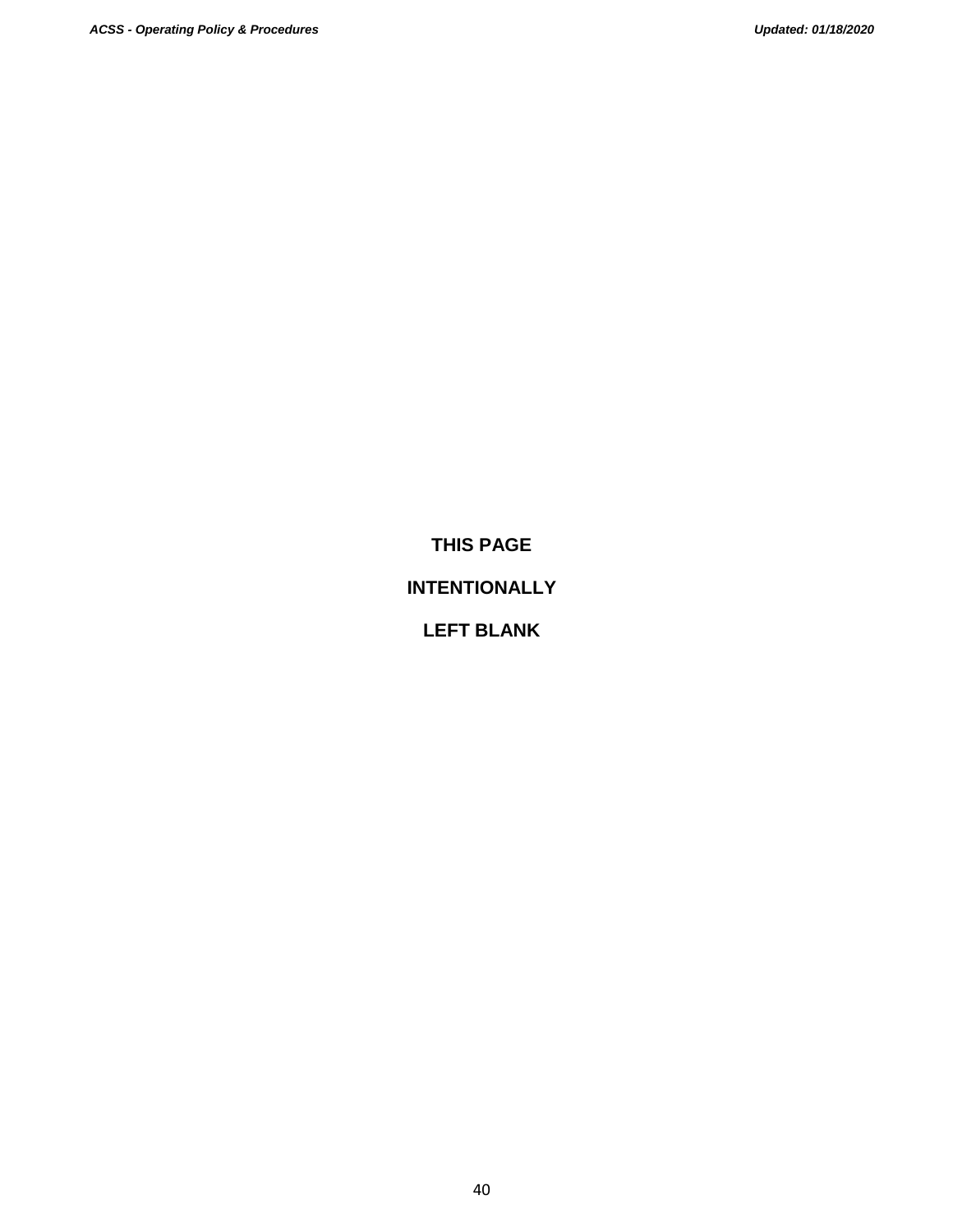## **Section 9: ACSS MEMBERSHIP/WORKSITE LISTS**

#### **901.00 Availability of Membership Mailing Lists**

ACSS shall ensure that permitted use of its membership lists shall be for purposes consistent with its stated goals and organizational activities.

#### **901.01 Definition of Lists**

- A. Membership List a membership list is a confidential list of names and addresses for all ACSS members in each chapter. Lists are printed and provided to the Chapter Presidents on a monthly basis. **(ACSS Bd 7/13/08)**
- B. Worksite List a worksite list is a list of both members and non-members by worksite in each chapter. Lists are printed on an annual basis and provided to the Chapter **Presidents**

#### **902.00 Use of Membership/Worksite Lists**

- A. The ACSS Board of Directors authorizes headquarters to disseminate by direct mail:
	- I. Official publication and communications as directed by the Board or as required and budgeted for the normal business of ACSS;
	- II. Official chapter communication within respective jurisdictions at cost of materials, labor and postage to the chapter requesting mail services.
	- III. Information to the full membership or any portion thereof on matters relating to member benefits, including PERS-sponsored health programs. **(ACSS Bd 5/2/15)**
	- IV. Educational information with respect to ACSS' legislative program;
	- V. Information with respect to the interest of an individual member as it applies to their candidacy for ACSS/Chapter Office.
- B. Any direct mailing will be reviewed as to context in conformity with all applicable policies.
- C. Chapters may utilize the names and addresses of their own members by requesting headquarters to provide them with addressed envelopes and/or sticker tapes for use in the conduct of official chapter business, the cost of which shall be borne by the chapter. Chapters may not receive mailing addresses for members of other chapters.
- D. The Executive Vice President may authorize the use of the appropriate membership list by headquarters to mail election material on behalf of an individual member. To be eligible for such a mailing, a member must apply for use of the membership list by submitting a written request to the Executive Vice President stating: **(ACSS Bd 5/2/15)**
	- I. The purpose for the mailing, explaining how such a mailing is in the person's interest as a member;
	- II. Specifying which members are to receive the mailing. A copy of the material to be mailed must accompany the request. A form to make such a request may be obtained from headquarters;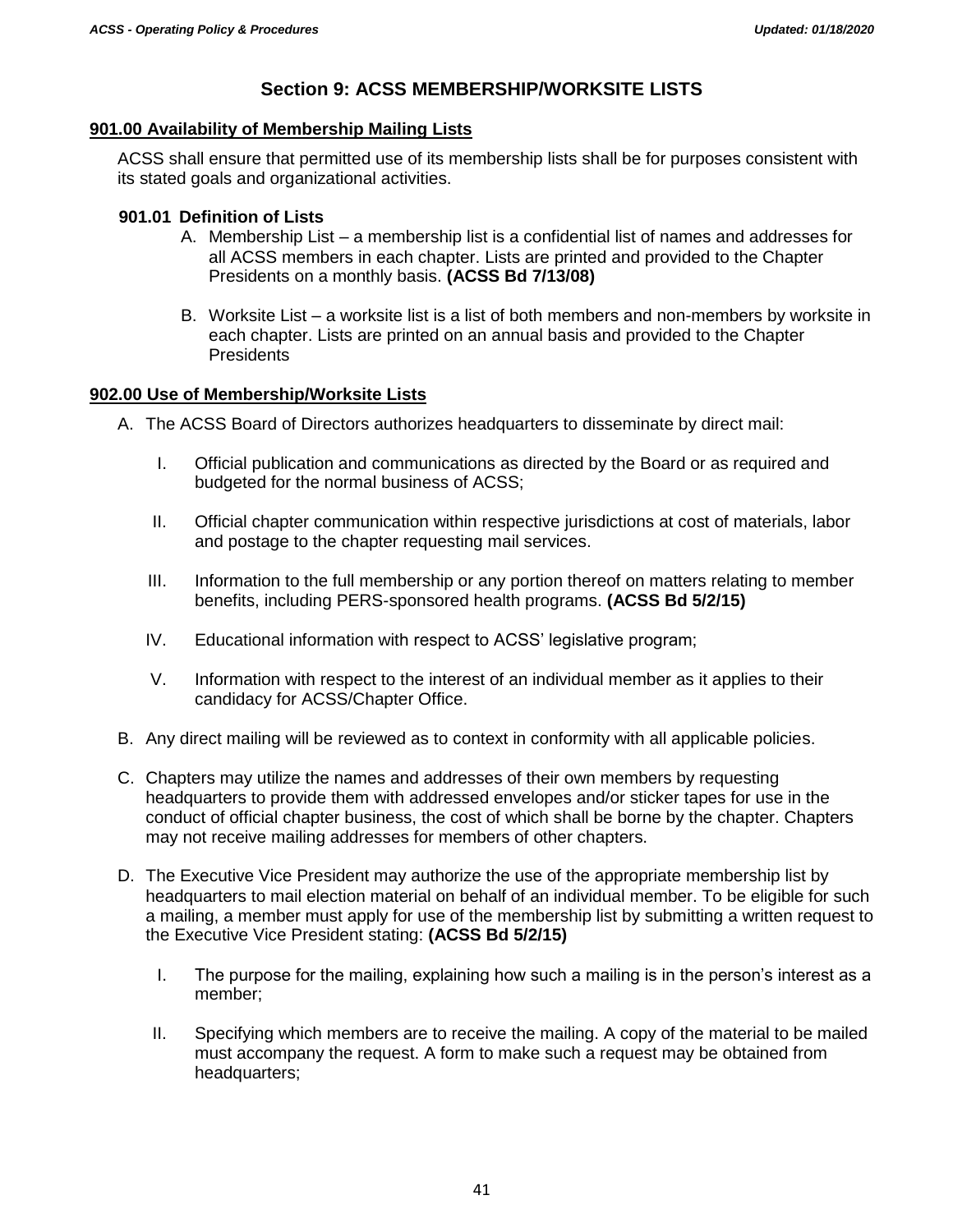- III. The Executive Vice President shall verify that the member(s) requesting the mailing are dues paying member(s) in good standing. If not, the request will be denied; **(ACSS Bd 5/2/15)**
- IV. If any names are on the material to be mailed, those names of non-dues paying members shall be stricken and only the name(s) of dues paying members shall remain;
- V. The request must be signed by the member(s) requesting the mailing; and
- VI. If denied, the member may appeal to the President.

The Executive Vice President will respond within ten business days as to whether the membership list can be used for the mailing and, if the use is authorized, the print shop shall also be notified. In making this determination, the Executive Vice President shall act in accordance with applicable law.

When notifying a member that use of the membership list is approved, the Executive Vice President will advise the member of the estimated cost the services required to do the mailing on the member's behalf. This cost will be the actual cost of the services, by either first class mail or by presorted standard mail at the member's option. The member(s) must deliver the materials to ACSS Headquarters already prepared for mailing and must pay for the services in full prior to the mailing. The check or other proof of payment received for the services shall be copied and the copy shall be attached to the work order. **(ACSS Bd 5/2/15)**

E. All mailings under this section shall have the following statement prominently displayed on the outside of the mailer at no less than 14 point bold print on the bottom or along the side margin of the materials being mailed, and the return address must be the home address of the person requesting the mailing: "THIS MATERIAL IS NOT PAID FOR OR ENDORSED BY ACSS." **(ACSS Bd 7/17/04)**

#### **903.00 Improper Use of Membership/Worksite Lists**

- A. Membership lists shall not be used for:
	- I. Dissemination of information which is contrary to provisions of CSEA's Bylaws or aimed at opposing any program endorsed or sponsored by General Council or the CSEA's Board of Directors or the approved policies of the Association.
	- II. Dissemination of information which is contrary to provisions of ACSS' Bylaws or aimed at any program endorsed or sponsored by Delegate Assembly or the ACSS Board of Directors or contrary to the approved policies of ACSS.
	- III. Sales, loan or gift to any person or organization.
	- IV. Subject to the provisions of the California Corporation code, CSEA's Bylaws and Policies, membership lists shall not be given to anyone without permission of ACSS' Board of Directors.
	- V. Solicitation for or opposition to the candidacy of any member other than yourself for any election position in ACSS, except as provided in ACSS Policy File.
- B. The Chapter President is responsible for the proper use of the membership lists when distributed to the chapter pursuant to Section 901.00, 901.01 and 902.00 above.
- C. ACSS will hold individuals liable for the misuse of membership lists and/or unauthorized release of the information contained in the membership lists. In the event of any legal action against the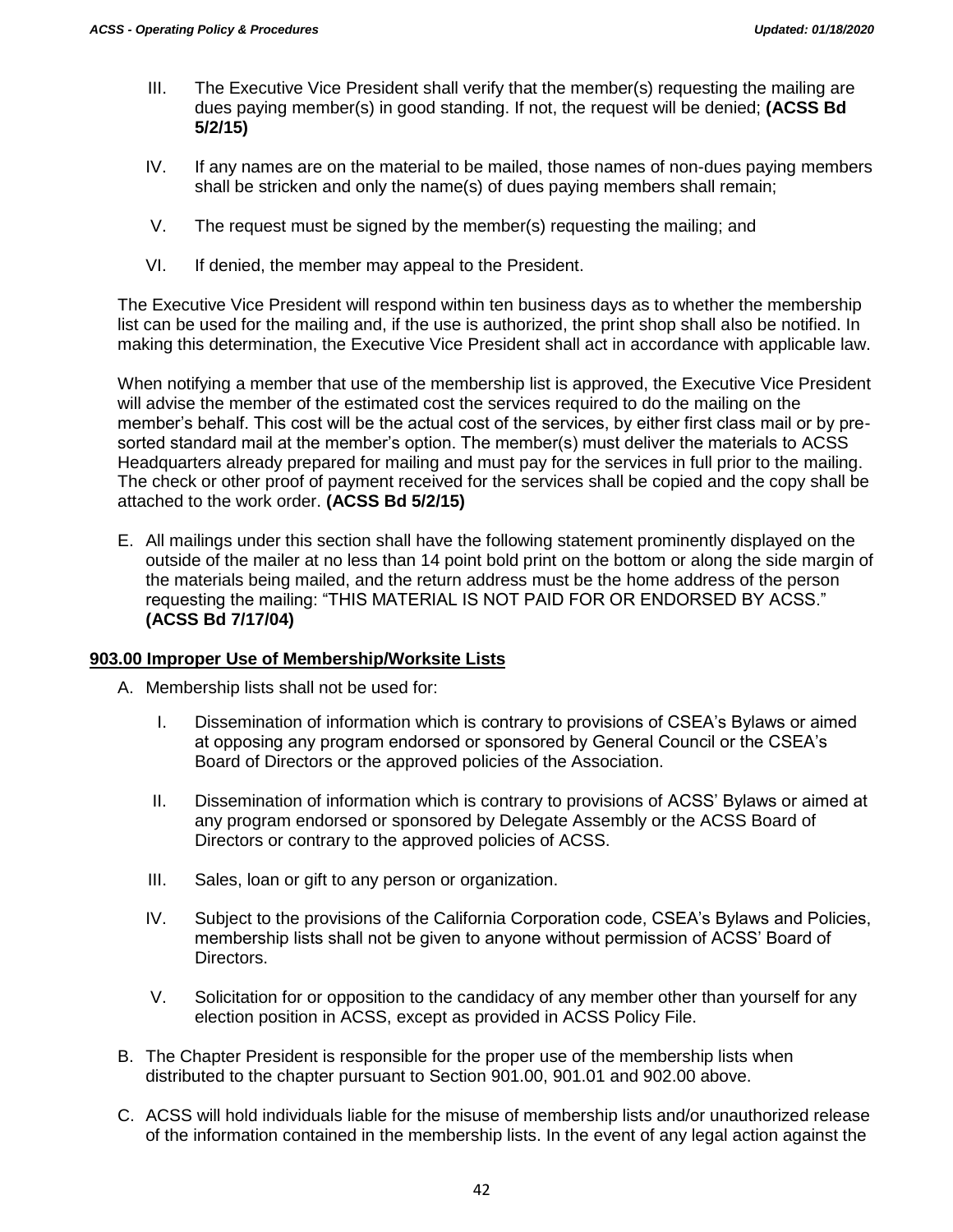Association for any type of allegations based on misuse of the membership list information and/or the unauthorized release of the information contained on those lists, ACSS reserves the right to deny legal representation. Furthermore, ACSS reserves the right to take any disciplinary or legal action deemed necessary against the individual who improperly used, abused, or released information without appropriate authorization. Prior to the release of the membership list to any authorized member, any authorized user must sign a privacy statement. **(ACSS Bd 7/13/08)**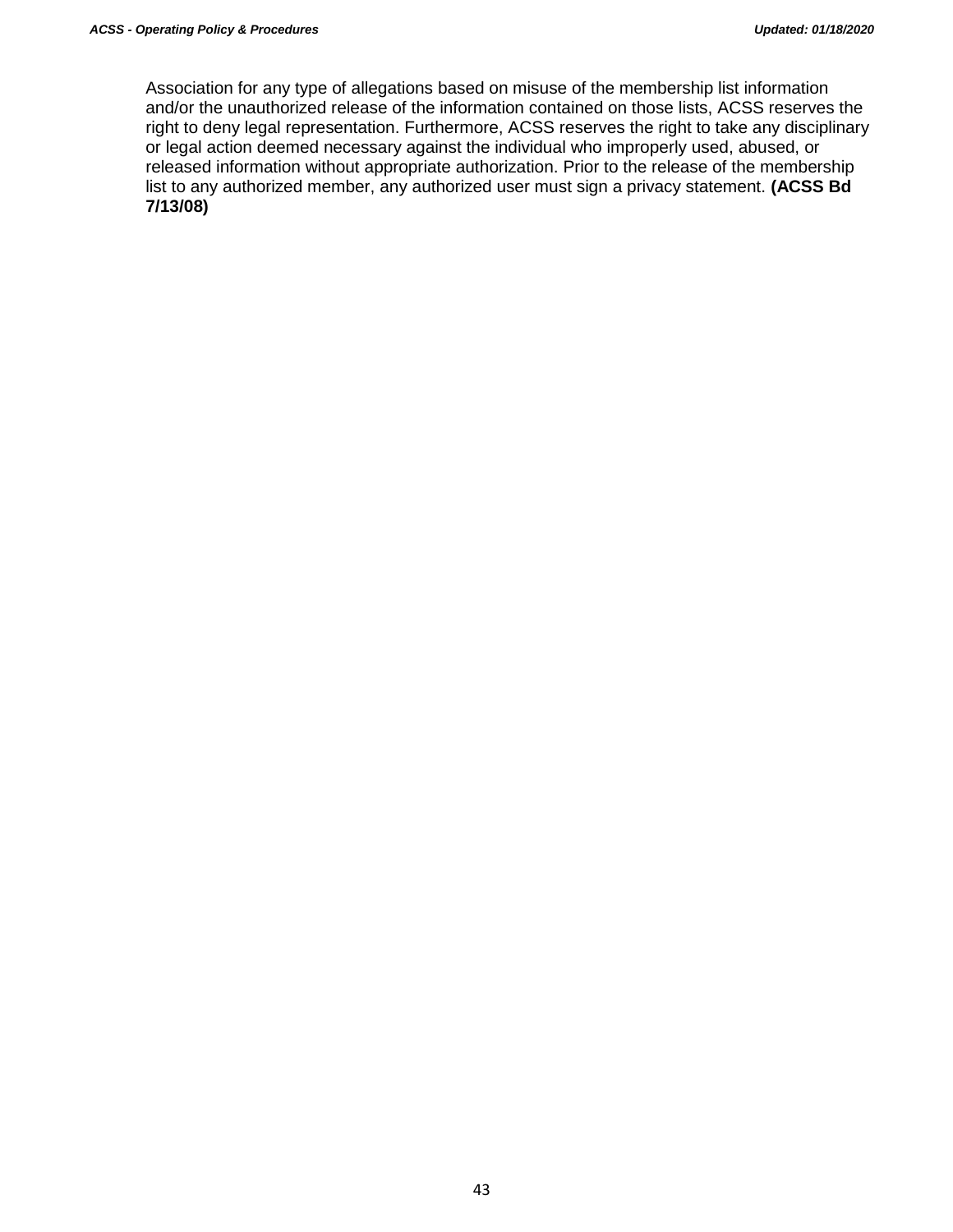**INTENTIONALLY**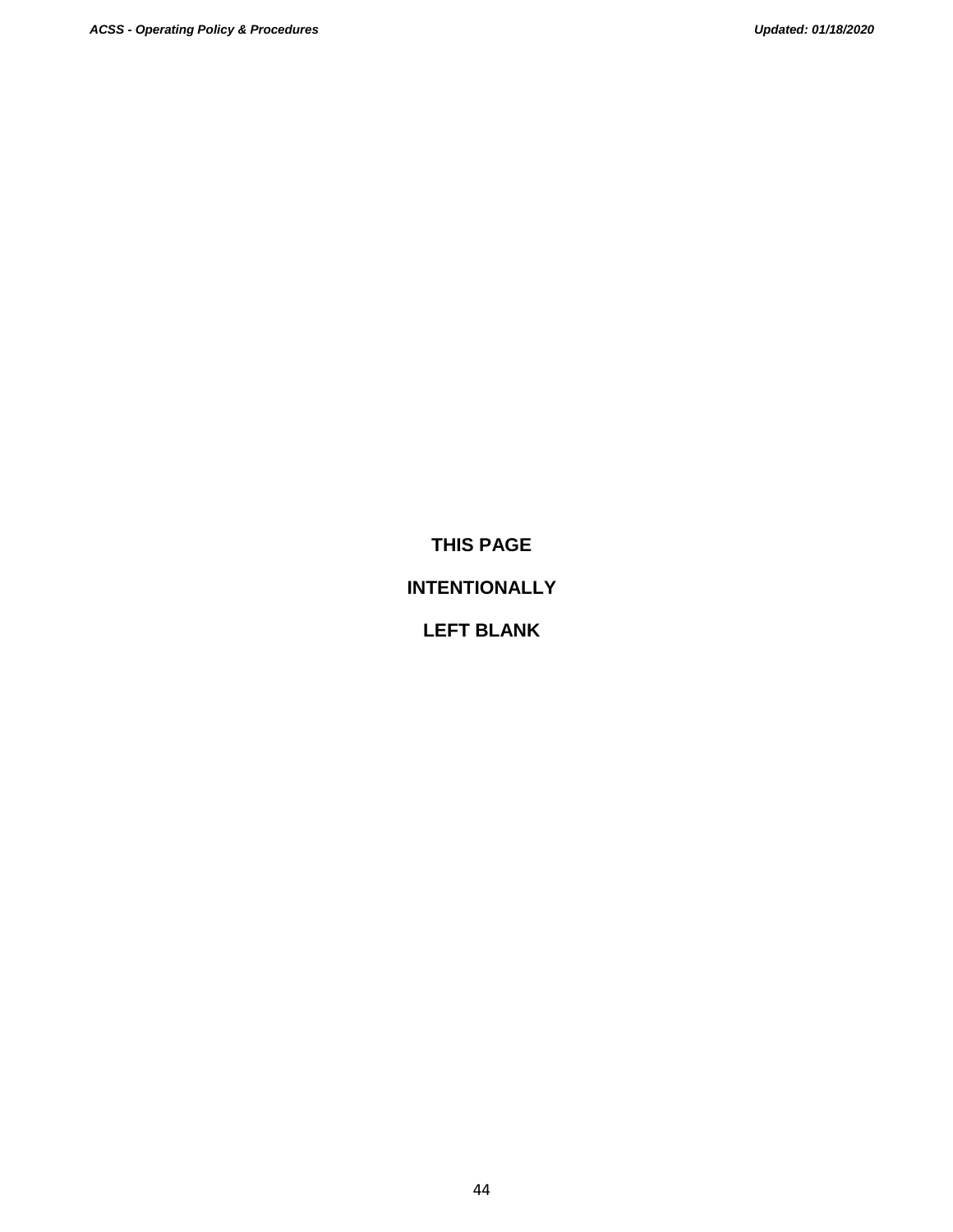## **Section 10: ACSS BOARD OF DIRECTORS MEETINGS**

#### **1001.00 Absences from Board of Directors Meetings**

#### **1001.01 Excused Absence**

No Director may miss two (2) consecutive Board meetings unless the Director has authorized excuse. The President has the authority to review and determine whether or not a Director's absence is excused. In the President's absence or unavailability the Executive Vice President is authorized to review the Director's request for an authorized absence. **(Special Delegate Assembly 10/7/05; ACSS Bd 5/2/15)**

#### **1001.02 Authorized Excuses (ACSS Bd 5/2/15)**

A Director may be excused from attending a Board meeting for the following reasons, including but not limited to:

- A. Serious illness of the Director or his/her family;
- B. Death of a family member;
- C. Unavoidable work obligations;
- D. Good cause.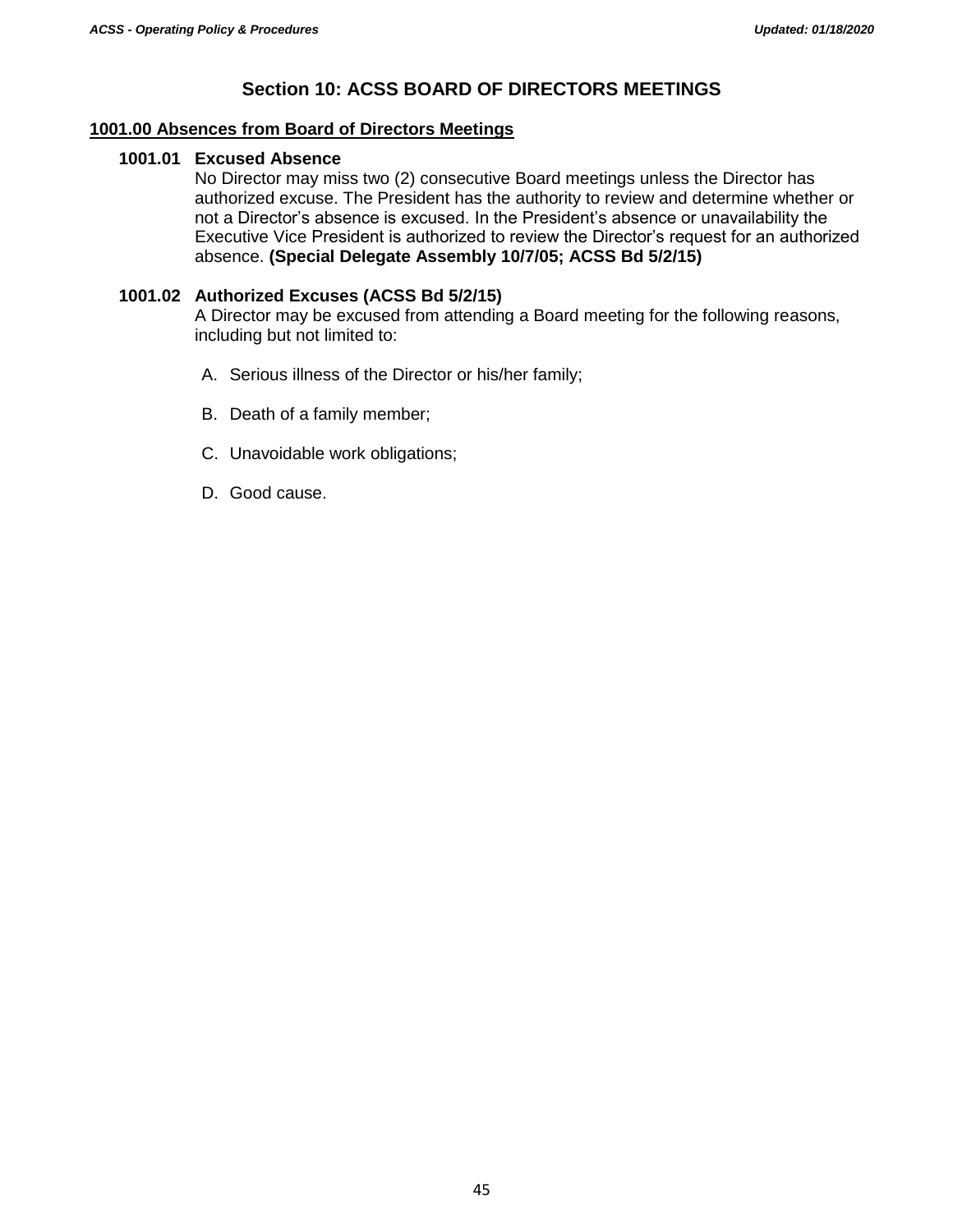**INTENTIONALLY**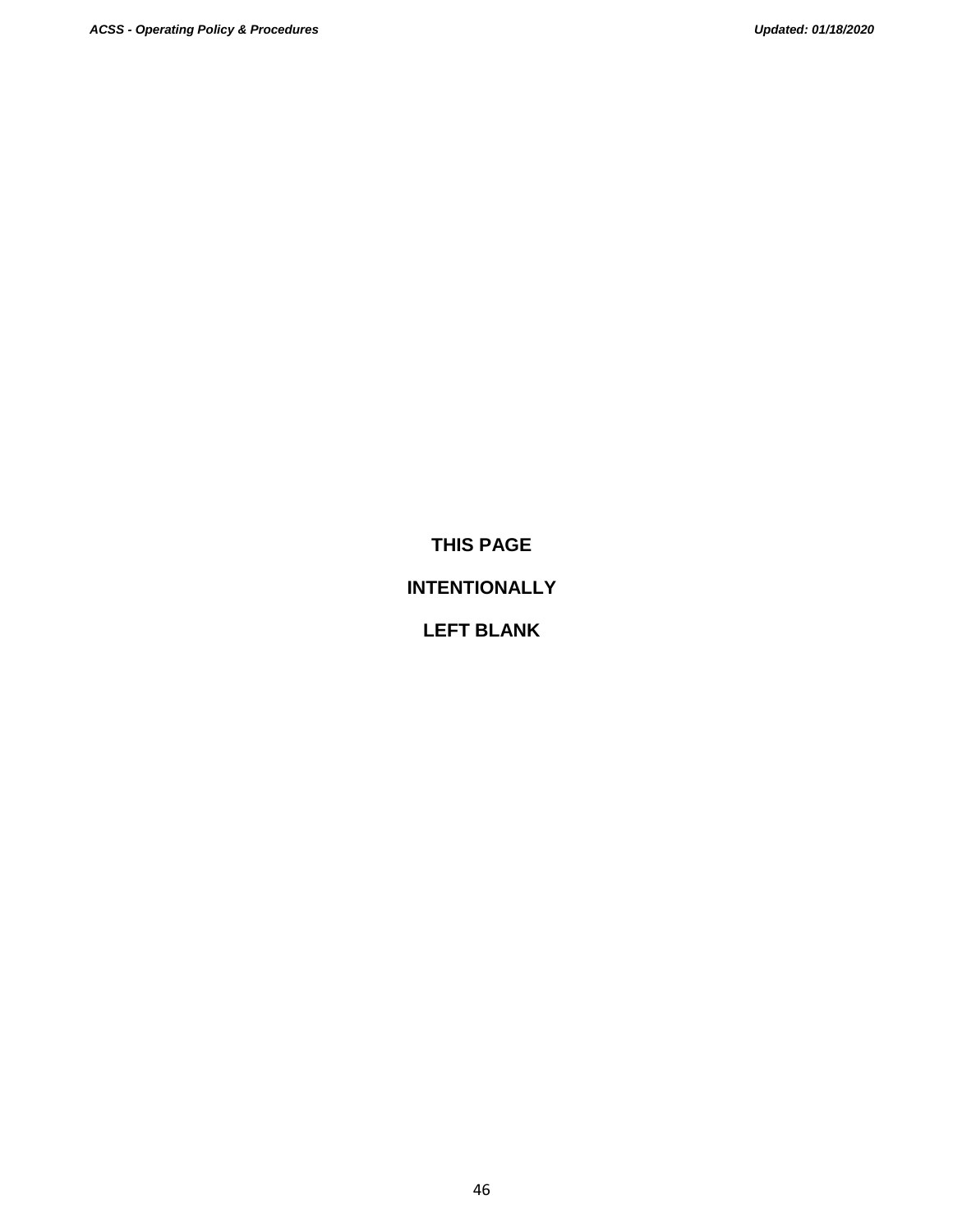## **Section 11: REVIEW AND APPROVAL OF CHAPTER BYLAWS**

#### **1101.00 Chapter Bylaw Modification or Revision**

Upon revision or modification of a Chapter's Bylaws, the Chapter President submits the Bylaws to the Secretary under a transmittal memo outlining the sections of the Bylaws that have been revised, or that represent a substantial re-write of a previously approved document. The Secretary submits the documents (Bylaws and Transmittal) to the Association President. The President then assigns them to the Bylaws & Policy (B&P) Committee for review and recommendation to the Board of Directors. The B&P Committee review is based on the template/model language and any possible conflicts with Association Bylaws or Policy File. Committee recommendations are restricted to approve, approve with recommended change(s) or, reject with explanation.

#### **1102.00 Board of Director Determination**

The Board of Directors accepts or rejects the B&P Committee recommendation and notifies the Chapter President. The Chapter President is required to take the Association's Board of Director mandates.

#### **1103.00 Appeal of Board Determination**

Appeals of the Board's decision may be requested in writing to the Association President. The Association President must schedule the appeal before the Association Board of Directors at the earliest possible opportunity. The appeal will be heard in open session. **(ACSS Bd 1/8/05)**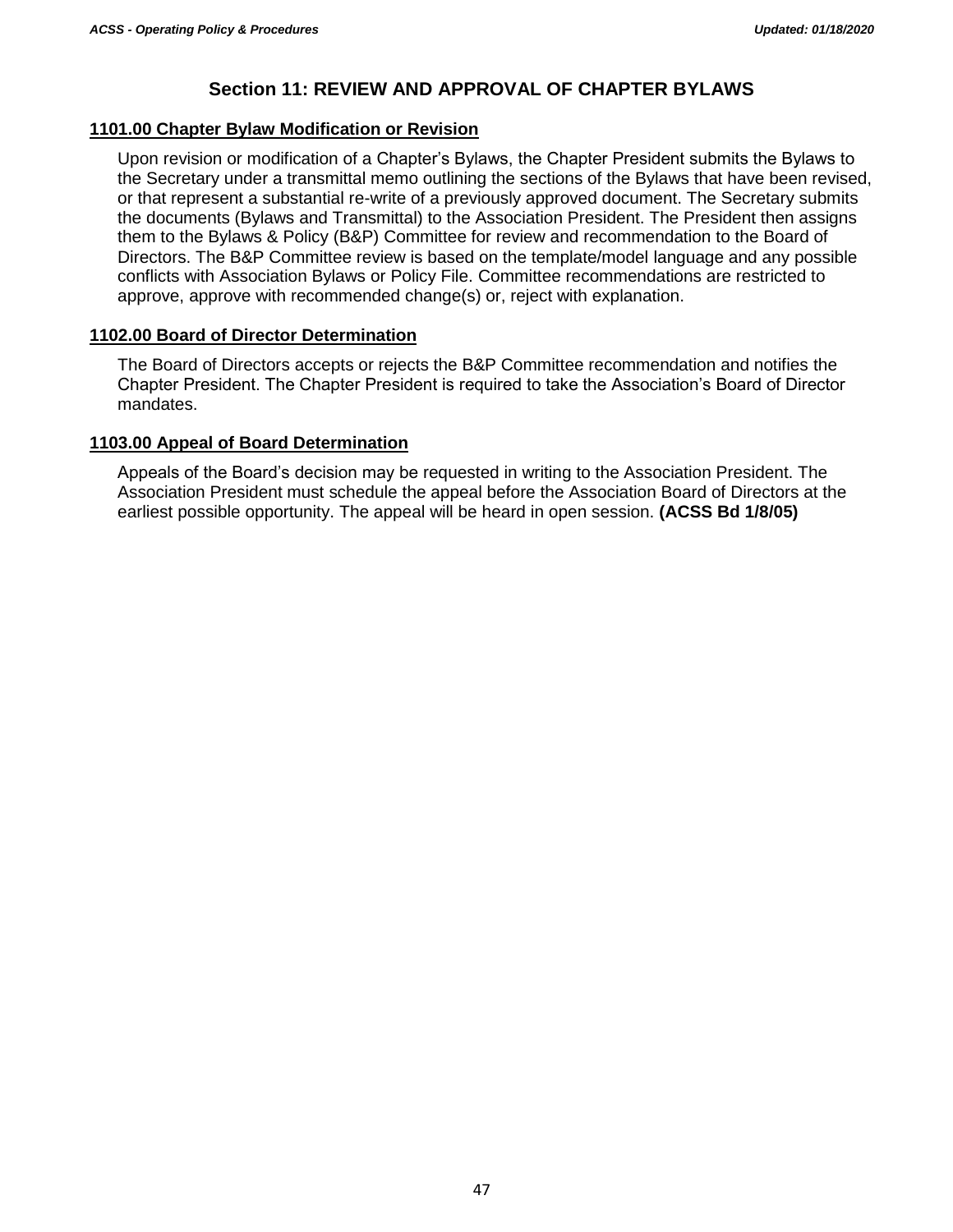**INTENTIONALLY**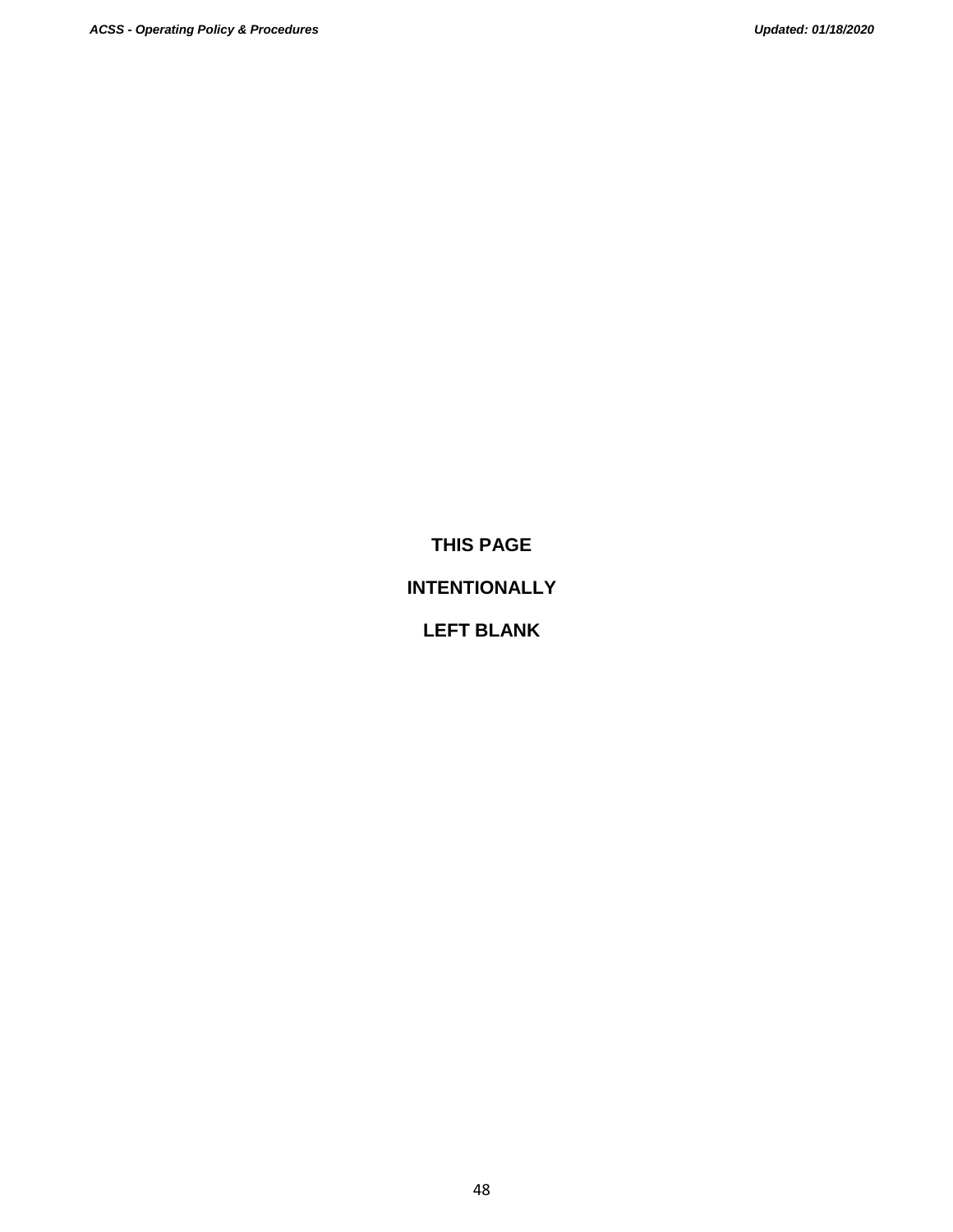## **Section 12: ACSS POLITICAL ACTION**

#### **1201.00 Purpose of the ACSS Political Action Committee**

The ACSS Political Action Committee (PAC) is formed for the expressed purpose to advance the cause of the members of ACSS Inc. as it pertains to salaries, benefits, and working conditions, through the establishment of a Political Action Committee Fund (APAC). **(ACSS Bd 7/18/10)**

#### **1201.01 Composition of the Political Action Committee**

The Political Action Committee shall consist of enough members from every geographical district statewide. Every effort will be made to achieve a political balance of Democrats and Republicans on the committee. **(ACSS Bd 10/23/11)**

#### **1201.02 Distribution Authority**

- A. Within the PAC Committee only the ACSS President, the ACSS Secretary/Treasurer, and the ACSS Administrator each will have the authority to authorize distribution for payment for the APAC Administrator. **(ACSS Bd 7/18/10)**
- B. Distribution as directed above if deemed to be in the best interest of ACSS members, and within legal guidelines governing Fair Political Practices regulations. **(ACSS Bd 7/18/10)**

#### **1202.00 Funding of the APAC**

#### **1202.01 Allocation of Member's Dues**

The Board of Directors (BOD) has the authority to allocate a portion of member's dues In keeping with the wishes of the Delegate Assembly. As of January 1, 2008, the BOD Has authorized \$2 per member to be transferred monthly to the APAC. **(ACSS Bd 7/18/10)**

#### **1202.02 Voluntary Member Contributions**

Individual members may contribute additional voluntary funds. Forms for that purpose will be made available. Members may opt out of this voluntary contribution via written notification to the Association. **(ACSS Bd 7/18/10; 10/23/11)**

## **1202.03 Other Political Action Committee Contributions** Funds may be accepted from other PACS or other sources. **(ACSS Bd 7/18/10)**

#### **1203.00 PAC Administration**

The administration of ACSS PAC shall be contracted out to a qualified Political fund Administrator with experienced in such matters. Expenses incurred as a result shall be paid from the APAC. **(ACSS Bd 7/18/10)**

#### **1203.01 Treasurer of the PAC**

The ACSS Secretary-Treasurer shall serve as the Treasurer for the APAC**. (ACSS Bd 7/18/10)** The ACSS Secretary-Treasurer shall not be a voting member of the PAC Committee. **(ACSS Bd 10/23/11)**

#### **1204.00 APAC Disbursement Authority**

Ultimate authority for approving APAC disbursements rest with the Board of Directors, delegated to the Political Action and Executive Committees. **(ACSS Bd 7/18/10; 10/23/11)**

#### **1204.01 Distribution Approval Procedure**

Any ACSS member can make a request for a PAC donation. Requests for a PAC donation shall include the following: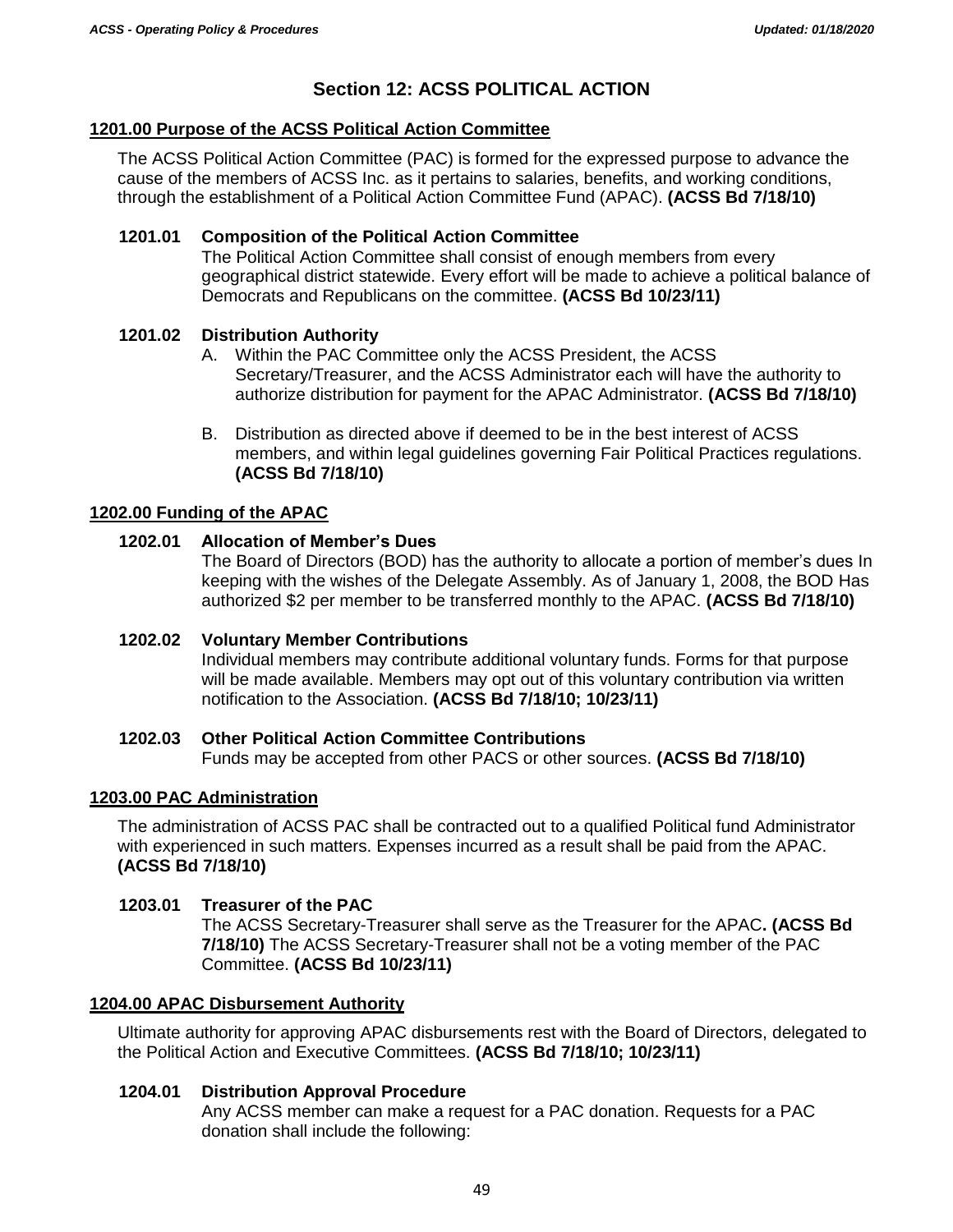- A. Event details
- B. Amount of request
- C. Justifications for the donation

Request shall be submitted to the PAC Chair who shall electronically forward the request to the PAC. The Chair, in forwarding the request to the PAC, shall include current political fund budget expenditures and fund totals. The PAC shall vote on the requests for donations submitted to them by the chair within 48 hours. PAC members that do not respond to the request within 48 hours shall be deemed to have voted to approve the donation. Requests submitted to the PAC shall be approved by a majority vote. Expenditures in excess of \$1,500 must be submitted to PAC Committee for approval. Expenditures up to \$4,500 can be approved by the Executive Committee. **(ACSS Bd 10/23/11)**

#### **1204.02 Distribution Authority**

Within the PAC Committee only the ACSS President, the ACSS Secretary-Treasurer and the ACSS Administrator each will have the authority to authorize distribution for payment by or for the APAC Administrator.

#### **1204.03 Distribution of Funds**

Funds may be distributed for candidates for statewide offices, state legislative offices, political parties and/or political coalitions in advancing the best interests of members of ACSS. **(ACSS Bd 7/18/10)**

#### **1205.00 Coordination with CSEA and other Affiliates**

Nothing in the previous sections, preclude ACSS Inc. through the APAC from supporting any candidate, which may be in conflict or in opposition to CSEA or CSEA Affiliates. However, to the extent possible, on issues and candidates to which there is common agreement, ACSS Inc. may support mutual alliances with other groups including but not limited to CSEA and its affiliates. **(ACSS Bd 7/18/10)**

#### **1206.00 ACSS PAC Candidate Endorsement Procedures**

The following guidelines will be observed with respects to the endorsement(s) of political candidates running for statewide office. **(ACSS Bd 7/18/10)**

#### **1206.01 Statewide Offices**

The Executive Committee will review the candidate's list and make a recommendation to the ACSS Political Action Committee (PAC). The full PAC will decide on the final endorsement recommendation to the Board of Directors by majority vote. The PAC will have the following options: **(ACSS Bd 10/23/11)**

- A. No endorsement
- B. Dual endorsement
- C. Sing endorsement **(ACSS Bd 7/18/10)**

#### **1206.02 Candidate Interview Questions**

The PAC, in a timely manner, will develop questions to be used when interview panels are convened. **(ACSS Bd 7/18/10)**